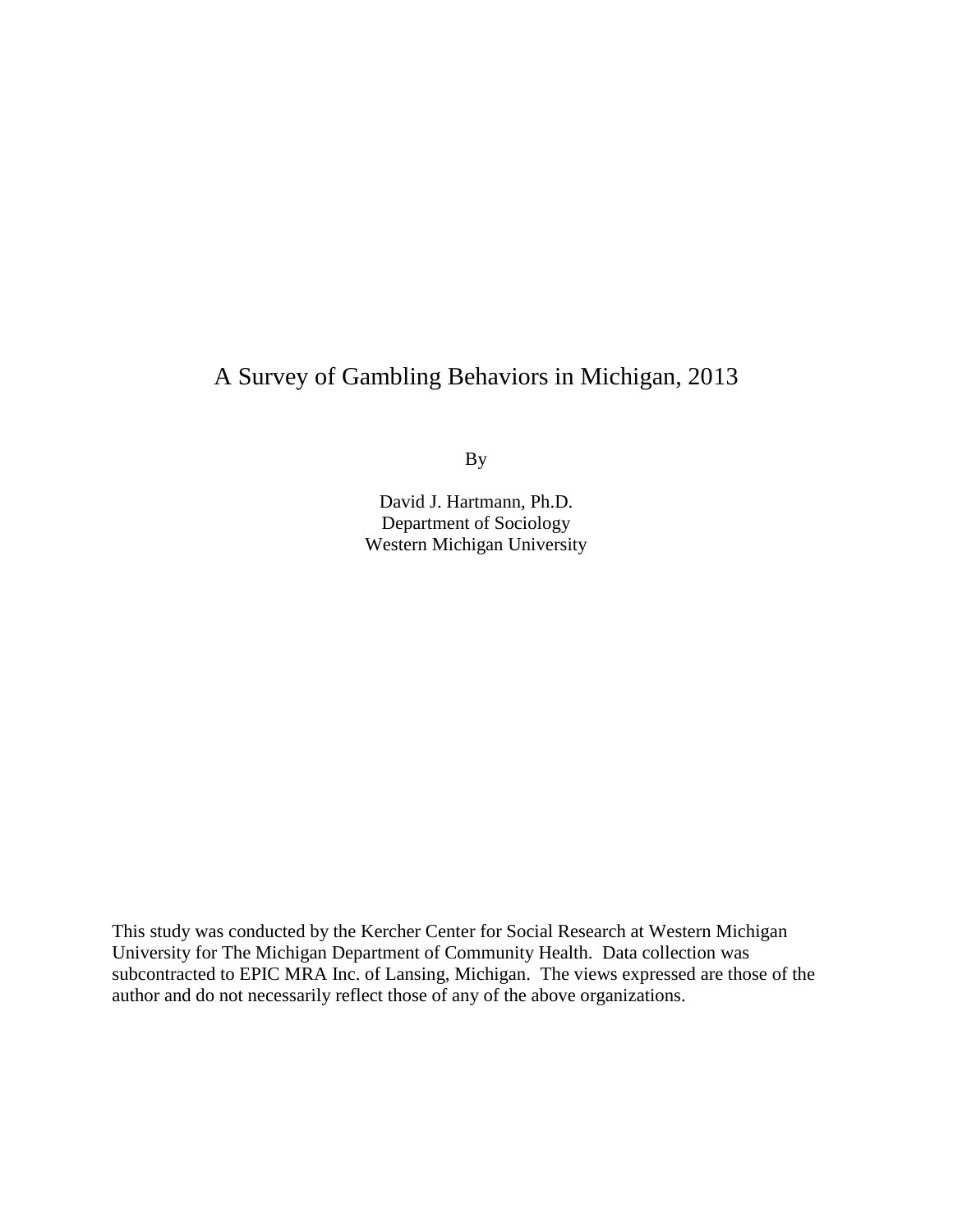#### Acknowledgments

This work and its earlier iteration in 2006 are based on the surveys done in 1997, 1999, and 2001 with Arlen Gullickson and the Evaluation Center at Western Michigan University. EPIC/MRA again carried out the data collection in the professional and efficient way so many public and private organizations in Michigan have come to expect. AnnaLee Miller handled all aspects of administration, including efficient processing of a series of unforeseen contract and timeline changes. As always, our deepest and most important debt is to the people of Michigan who gave generously of their time and experience to produce this information.

The survey instrument, like previous versions, was adapted from the work of Rachel Volberg who was a consultant on the 1997 project. Her published material has been a guide throughout the years and her willing assistance during that first project and again this time, are gratefully acknowledged. Major changes were made for this version and such a shift would be unthinkable without her wise council.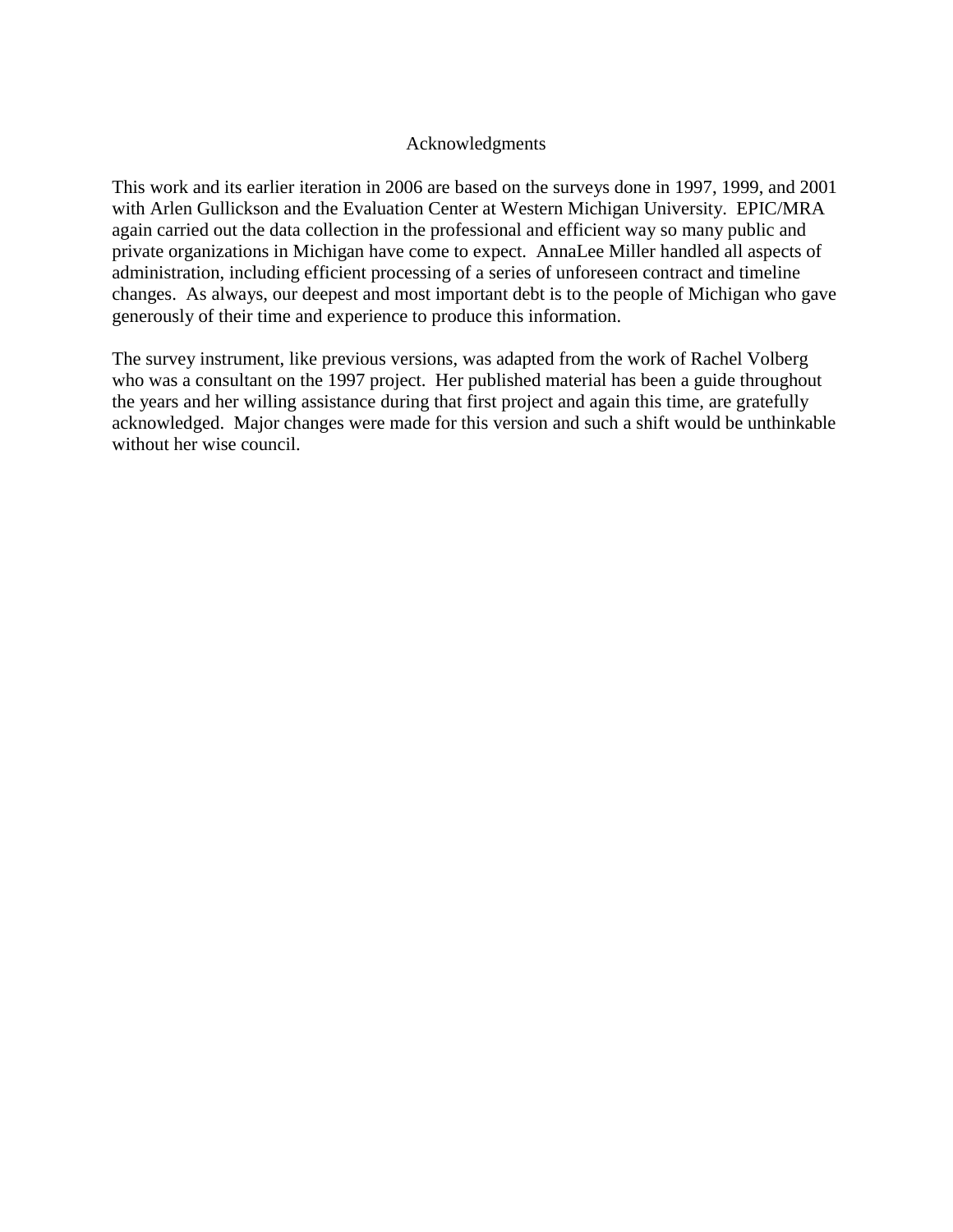## **CONTENTS**

| Acknowledgments                            | $\mathbf{i}$  |
|--------------------------------------------|---------------|
| Table of Contents                          | $\mathbf{ii}$ |
| Introduction                               | 1             |
| Characteristics of the Sample              | 4             |
| Results                                    | 8             |
| <b>Detailed Results</b>                    | 13            |
| <b>Results for Problem Gamblers</b>        | 20            |
| Summary                                    | 26            |
| Appendix A: Survey                         | 28            |
| Appendix B: Counties in Geographic Regions | 49            |
| References                                 | 50            |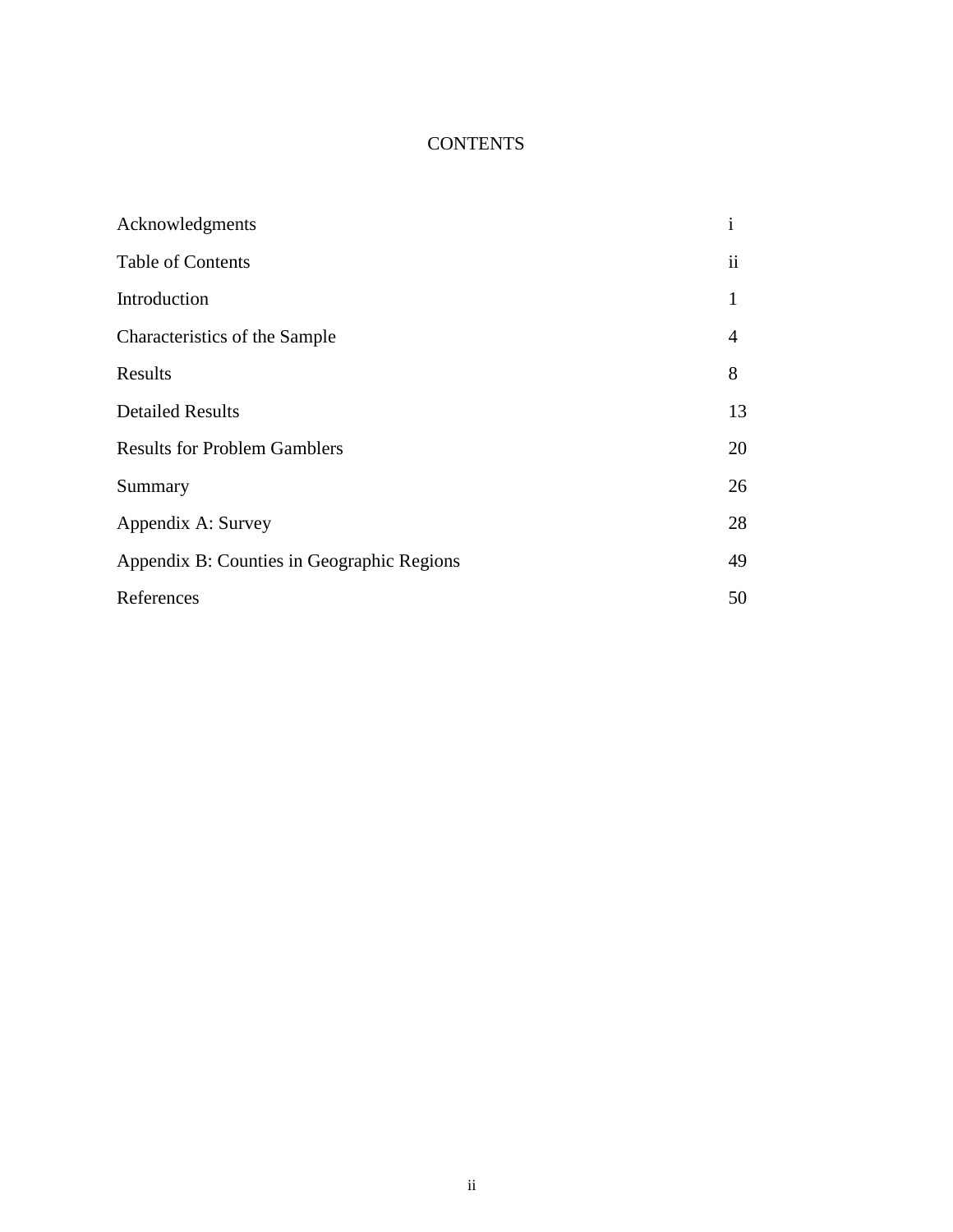#### Introduction

The 2013Survey of Gambling Behaviors in Michigan is the fifth iteration of a project begun in 1997 and primarily designed to provide an estimate of problem gambling in the state. While there were two year intervals between that first study and replications in 1999 and 2001, it was five years until the next iteration in 2006 and now an additional seven years to this study. While minor changes were implemented in each iteration of the earlier studies (c.f., Hartmann and Gullickson 2001), the last two versions were, as closely as possible, replications of the 2001 design. The most important changes made up to and including the 2001 project were: 1) inclusion of questions on Internet gambling (added in 1999) and on suicidal ideation related to gambling and use of the State Problem Gambling Help Line (added in 2001), 2) the design sampled and collected responses so as to produce samples of at least size 384 from each of five regions in the State of Michigan: The City of Detroit, the remainder of the Detroit metropolitan area, East Michigan, West Michigan, and the Upper Peninsula (see Appendix B). In 1999 the Detroit Metropolitan Region included the City and in 1997, Wayne County rather than the City was estimated separately from the rest of the Metropolitan Area. After adjusting for an oversampling of older residents, each region this year had at least 584 respondents.

The current design allows inference of the rate of problem gambling within each region with a reasonable degree of precision based on sampling error (plus or minus 2.5 percentage points<sup>1</sup>) and allows combination of those regions in proportion to their contribution to the adult population of the state in an aggregate data set. As described more fully in the section called "Characteristics of the Sample," this year's state aggregate data set contains 1413 interviews and therefore has precision based on sampling error of plus or minus 1.6 percentage points<sup>2</sup> for the rate of problem gambling.

l

<sup>2</sup>The bounds of inference are calculated as  $B = z$ *pq*  $= z \sqrt{\frac{Pq}{n}}$  where B is the bound plus or minus from the sample

<sup>&</sup>lt;sup>1</sup> When problem gambling is liberally estimated at  $10\%$ .

estimate, p is the population proportion of the event in question, q is 1-p, z is the z-value for the desired confidence coefficient, and n is the sample size. For example; for  $p=1$  and  $n=1413$  with a confidence coefficient of .95  $(z=1.96)$ , B=.016.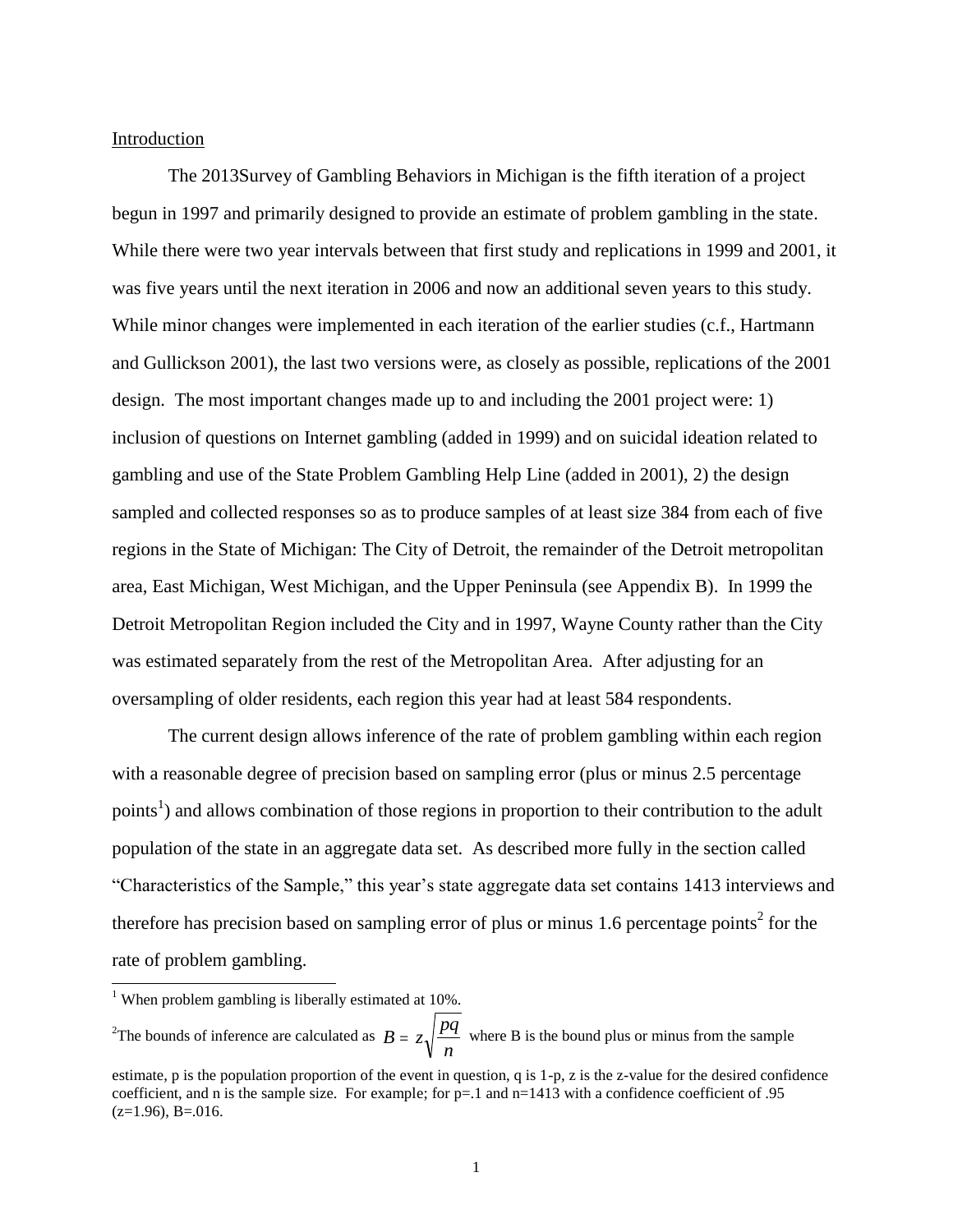A consistent challenge of prevalence studies is that, since the rate of problem gambling is low, regional and even statewide samples yield a small number of persons scoring with a problem on whatever problem gambling screen is used. For obvious reasons, including the planning of helping strategies, this is an important population to sample and about which to make inference. Since 2001, additional interviewing was therefore done to increase the number of respondents scoring as a "problem" or "probable pathological gambler" on the problem gambling screen to 200 thereby allowing more precise analysis of this important subgroup. In 2001, we used a special sample of persons with an expressed interest in gambling as a form of recreation to efficiently increase the number of responding problem or probable pathological gamblers. The non-comparability of this targeted sample with the random adult sample used for the main study made combining the problem and probable pathological gamblers from the two datasets problematic. To address this concern, in 2006 and again this year additional sampling to obtain the needed numbers was done using the same population of adult residents of the state as was used for the main study. While this is less efficient, all 200 problem and probable pathological gamblers interviewed are now drawn from and represent the adult statewide population. Fully 149 interviews completed from this additional interviewing were added to the 51 interviews obtained from the original statewide calling.

As before, the primary aim of the survey is to establish a precise estimate of problem gambling in the population of Michigan residents 18 years and older. The 1997 study was required to establish this estimate with precision due to sampling error of no more than plus or minus 1 point (Gullickson and Hartmann 1997). This led to a design through which 3,942 responses were completed. Subsequent iterations were allowed to produce statewide estimates with slightly larger confidence bands and so allowed substantial data collection savings. The statewide samples were of size 1,211 in 2001, 957 in 2006 and 1413 this year.

The standard in prevalence studies, including our earlier work in Michigan, is to administer the survey through a Computer Assisted Telephone Interviewing (CATI) approach utilizing a random-digit dial (RDD) telephone sample. The CATI system automates and

2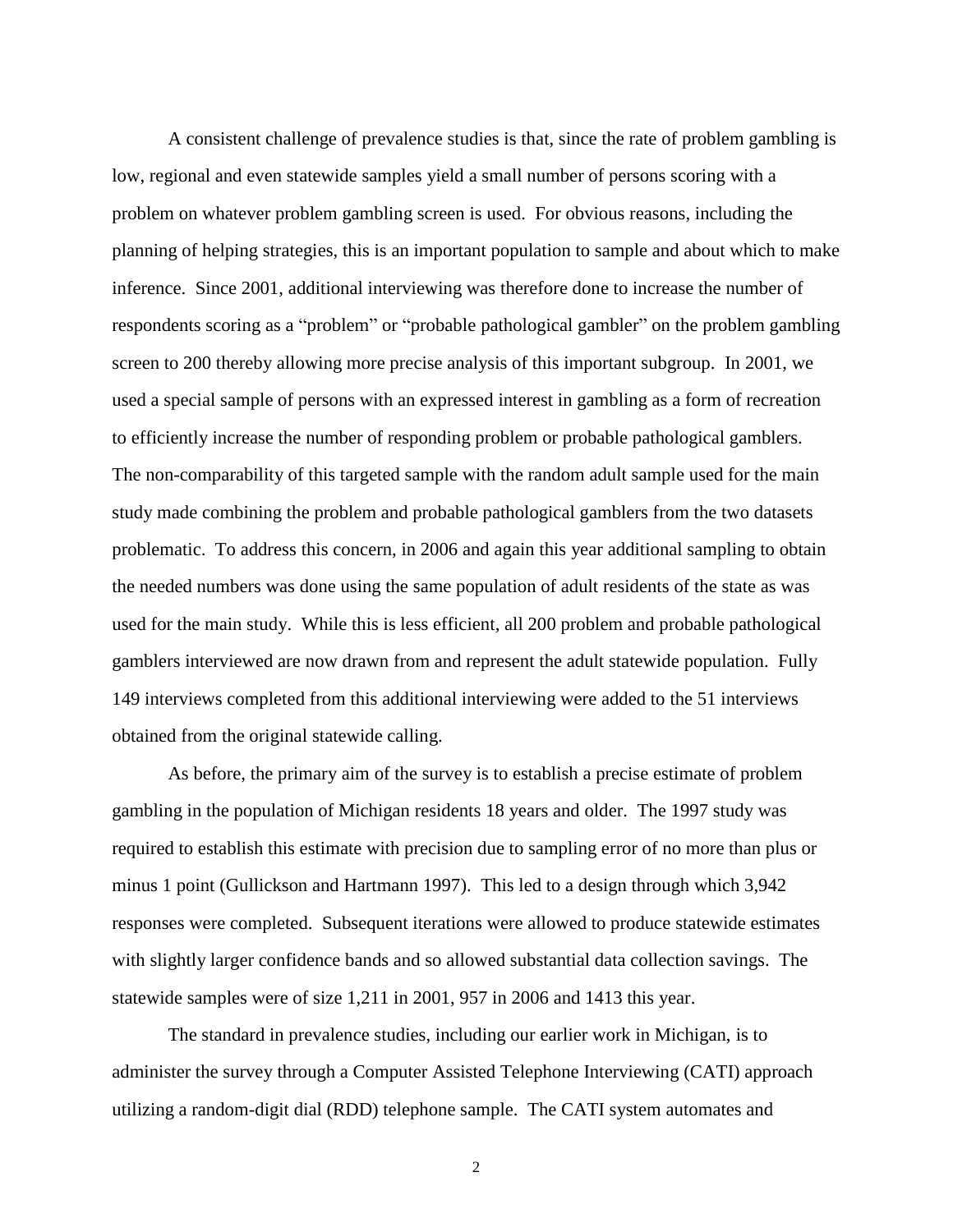documents the distribution of numbers to interviewers while also recording the disposition of each call and storing completed interviews in a database. Efficiency of administration is enhanced through automated advancing through contingency branches in the survey and data entry errors are minimized through range restrictions and similar verification checks. In our survey, for example, the problem gambling score must be calculated to determine whether the section of the survey for problem gamblers should be completed. This would be very difficult to accomplish in a non-computerized format. The random digit numbers themselves are obtainable in a variety of ways but generally trade off inclusiveness for efficiency. For example, area codes and three digit prefixes are typically the starting point for randomizing the last four numbers while even potential subsets of these suffixes are systematically vetted to increase efficiency of hit rates (actually connecting to a residential number).

As documented in our earlier reports and most fully in Gullickson and Hartmann 1997, the original form of the survey instrument used in 1997 was adapted from Rachel Volberg's survey of New York State in 1996 (Volberg 1996c) and used the South Oaks Gambling Screen (SOGS) as the basis for estimates of problem gambling. This year, again following Volberg's example and a clear trend in the published literature, we switched to the NODS screen (discussed below) and used the 2006 California study as our model..

Since the NODS is the basis for the prevalence estimates made in this study, a brief description and a comparison to the SOGS used in earlier reports is presented here. Since the early 2000s, scales based on the DSM-IV were becoming available and had much to recommend them. In fact, Volberg had predicted for some years that such a scale might come to supplant the SOGS but, as of her summary of the field in 2004 (Volberg 2004), that had not yet happened. The NODS is an instrument developed by Dr. Volberg and colleagues at the NORC for a national gambling study in 1999. For a number of years, researchers had argued that a prevalence instrument should reflect the nature of problem gambling as reflected in the DSM-IV(*Diagnostic and Statistical Manual of Mental Disorders, 4th ed.)* . The NODS did so and came to be widely used for prevalence studies. The SOGS had asked about a range of behaviors and orientations

3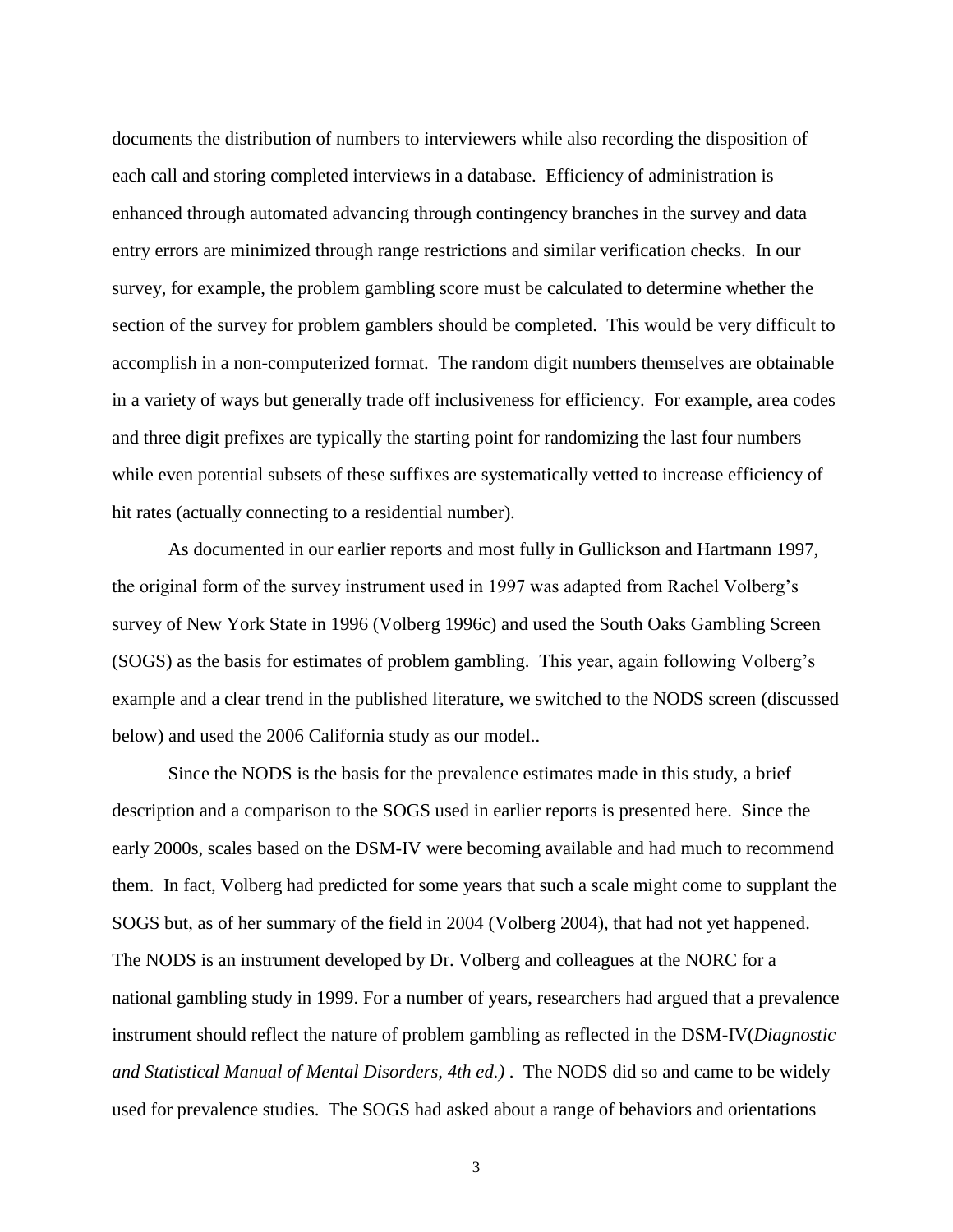toward gambling and was highly correlated with the APA's DSM-III-R (*Diagnostic and Statistical Manual of Mental Disorders, 3rd ed.-revised)* criteria for pathological gambling (American Psychiatric Association, 1987). In both scales, scores of 0 through 2 are considered nonproblem gambling (though technically, a substantial subset of these persons are "nongamblers" who do not receive a score on the NODS at all while those scoring 0-2 are "at risk"), 3 through 4 are identified as "problem gambling", and 5 or more is identified as "probable pathological gambling" (the "probable" hedge is often dropped in discussions of the NODS). As is customary in current use of the NODS (as it was for the SOGS), we asked each of the scored questions for two time frames, "ever" and "in the past year." These give rise to a "lifetime" NODS score and a "current" (past year) NODS score. Since a person must score a point on the lifetime question to be asked the past year question, the lifetime score is the basis for admission to the problem gamblers section of the survey.

#### Characteristics of the Sample

l

EPIC/MRA reports that in the geographic sampling used to produce the regional and statewide estimates, a total of 4,000 responses were obtained with a refusal rate of just over 72%. This rate for the main study is roughly comparable to that obtained in 2006 (71%) though both are higher than the 65% rate obtained in 2001. Despite generally declining response rates over time, the rate is well within the expected range for telephone surveys over the past decade. In fact, a 2003 study in British Columbia reported a similar 73% refusal rate and also pointed out that a review of national omnibus surveys showed an average refusal rate of 77% (British Columbia 2003). Groves et al (2004) report that that even the Behavioral Risk Factor Surveillance System, one of the best funded and prestigious telephone based household surveys, showed an increase in median nonresponse<sup>3</sup> across states from about 30% in 1991 to almost 50% by 2001 (p. 187). Since most statewide gambling prevalence studies were done some time ago, their refusal rates are a bit lower. The last two state-wide surveys we reviewed in 2001 showed a

<sup>&</sup>lt;sup>3</sup> Refusals are a component, generally the largest and fastest growing one, in response rates.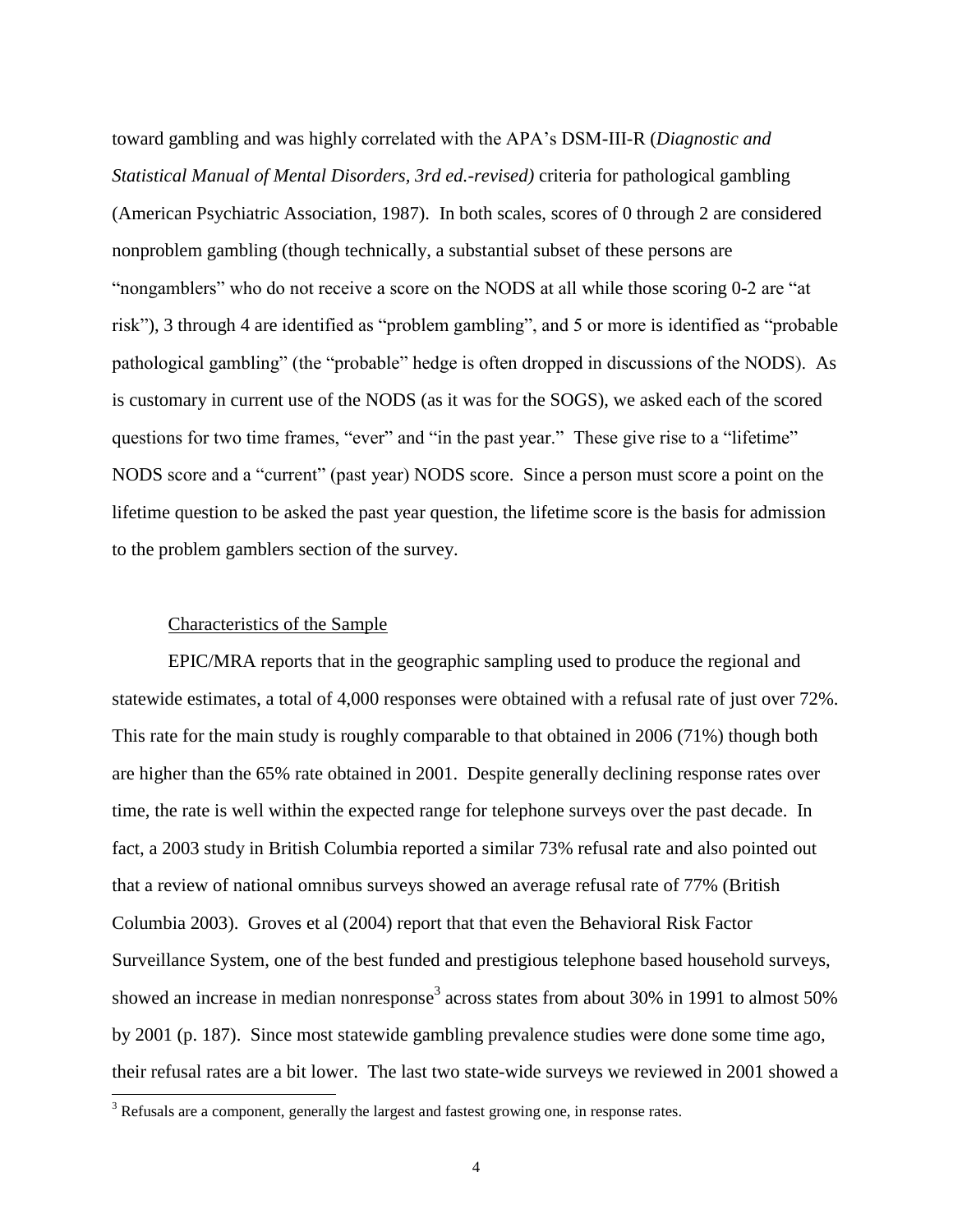64 percent rate in New York in 1996 and a 60 percent rate for Louisiana in 1995 at about the time we achieved the 65% rate in Michigan. Note that our earlier studies also had somewhat better refusal rates: 57 percent rate in 1997 and 55 percent in 1999. It is reassuring but not sufficient that several studies (British Columbia 2003, Volberg 2004) point out that the quality of prevalence rate estimates seem to be robust with respect to refusal rates.

Since samples sizes of 800 were collected by region to allow inference at acceptable levels for each part of the state, a representative statewide sample could not be a simple aggregation of the regions. After controlling for an oversampling of older residents, a weighting procedure was used to produce a statewide sample of size 1413 that is weighted to represent the adult population of Michigan by region. This resulted in an error band at a 95% confidence level for problem gambling rates with a precision of plus or minus 1.6 points based on sampling error (the band was plus or minus 1.7 points in 2001 and 1.9 points in 2006). The weighted sample includes 584 cases from the Metropolitan Detroit sample excluding the city of Detroit (the full sample), 317 from the East counties, 367 from the West, 47 from the U.P., and 98 from the City of Detroit. That weighted sample is used throughout this report as the "state sample."

Sampling variation due to sample size is only one source of error in inference. The real concern is response bias and a standard check on this, particularly in the presence of high refusal rates, is to directly compare the obtained demographic characteristics of the sample against other estimates of those population characteristics in which one has some confidence. Table 1 does this for the statewide weighted sample against the 2010 Census figures for the state.

In reviewing this comparison, it is important to note that telephone surveys are used for prevalence studies because, despite reduced response rates, they can produce an efficient tradeoff of cost and response bias. Random digit dial (RDD) approaches, in particular, are preferred because they address the most obvious sources of bias in telephone sampling, access to unlisted numbers. Nevertheless, the RDD telephone survey has known weaknesses. First, most survey organizations exclude cell phones. There is an increasing percentage of the population that does not have a land line (perhaps as high as 5-10%). Therefore, for the first time, we included a cell

5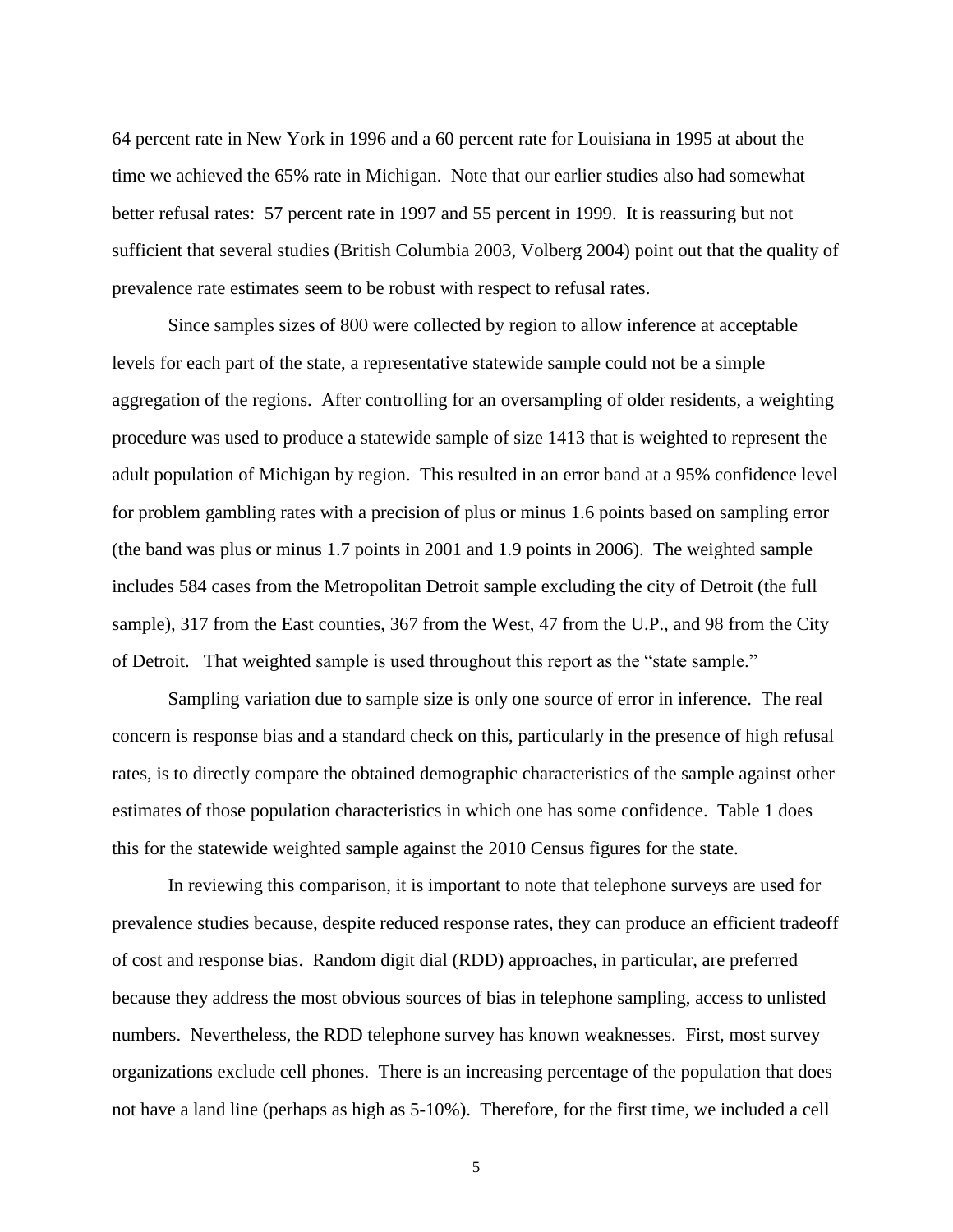phone sample as part of our data collection protocol. Also, telephone surveys in general often under-represent males, poor people, and younger respondents and therefore tend to underrepresent characteristics associated with male sex, low income, and youth. Several factors are likely to be in play. First, men are less likely to answer the phone when a woman also resides there. We used the "most recent birthday" screener to minimize that bias. Second, the poor simply are less likely to own a phone. Third, participation rates in survey research are directly related to education. Furthermore, poorer families and young householders may be less likely to have an adult at home in the evening when many contact attempts are made (due to one adult households and late shift work). Poor households also tend to have a younger age structure which is also related to presence in the home and willingness to participate. In any event, most telephone surveys expect to under-represent men, the young, the poor, and the less educated and consequently black and central-city residents as well.

Each recent statewide gambling study we reviewed reported these biases, especially with regard to education and income. A standard correction for each response rate variation is to weight the underrepresented category for analyses. Most of the statewide gambling studies did not do this, however. In her Iowa report, Volberg contends that, "To maintain comparability with results from the 1989 survey from Iowa, as well as with results from surveys in other United States jurisdictions, it was deemed advisable to caution readers regarding these prevalence estimates rather than weight the results from the 1995 sample." (Volberg 1995b, p. 5). We followed this precedent in past studies and do so again here with the exception already noted of using a random procedure to reduce the very large oversample of respondents 65 years of age or older. In the 1997 report, we produced both weighted and unweighted estimates. Weighting did affect estimates of gambling problems in Michigan, though the magnitudes tended to be of a half a percentage point or less. As explained below, it is important to remember that response bias, to the extent that it is present in all gambling prevalence surveys of this type, almost certainly works to produce underestimation relative to the actual rates of gambling and problem gambling in the population.

6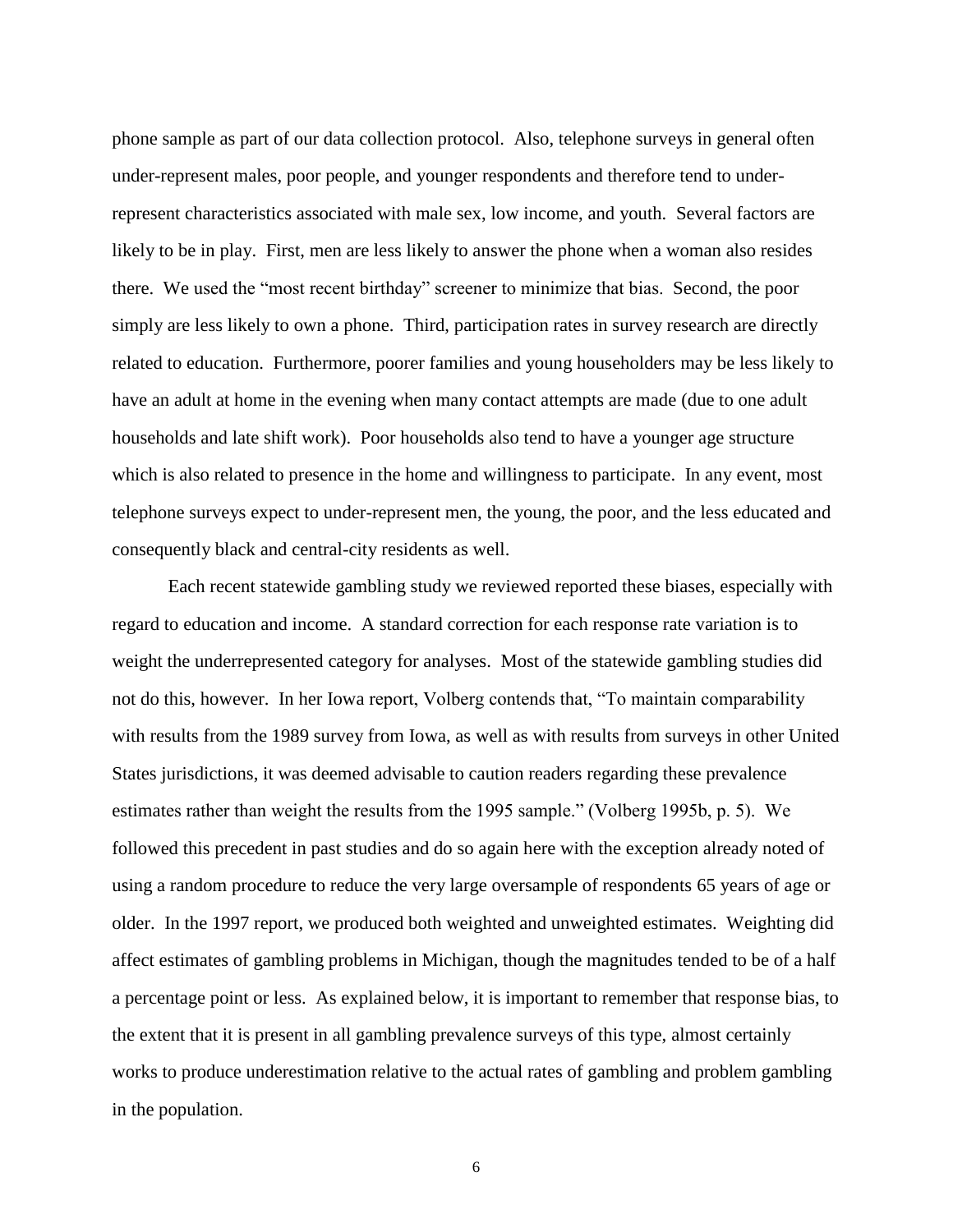Table 1 shows the characteristics of respondents to the 2013 Michigan survey and of Census descriptors for Michigan's adult population. As expected, the statewide sample underrepresents minorities and the younger and least educated residents of the state. As before, weighted estimates are not reported because of their small effect on problem gambling rates and the lack of such practice in other studies. The final reason for using unweighted estimates is that the assumptions of weighting (principally that non-respondents of a particular demographic category are well represented by respondents of that category) are rarely justified.

*Table 1. Percent of the Sample in Demographic Categories Compared to Those of the 2010 Census Population Aged 18+and to Post-Census Estimates*

|                                                         | Statewide  | 2010                    |
|---------------------------------------------------------|------------|-------------------------|
|                                                         | Sample     | Census                  |
| N                                                       | 1413       | 7,539,572               |
| Gender                                                  |            |                         |
| Male                                                    | 51.5       | 48.4                    |
| Female                                                  | 48.5       | 51.6                    |
| Race/Ethnicity                                          | $(n=1384)$ |                         |
| White/Caucasian                                         | 83.6       | 81.0                    |
| Black/African<br>American                               | 10.5       | 13.4                    |
| Other                                                   | 5.9        | 5.7                     |
| Hispanic $(n=1408)$                                     | 1.8        | 3.5                     |
| Age                                                     | $(n=1413)$ |                         |
| 18-20                                                   | 4.5        | 6.0                     |
| $21 - 64$                                               | 72.7       | 75.9                    |
| 65 or older                                             | 22.9       | 18.1                    |
| Education $(n=1404)$                                    |            | (age $25\overline{+}$ ) |
| <high school<="" td=""><td>3.2</td><td>11.4</td></high> | 3.2        | 11.4                    |
| High School/GED                                         | 29.6       | 30.7                    |
| Some College/Assoc.                                     | 32.0       | 32.4                    |
| <b>Bachelors Degree</b>                                 | 15.7       | 15.7                    |
| Grad.Study/Degree                                       | 19.5       | 9.8                     |
| Household Income                                        | $(n=967)$  | (all households)        |
| \$25,000 or less                                        | 22.3       | 25.5                    |
| \$25,001 to \$50,000                                    | 27.9       | 25.8                    |
| \$50,001 to \$100,000                                   | 32.9       | 30.5                    |
| $\overline{$100,001}$ or more                           | 16.9       | 18.1                    |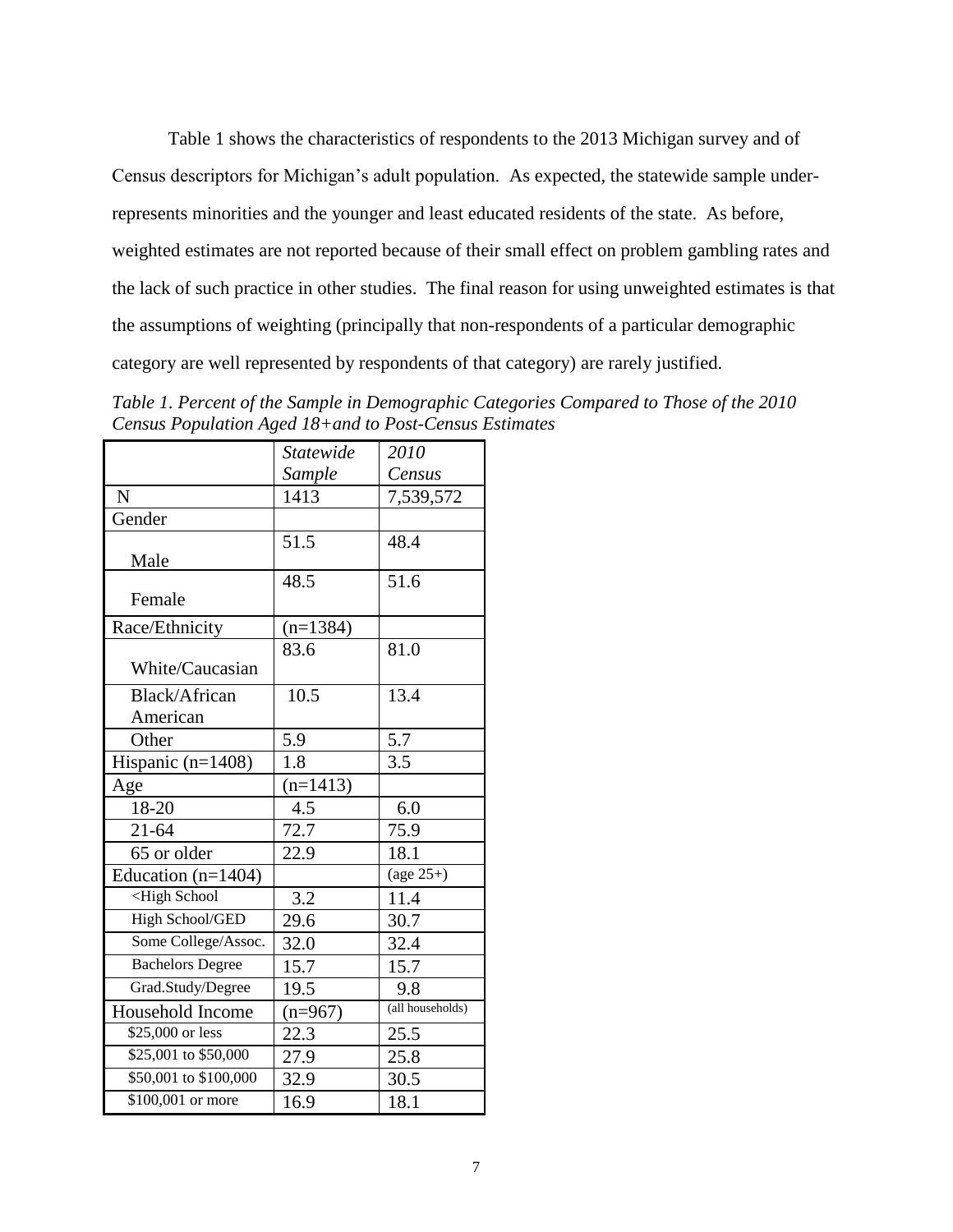#### Results

l

As before, the main variables of interest in this year's survey are the estimated rates of problem and probable pathological gambling this time as derived from the NODS (recall that past estimates were from the South Oaks Gambling Screen). Table 2 presents the number and percentage of respondents who ever gambled and gambled in the past year as well as the unweighted NODS estimates for lifetime and current (last 12 month) periods. The percent who ever gambled is 77.1% which is lower than the rate in 2006. The result for past year gambling is 61.5%, again lower than that obtained in 2006.

Table 2 also presents the NODS scores for the state and for geographic regions of the state defined by Detroit and the state's counties (see Appendix B). NODS scores are reported in the table both for the "problem" and "probable pathological" categories. In this report, the two percentages are often combined into a single NODS score for "problem gamblers." The state estimate for the "Lifetime NODS" is that 1.4% of the adult population may have a gambling problem. There are two very important points to emphasize here. First, this estimate is less than the estimate obtained in 2006 using the SOGS. But second, voluminous research on the comparability of the NODS and SOGS instruments suggested that the NODS gives an estimate substantially smaller (on average a multiplier of 1.7 is needed) than that of the SOGS (Williams, Volberg and Stevens 2012, pp. 18-20). The Williams, Volberg and Stevens meta-analysis also found that rates are declining in recent years. What can be said is that the rates obtained this year in Michigan are in the range of rates found with this instrumentation in other states (see below, Table 3). The estimate in this report for past year or "current" probable gambling is 0.5% using the NODS, again within the range found in other states.

Additional notes on comparability to past years: Recall that sampling error is approximately 1.6 points above and below the NODS score so an actual state NODS score as high as 3.0 is consistent with these survey results.<sup>2</sup> Using the 1.7 multiplier

 $2<sup>2</sup>$  It is, of course, standard practice to use the sample proportion to substitute for the population parameter p in the standard error calculation. The use of the sample proportion is an expedient that is appropriate under most conditions. On the other hand, an important rationale for using an alternative to the sample proportion is that any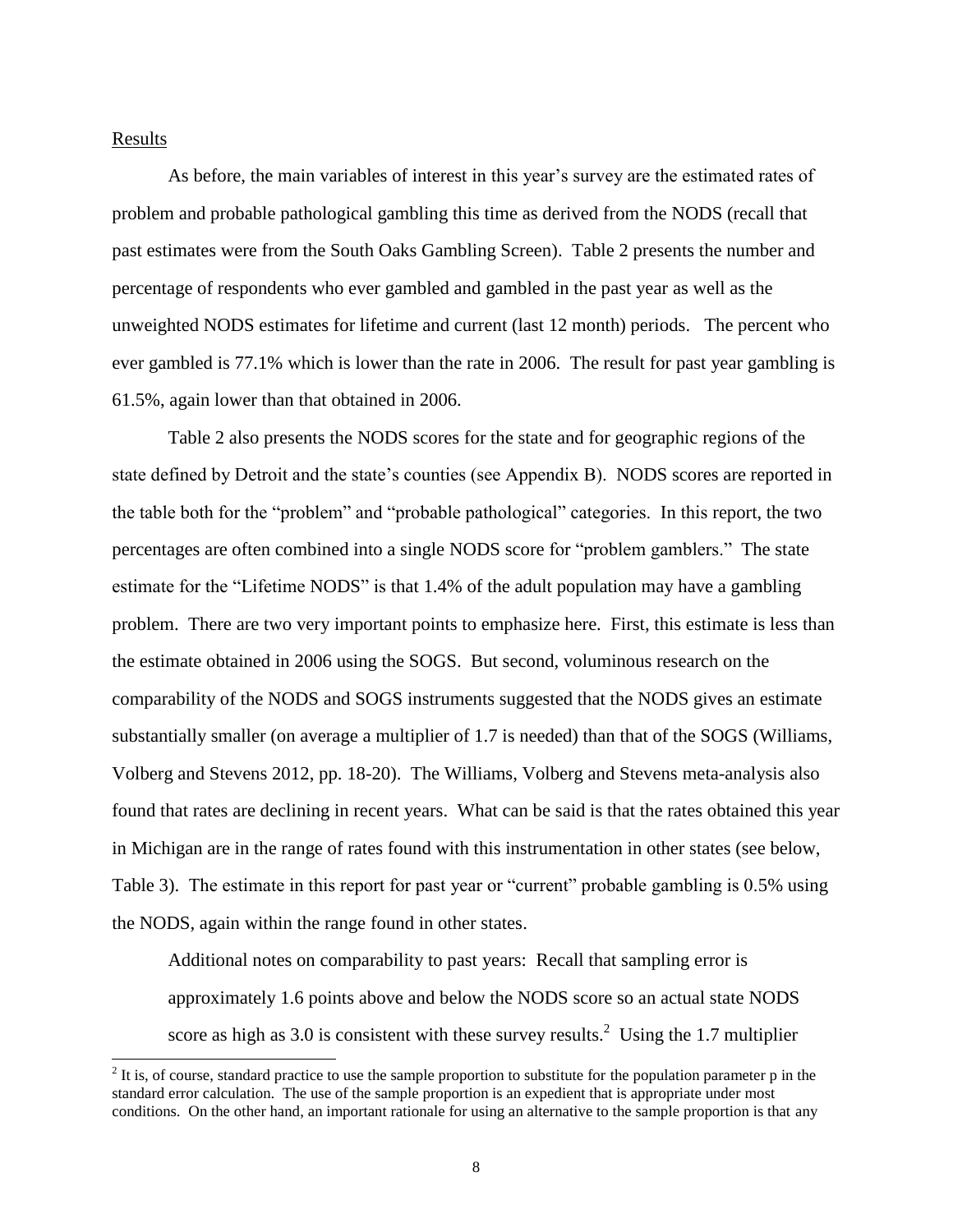would give a SOGS equivalent of about 5.1 on the upper end (not likely but statistically within the bounds of error) which is higher than the point estimates obtained in all but the first of the past versions of this survey in Michigan. Another way to think about how close these estimates are across the years is to realize that the "Lifetime" estimate in 2006, for example, would exactly match the 2001 estimate if we had completed 4 more interviews with persons in the problem categories out of the 957 in that statewide sample. A similar difference was found between the 2001 and 1999 estimates. Similarly, this year if only two respondents in the entire sample had scored one point higher on their NODS score, the estimated SOGS equivalent would have been 5.5 at the upper bound of the confidence interval rather than 5.1. The take away point is that differences over time should not be a major area of interpretive focus until a longer series of scores using the new instrument are available. For now, all that can be said is that the results are roughly equivalent to past iterations using the SOGS. It is interesting, though not definitive, that the non-statistically significant changes every year (including this one) have been in the direction of decline as this is consistent with the trend noticed in the meta-analysis cited above.

 $\overline{a}$ 

sampling error in the point estimate is reintroduced by using that point estimate again in the calculation of the standard error (Blalock, 1979, pp. 214-215). As we argue below (p. 13), in our case, we believe the sample estimates are low. With proportions we have the additional attraction of more conservative intervals as we move toward p=.5. Making wider confidence intervals warns users of this report that there may not be as much actual precision in our estimates as the standard construction would suggest. The use of p=.1 in the construction of the standard error for the NODS estimates is a compromise that we believe is conservative relative to the use of the sample proportion obtained. The most conservative interval would result from using a value of  $p=0.5$  but that is unrealistic given the literature and our own estimates over five studies. Our approach may yield an interval that may actually provide greater than 95% confidence (more properly, that more than 95% of the time intervals constructed by this procedure will include the parameter). That is the effect if, in fact, the interval is wider than it needed to be. The same reasoning underlies the use of  $p=0.5$  for the calculation of the standard errors in Table 4. This value is explicitly too conservative for the rare behaviors (footnote on p. 14) but is pretty good for the common behaviors and, again, warns against over interpretation of the estimates.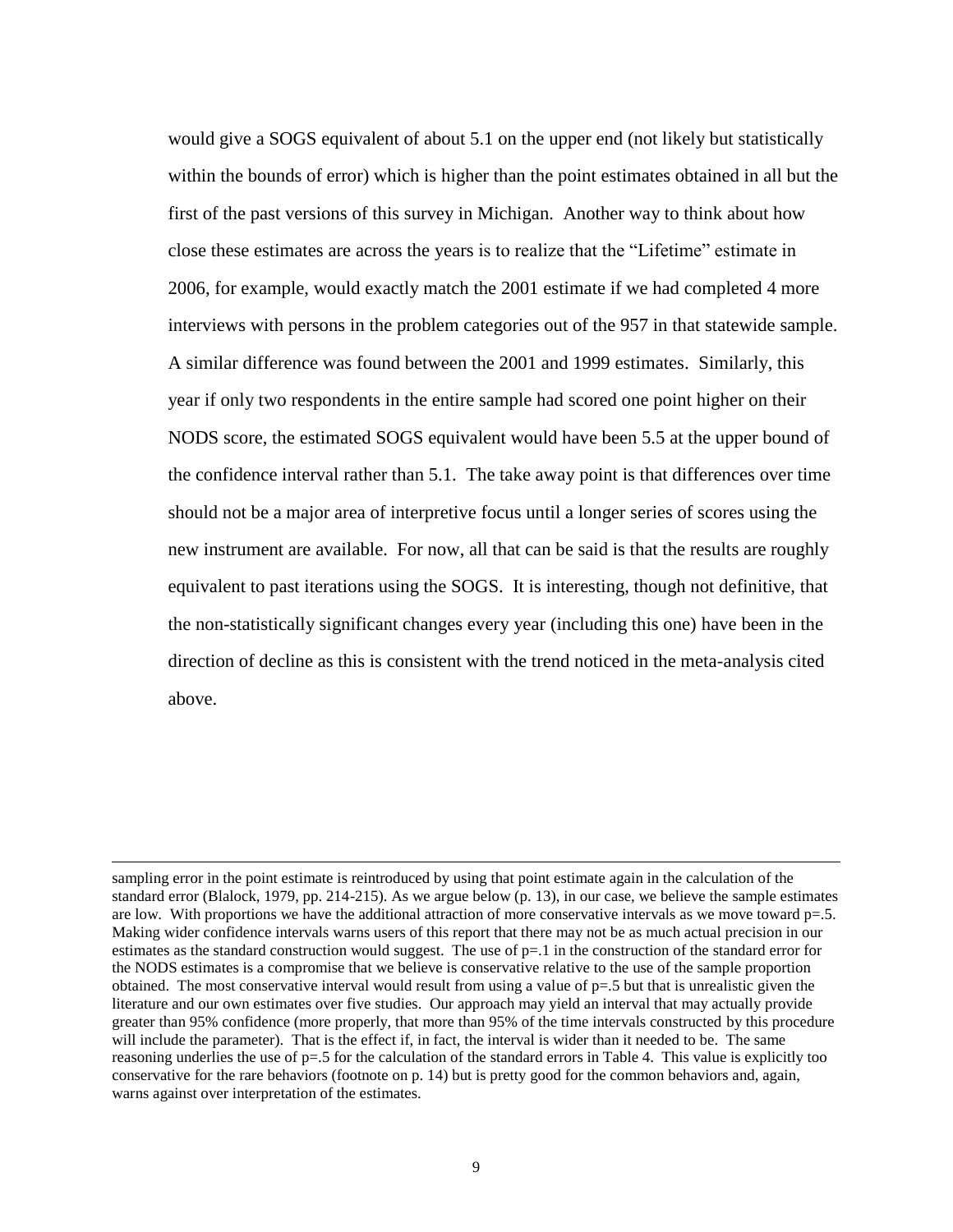Our studies in 1997 and 1999 suggested higher rates in the Detroit area but did not allow an estimate specific to the city. Lifetime rates were 8.1 for Wayne County (including the City) in 1997 and 6.4 for Metropolitan Detroit (including the City) in 1997. In 2001, measurement for the City of Detroit was made directly and the estimate was 11.4. In 2006, the estimate for the City proper was statistically identical at 10.8. This year, the estimate using the NODS is 3.2 which is, as in past years, higher than the rates in the other regions.

This year the East region scored at 0.9 percent for the Lifetime NODS, the West region scored at 0.2, the Upper Peninsula scored at 1.8 and Metropolitan Detroit (excluding the City) was 1.7.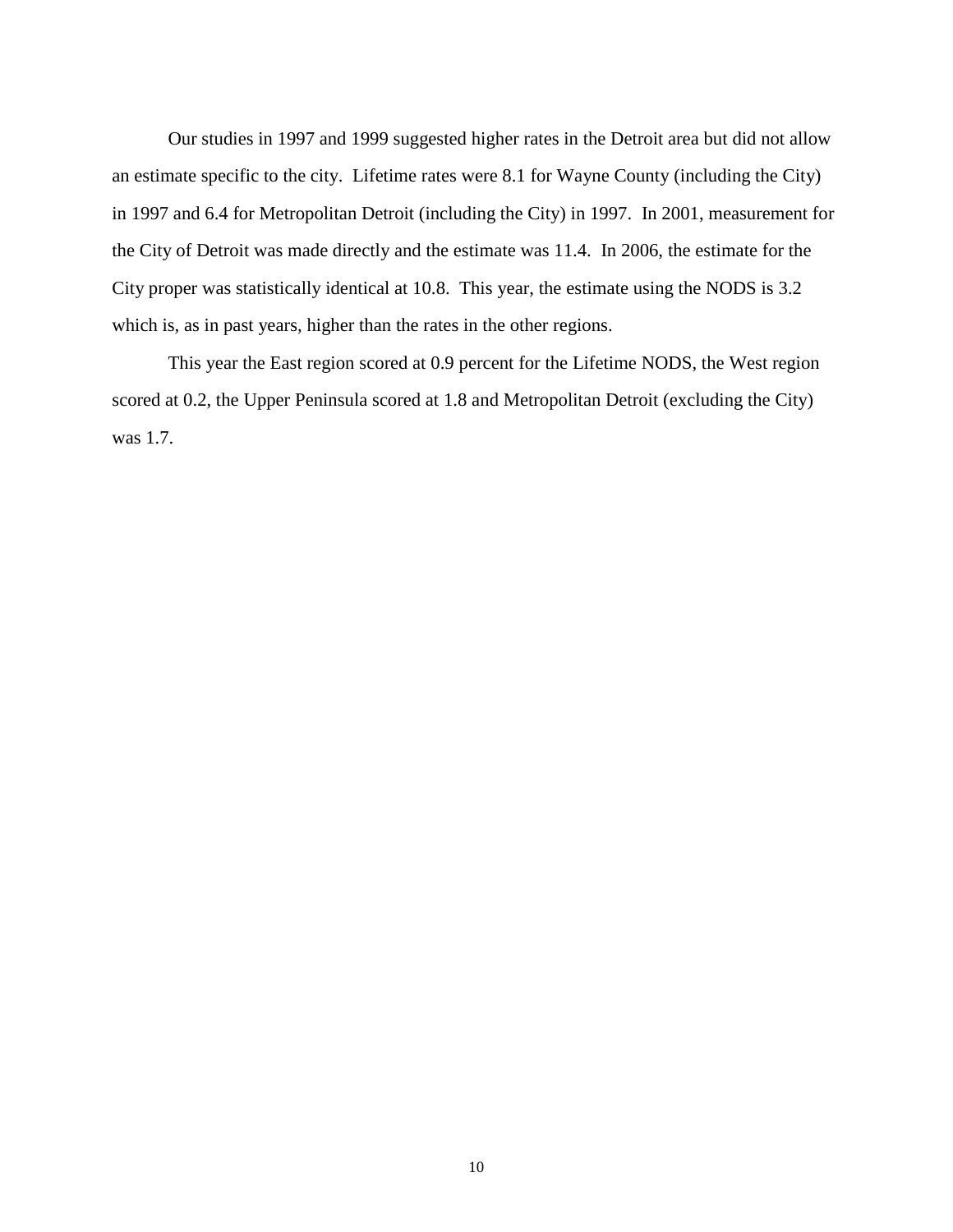| Table 2. Gambling Prevalence for Michigan and NODS Scores for Michigan and Geographic |  |  |  |
|---------------------------------------------------------------------------------------|--|--|--|
| Regions of the State                                                                  |  |  |  |

|                             | A. State of Michigan   |       |                     |         |                           |      |
|-----------------------------|------------------------|-------|---------------------|---------|---------------------------|------|
| <b>Gambling Experiences</b> | $\%$<br>$\overline{N}$ |       |                     |         |                           |      |
| Ever                        | Yes                    | 1090  | 77.1                |         |                           |      |
| Past Year                   | Yes                    | 869   | 61.5                |         |                           |      |
|                             |                        |       |                     |         |                           |      |
|                             |                        |       | Lifetime NODS Score |         | <b>Current NODS Score</b> |      |
|                             | $0 - 2$                | $3-4$ | $5+$                | $0 - 2$ | $3-4$                     | $5+$ |
| N                           | 1393                   | 13    | 7                   | 1406    | 3                         | 4    |
| Percent                     | 98.6                   | 0.9   | 0.5                 | 99.5    | 0.2                       | 0.3  |
| <b>Total Problem</b>        |                        |       |                     |         |                           |      |

Estimated total problem gamblers (based on Census count of 7,539,572 people 18+)<br>Point estimate: 105,554 Lifetime 37,698 Current. Point estimate: 105,554 Lifetime Upper Bound of 95% confidence interval (226,187) (158,331)

|                 |                        | D. Ocographic Regions of Michigan |                       |         |       |         |     |
|-----------------|------------------------|-----------------------------------|-----------------------|---------|-------|---------|-----|
| Region          | Lifetime NODS Score, % |                                   | Current NODS Score, % |         |       |         |     |
|                 | $0 - 2$                | $3-4$                             | $5+$                  | $0 - 2$ | $3-4$ | 5+      |     |
| Detroit         | 96.8                   | 2.2                               | $1.0\,$               | 98.1    | 1.0   | 0.8     | 589 |
| Detroit Metro.  | 98.3                   | 1.0                               | 0.7                   | 99.3    | 0.5   | $0.1\,$ | 584 |
| East Michigan   | 99.1                   | 0.9                               | 0.0                   | 100     | 0     |         | 587 |
| West Michigan   | 99.8                   | 0.2                               | 0.0                   | 100     | 0     |         | 600 |
| Upper Peninsula | 98.2                   | 0.9                               | 0.8                   | 98.9    | 0.5   | 0.6     | 628 |

B. Geographic Regions of Michigan\*

#### Estimated Adult Problem Gamblers for Regions Based on 2010 Census

| Region                 | Lifetime NODS Score,<br><b>Population Estimates</b> |        | Current NODS Score,<br><b>Population Estimates</b> |       |  |
|------------------------|-----------------------------------------------------|--------|----------------------------------------------------|-------|--|
|                        | $3-4$                                               | 5+     | $3-4$                                              | 5+    |  |
| Detroit                | 11,516                                              | 5,234  | 5,234                                              | 4,187 |  |
| Detroit Metro.         | 31,172                                              | 21,820 | 15,586                                             | 3,117 |  |
| East Michigan          | 15,211                                              |        |                                                    |       |  |
| West Michigan          | 3,917                                               |        |                                                    |       |  |
| <b>Upper Peninsula</b> | 2,254                                               | 2,004  | 1,252                                              | 1,502 |  |

\*Note that the rates and associated numbers of problem gamblers by region are based on the full samples for each region. These are more reliable but different than the smaller samples by region used for the statewide estimates (recall the total weighted statewide sample is 1413). Therefore, the totals added across regions in Table 2B would be different than the statewide totals reported out of Table 2A.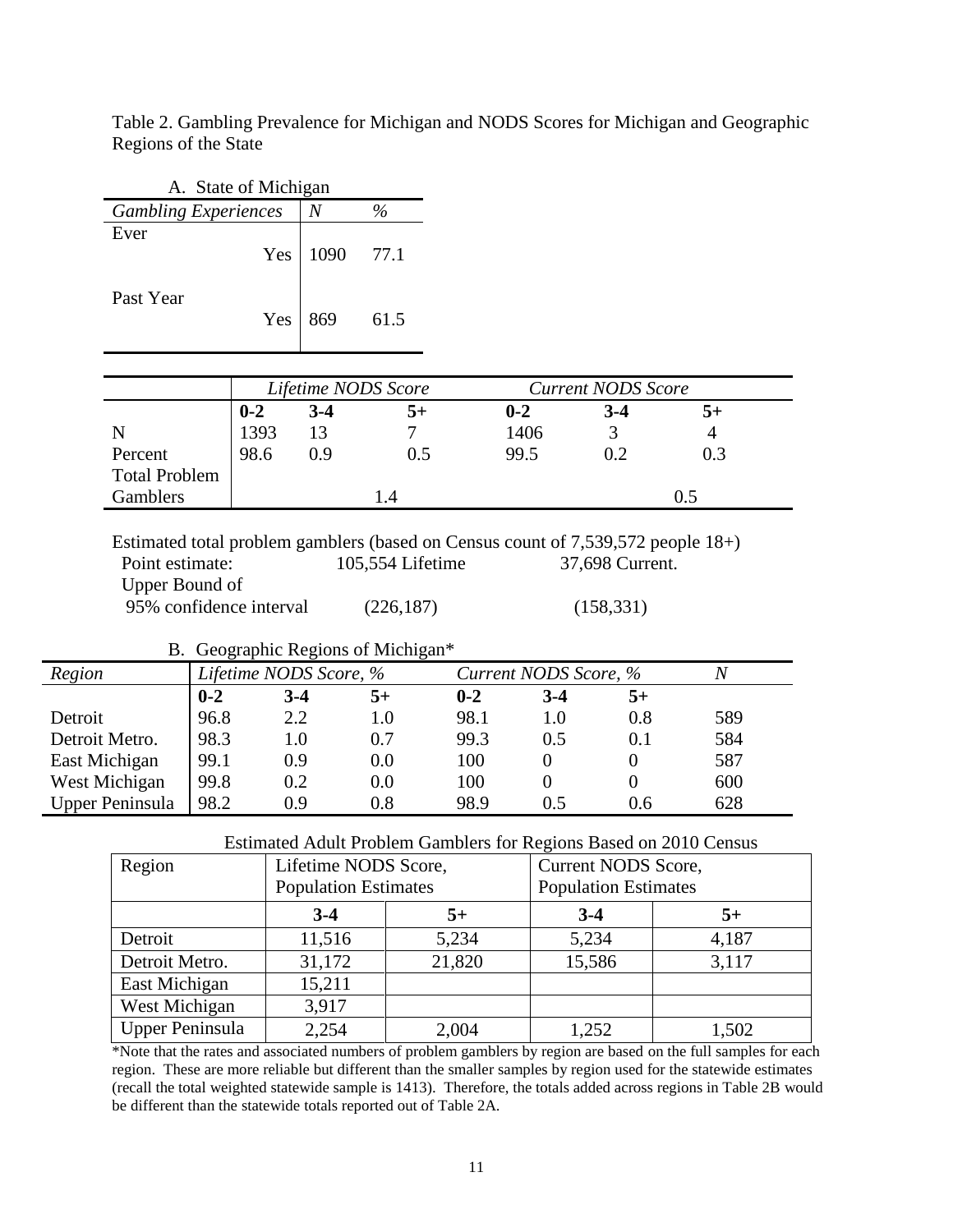In general, the rates for geographic regions, based on samples of approximately 600 after adjusting for the over-representation of older residents are less precise than the estimates for the state sample derived from a sample size of 1413. Because the events of interest are relatively rare in these geographic subunits of the state, the confidence intervals are not produced here.

An important result illustrated in Table 2A is that, based on the 2010 census count of 7,539,572 residents 18 years of age and older in Michigan, the NODS survey estimates that about 100,000 adult Michigan residents have a lifetime gambling problem, with 38,000 of those estimated to have a probable pathological condition as indicated by a score of 5 or more on the Lifetime NODS. Again, allowing for the differences in instrumentation, these figures tell much the same story as in past years. The standards of problem and pathology using the NODS are simply harder to attain than under the SOGS. Similarly, the survey results indicate that 38,000 Michigan adults currently have a gambling problem, and almost 23,000 of those may have a severe or "probable pathological" problem.

These figures represent the best available single number estimate ("point estimate") but the actual population value most likely falls near but not precisely at these numbers. If we argue that the sample is randomly representative of the adult Michigan population, then there is a 95% probability (95% confidence) that the actual number of lifetime problem gamblers in Michigan is less than 226,000. Past year problem gamblers probably (again, with 95% confidence) number could be as many as  $158,000$ .<sup>3</sup> These "confidence intervals" are a more useful quantification than the point estimates because they take into account the sampling error of estimate expected with a sample of this size. The last panel of Table 2 shows the adult population estimated to have a gambling problem by region based on the SOGS rates and the 2000 Census. Again, these estimates are less precise than the state estimates and, because the events of pathology are relatively rare in geographic subunits, they are relatively unstable.

Finally, both the point estimates and the confidence intervals built around them probably

 $\overline{a}$ 

<sup>&</sup>lt;sup>3</sup> Recall the range of persons with lifetime and past year problems would be narrower, both here and in past studies, if the sample proportions were used in the construction of the confidence intervals.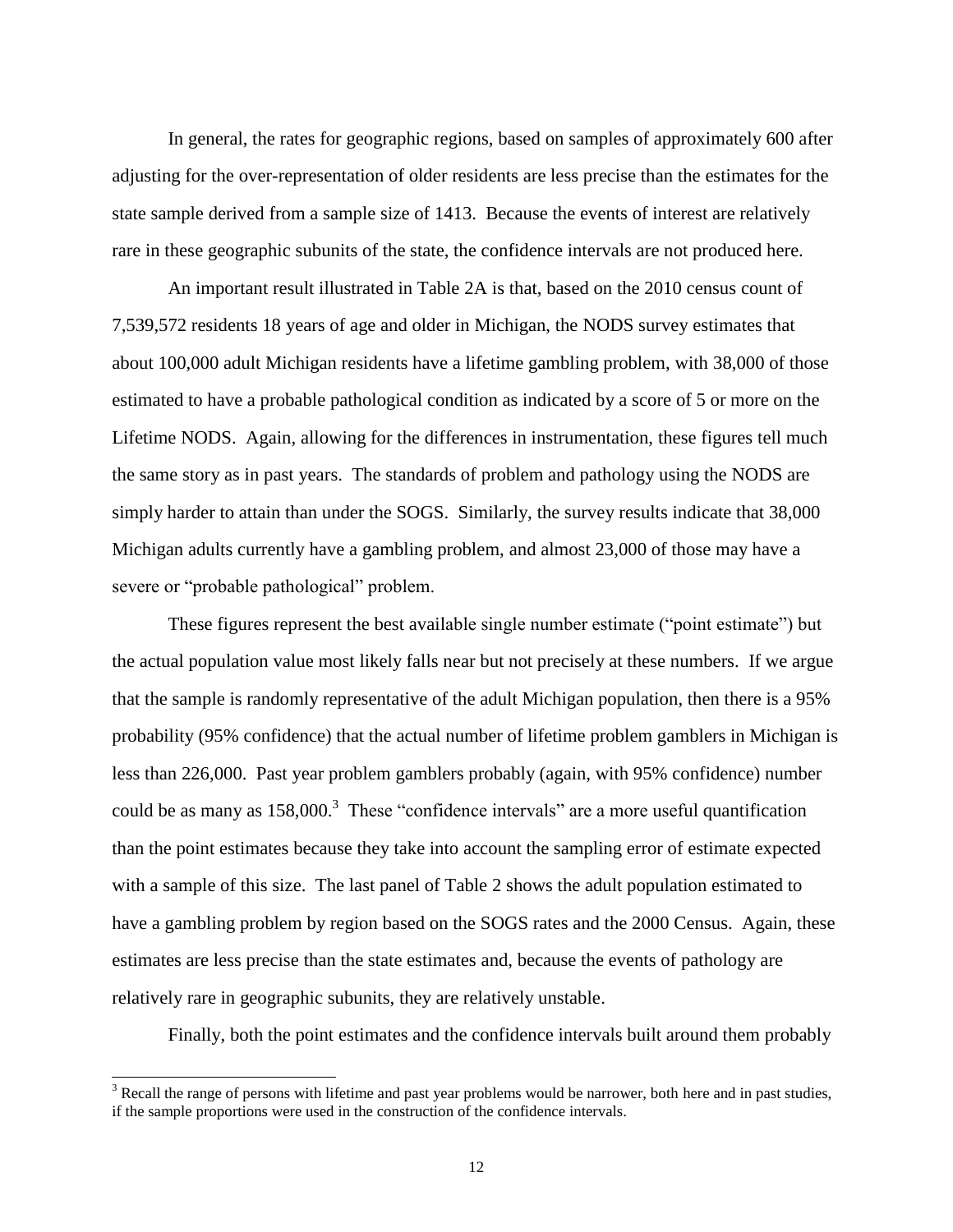underestimate the actual number of problem gamblers by the NODS criteria. There are two reasons; both occur because the sample is not fully randomly representative of the population. First, recall that telephone interviews tend to under-represent the young and the poor who may have higher rates of problem gambling. Second, the population figures we used, of course, do not include anyone under the age of 18 who might have a problem since they were excluded from the survey. Our interviews and focus groups in 1997, as well as the survey questions that ask respondents when they started gambling, all suggest a substantial prevalence of gambling among teenagers.

As in previous iterations of this study using the SOGS, our NODS based estimates are within the range found in other states. Table 3 (derived from Williams, Volberg and Stevens 2012, Table 12) summarizes this comparison for both the lifetime and past year rates of problem and probable pathological gambling.

|      | Table 3. DSM Based Estimates of Prevalence of Problem and Probable Pathological Gambling |                |              |                                     |                    |  |  |  |  |
|------|------------------------------------------------------------------------------------------|----------------|--------------|-------------------------------------|--------------------|--|--|--|--|
|      |                                                                                          | Lifetime $3+$  | Current $3+$ | Lifetime $5+$                       | Current $5+$       |  |  |  |  |
|      |                                                                                          | Prevalence (%) |              | Prevalence $(\%)$ Prevalence $(\%)$ | Prevalence $(\% )$ |  |  |  |  |
|      | Panel A. Chronological Order                                                             |                |              |                                     |                    |  |  |  |  |
| 2000 | North Dakota                                                                             | 0.9            | 0.7          | 0.4                                 | 0.3                |  |  |  |  |
| 2000 | Oregon                                                                                   | 1.5            | 0.7          | 0.6                                 | 0.1                |  |  |  |  |
| 2001 | Florida                                                                                  | 1.6            | 1.1          | 1.0                                 | 0.7                |  |  |  |  |
| 2001 | Nevada                                                                                   | 5.1            | 2.1          | 2.1                                 | 0.3                |  |  |  |  |
| 2003 | Arizona                                                                                  | 2.1            | 1.0          | 0.5                                 | 0.3                |  |  |  |  |
| 2006 | California                                                                               | 3.7            | 1.3          | 1.5                                 | 0.4                |  |  |  |  |
| 2006 | New Mexico                                                                               | 2.2            | 1.3          | 1.1                                 | 0.6                |  |  |  |  |
| 2007 | Georgia                                                                                  | 4.0            | 1.5          | 1.4                                 | 0.4                |  |  |  |  |
| 2008 | Connecticut                                                                              | 3.3            | 1.4          | 1.2                                 | 0.6                |  |  |  |  |
| 2011 | Iowa                                                                                     | 1.2            | 0.5          | 0.6                                 | 0.3                |  |  |  |  |
| 2013 | <b>Michigan</b>                                                                          | 1.4            | 0.5          | 0.5                                 | 0.3                |  |  |  |  |

#### Detailed Results

Table 4 shows the rates of participation for each of the thirteen types of gambling included in the survey. Recall that respondents were asked whether they had ever participated in each activity and whether they had done so during the past year. Both responses are provided in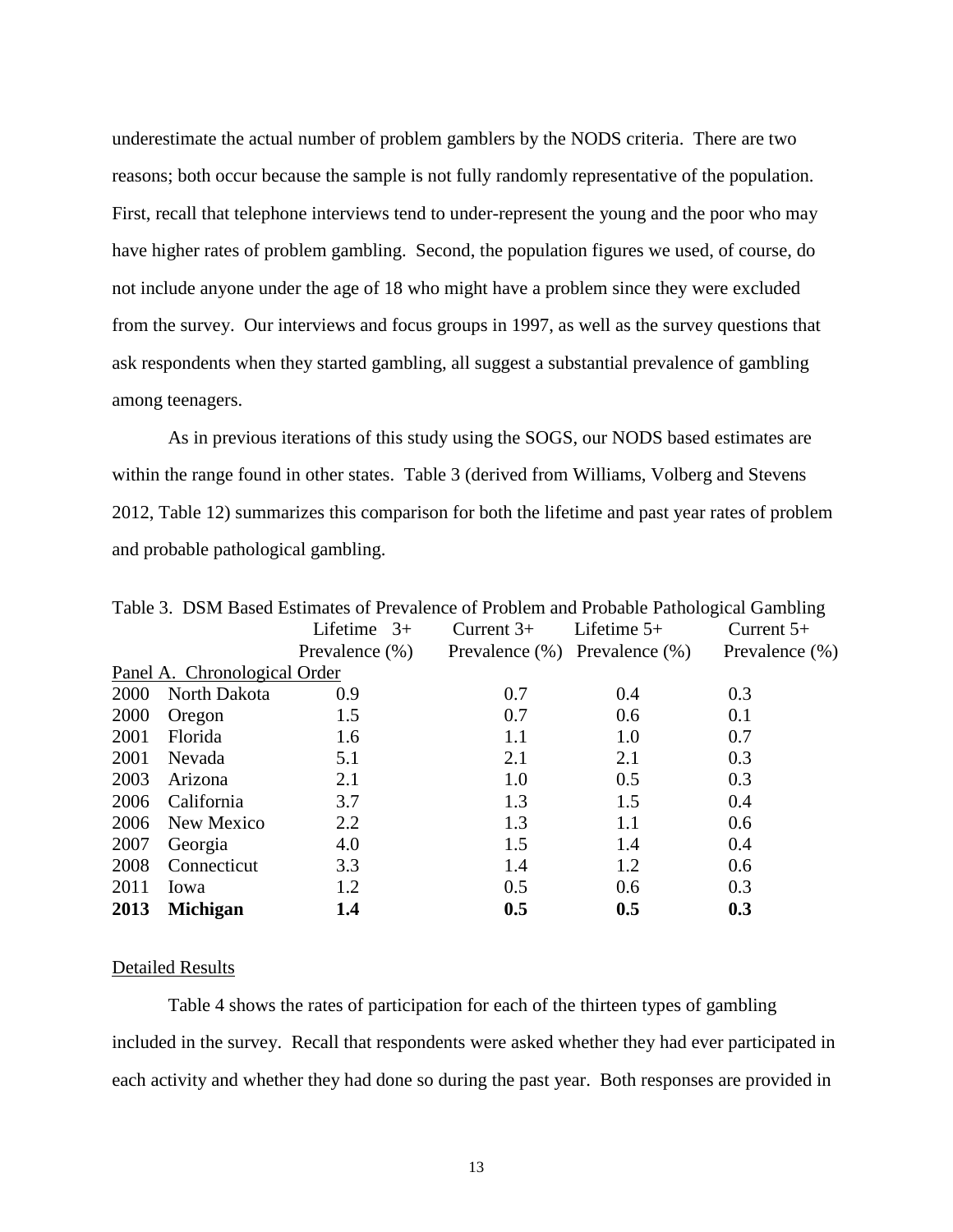Table 4, as are the participation rates broken out by sex and by race. Confidence intervals are also built around the total prevalence rates for both lifetime and past year participation<sup>4</sup>.

As expected, the highest rates of participation were for legal activities including the lottery and casinos. For the "ever" (lifetime) participated questions, men had statistically higher rates of participation than women in eight of the thirteen activities: sports betting, horse/dog racing, playing the numbers, betting on non-casino dice, cards and video poker, betting on one's own performance in games of skill, office pools, internet gambling, and stocks and commodities. Women had a statistically higher rate of participation in noncharitable bingo. In all cases, a chi square test for independence was used. This approach is identical to a t test for the difference in two proportions (gender) and provides a single summary measure for the three proportions comparisons for race.

For the "past year" activities, men were statistically higher on those same gambling types except for horse/dog racing and internet gambling (where cell frequencies were too small for a stable test) but were also higher in playing the lottery and in casino gambling. Women were not statistically more likely to play noncharitable bingo "in the past year." Race effects are relatively modest given the small number of respondents in the non-white categories so while Table 4 includes those comparisons, no interpretations are made.

 $\overline{a}$ 

<sup>&</sup>lt;sup>4</sup> We conservatively used an estimated 50% participation rate for each activity, thereby giving the largest possible estimate of error and confidence interval.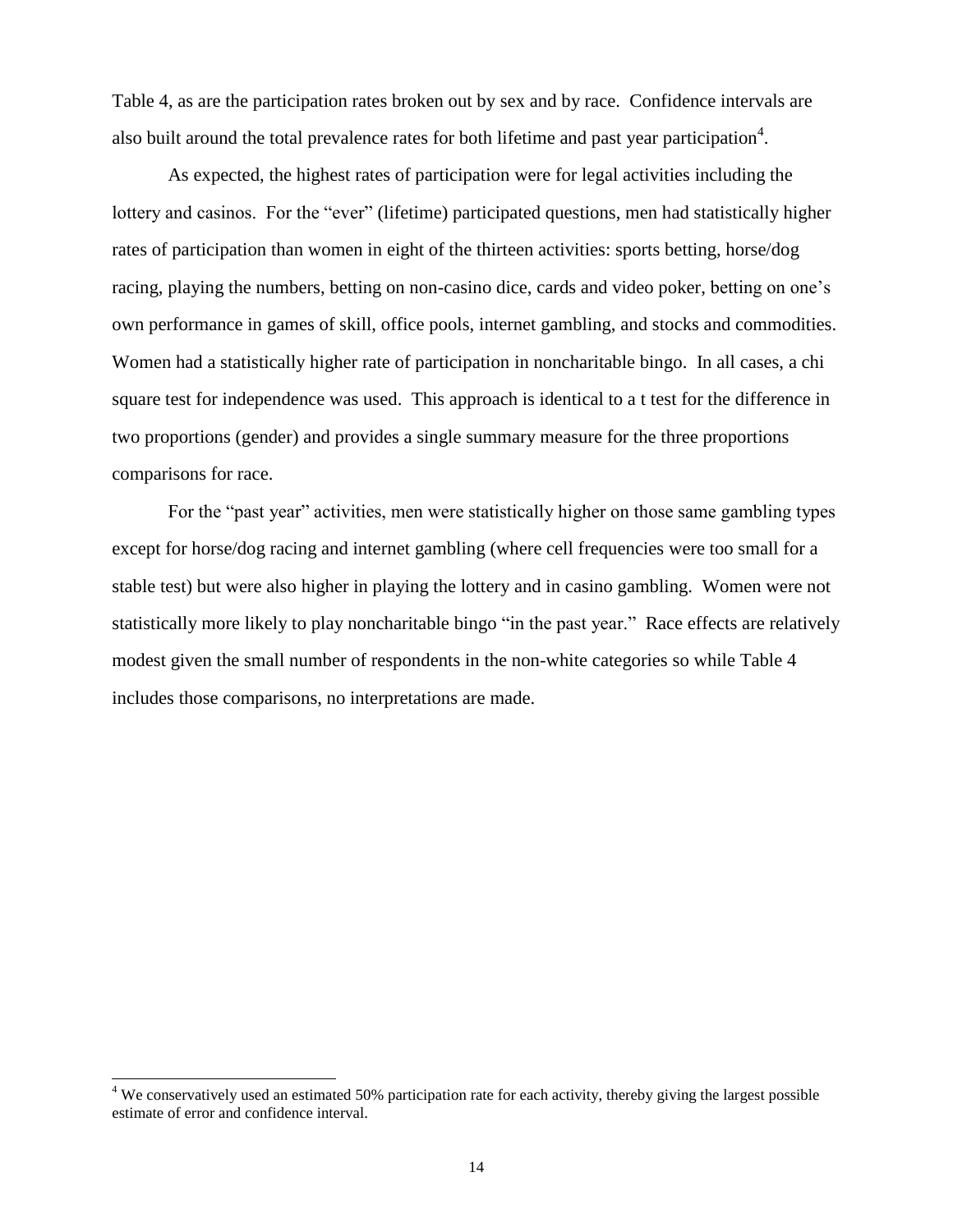Table 4. Gambling Participation Rates by Type of Gambling, Sex, and Race

| Type of               | Total | 95%             | Gender |          | Race/Ethnicity |              |                |
|-----------------------|-------|-----------------|--------|----------|----------------|--------------|----------------|
| Gambling              |       | Confid.         |        |          |                |              |                |
|                       |       | <b>Interval</b> |        |          |                |              |                |
|                       |       |                 | Male   | Female   | White          | <b>Black</b> | Other          |
| Lottery               | 61.8  | 59.1-64.5       | 64.06  | 59.4     | 63.9           | 57.5         | 43.8**         |
| Charitable Group      | 24.1  | 21.4-26.8       | 22.8   | 25.4     | 26.3           | 15.8         | $12.3**$       |
| Events                |       |                 |        |          |                |              |                |
| <b>Sports Events</b>  | 12.8  | $10.1 - 15.5$   | 19.1   | $6.1**$  | 11.9           | 19.9         | $9.9*$         |
| Horse/Dog             | 14.2  | 11.5-16.9       | 16.8   | $11.4**$ | 15.3           | 10.3         | 4.9*           |
| Racing                |       |                 |        |          |                |              |                |
| <b>Numbers Game</b>   | 4.0   | $1.3 - 6.7$     | 5.9    | $2.0**$  | 4.0            | 5.5          | $2.5^{\wedge}$ |
| Casinos               | 54.6  | 51.9-57.3       | 55.4   | 53.9     | 57.5           | 47.9         | 37.0**         |
| Noncharitable         | 7.2   | 4.5-9.9         | 5.6    | $8.9*$   | 6.8            | 10.3         | 7.6            |
| Bingo                 |       |                 |        |          |                |              |                |
| Noncasino             | 11.4  | $8.7 - 14.1$    | 15.7   | $6.9**$  | 11.3           | 13.7         | 8.6            |
| Events                |       |                 |        |          |                |              |                |
| Games of skill        | 13.2  | 10.5-15.9       | 20.6   | $5.4**$  | 12.6           | 18.5         | 9.9            |
| Office Pools &        | 35.4  | 32.7-38.1       | 39.4   | $31.1**$ | 37.5           | 28.8         | 19.8**         |
| 50/50 Raffles         |       |                 |        |          |                |              |                |
| Internet              | 1.3   | $0.0 - 4.0$     | 2.1    | $0.4**$  | 1.2            | 2.1          | $0.0^{\prime}$ |
| <b>Gambling Sites</b> |       |                 |        |          |                |              |                |
| Stocks/Commodi        | 16.9  | 14.2-19.6       | 21.5   | 11.9**   | 18.2           | 6.9          | $16.0**$       |
| ties Markets          |       |                 |        |          |                |              |                |
| Other                 | 1.0   | $0.0 - 3.7$     | 1.4    | 0.6      | 1.0            | 1.4          | $0.0^{\prime}$ |

# A. Ever Participated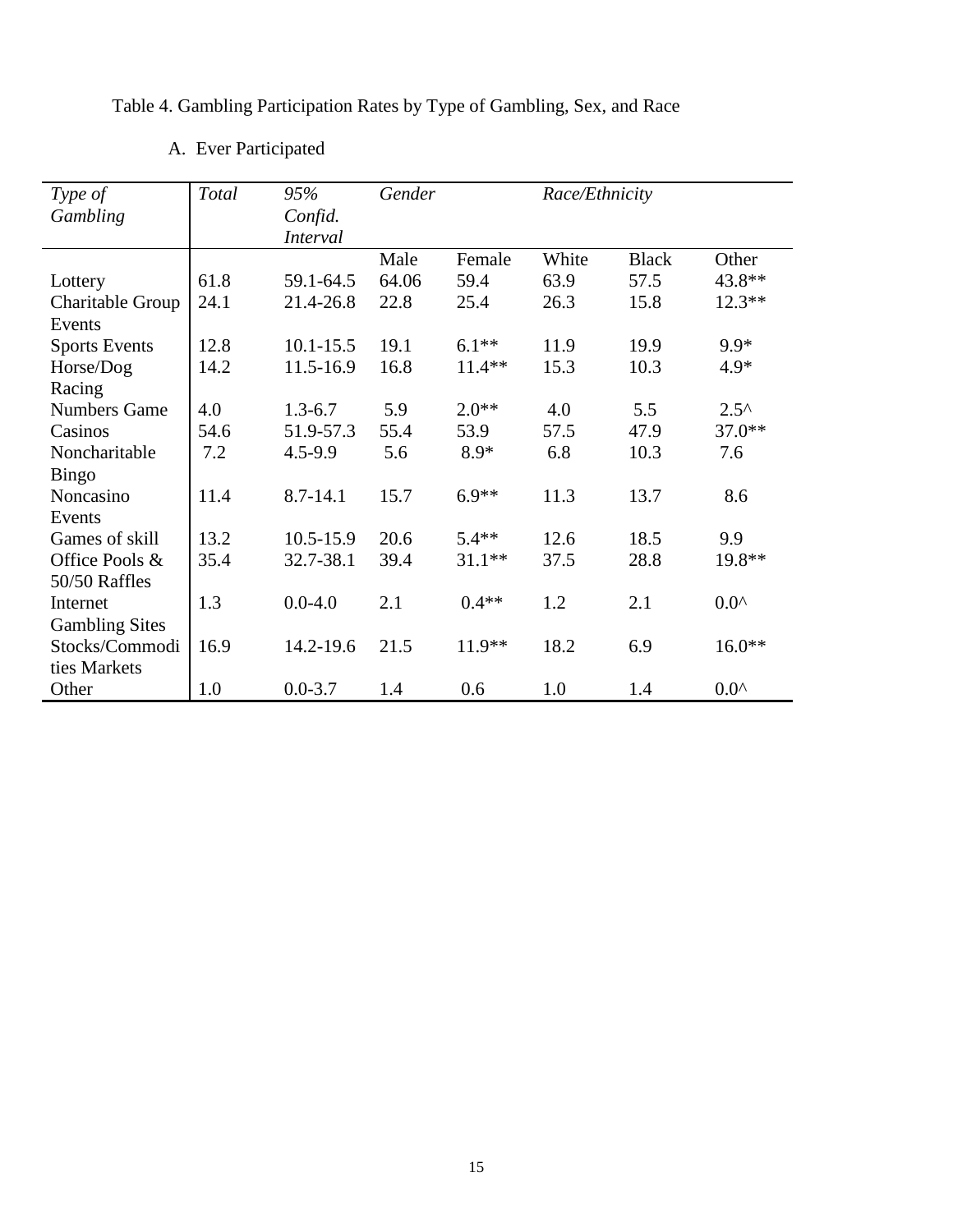| Type of               | Total | 95%             | Gender |                | Race/Ethnicity |              |                |
|-----------------------|-------|-----------------|--------|----------------|----------------|--------------|----------------|
| Gambling              |       | Confid.         |        |                |                |              |                |
|                       |       | <i>Interval</i> |        |                |                |              |                |
|                       |       |                 | Male   | Female         | White          | <b>Black</b> | Other          |
| Lottery               | 46.6  | 43.9-49.3       | 51.3   | $41.5***$      | 47.6           | 48.6         | 29.6**         |
| Charitable Group      | 14.8  | 12.1-17.5       | 14.8   | 14.8           | 16.0           | 11.6         | 7.4            |
| Events                |       |                 |        |                |                |              |                |
| <b>Sports Events</b>  | 7.4   | $4.7 - 10.1$    | 11.0   | $3.5**$        | 7.1            | 11.0         | $4.9^$         |
| Horse/Dog             | 2.0   | $0.0 - 4.7$     | 2.9    | $1.0*$         | 2.1            | 2.7          | $0.0^{\prime}$ |
| Racing                |       |                 |        |                |                |              |                |
| <b>Numbers Game</b>   | 1.9   | $0.0 - 4.6$     | 2.9    | $0.9**$        | 1.9            | 2.7          | $1.2^{\wedge}$ |
| Casinos               | 27.0  | 24.3-29.7       | 29.9   | 23.9*          | 27.6           | 31.5         | 14.8*          |
| Noncharitable         | 2.3   | $0.0 - 5.0$     | 1.8    | 2.9            | 2.1            | 4.8          | $1.2^{\prime}$ |
| <b>Bingo</b>          |       |                 |        |                |                |              |                |
| Noncasino             | 5.8   | $3.1 - 8.59$    | 18.1   | $3.4**$        | 6.0            | 5.5          | $3.7^{\circ}$  |
| Events                |       |                 |        |                |                |              |                |
| Games of skill        | 6.4   | $3.7 - 9.1$     | 10.0   | $2.6**$        | 5.6            | 11.0         | $7.4*$         |
| Office Pools &        | 17.7  | 15.0-20.4       | 20.7   | $14.5***$      | 19.0           | 13.0         | 11.1           |
| 50/50 Raffles         |       |                 |        |                |                |              |                |
| Internet              | 0.2   | $0.0 - 2.9$     | 0.3    | $0.1^{\prime}$ | 0.3            | 0.0          | $0.0^{\prime}$ |
| <b>Gambling Sites</b> |       |                 |        |                |                |              |                |
| Stocks/Commodi        | 10.4  | $7.7 - 13.1$    | 13.3   | $7.3**$        | 11.3           | 4.8          | $8.6*$         |
| ties Markets          |       |                 |        |                |                |              |                |
| Other                 | 0.6   | $0.0 - 3.3$     | 0.8    | $0.3^{\prime}$ | 0.7            | 0.0          | $0.0^{\prime}$ |

B. Participated During the Last Year

\*chi square test significant at .05 \*\*chi square test significant at .01

^3 by 2 table with at least one expected cell frequency less than five

Table 5 shows variation in NODS scores for lifetime and current periods by categories of the demographic variables. The rates for demographic subgroups are based on small samples so, as stated in past reports, "they should be read as indicators of potentially important variation rather than precise estimates of incidence. On a technical level, the same point is evidenced in the small cell frequencies for the crosstabulations. Tests of significance therefore have little statistical power and were not computed."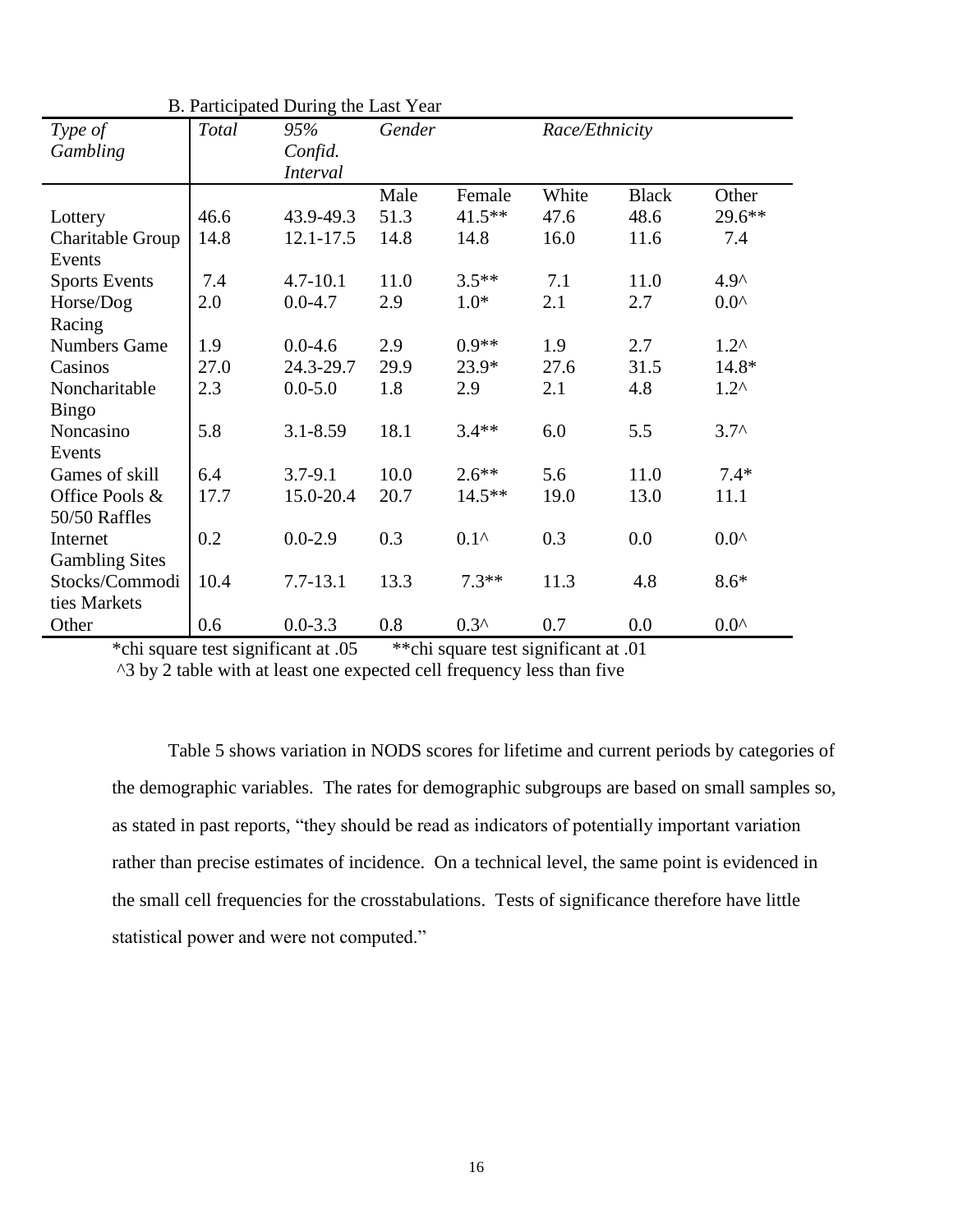|                                 |         | Lifetime NODS Score |      |         | Past Year/Current NODS Score |      |
|---------------------------------|---------|---------------------|------|---------|------------------------------|------|
|                                 | $0 - 2$ | $3 - 4$             | $5+$ | $0 - 2$ | $3 - 4$                      | $5+$ |
| Gender $(n=1413)$               |         |                     |      |         |                              |      |
| Male $(n=728)$                  | 97.5    | 1.6                 | 0.8  | 99.2    | 0.4                          | 0.4  |
| Female $(n=685)$                | 99.7    | 0.1                 | 0.1  | 99.9    | 0.0                          | 0.1  |
| Race $(n=1384)$                 |         |                     |      |         |                              |      |
| White $(n=1157)$                | 98.9    | 0.8                 | 0.3  | 99.7    | 0.2                          | 0.2  |
| Black $(n=146)$                 | 95.9    | 2.7                 | 1.4  | 98.6    | 0.0                          | 1.4  |
| Other $(n=81)$                  | 98.8    | 0.0                 | 1.2  | 98.8    | 1.2                          | 0.0  |
| Age $(n=1413)$                  |         |                     |      |         |                              |      |
| $18-29$ (n=180)                 | 96.7    | 2.2                 | 1.1  | 99.4    | 0.0                          | 0.6  |
| $30-49$ (n=356)                 | 97.8    | 1.4                 | 0.8  | 98.9    | 0.6                          | 0.6  |
| 50-64 $(n=554)$                 | 99.1    | 0.5                 | 0.4  | 99.6    | 0.2                          | 0.2  |
| $65 + (n=323)$                  | 98.6    | 0.3                 | 0.0  | 100     | 0.0                          | 0.0  |
| Education                       |         |                     |      |         |                              |      |
| $(n=1404)$                      |         |                     |      |         |                              |      |
| $\langle$ High School (n=45)    | 100     | 0.0                 | 0.0  | 100     | 0.0                          | 0.0  |
| High School/GED                 | 97.6    | 1.4                 | 1.0  | 99.0    | 0.2                          | 0.7  |
| $(n=416)$                       |         |                     |      |         |                              |      |
| Some College/Assoc<br>$(n=449)$ | 98.4    | 1.1                 | 0.4  | 99.8    | 0.2                          | 0.0  |
| <b>Bachelors Degree</b>         | 99.5    | 0.0                 | 0.5  | 99.5    | 0.0                          | 0.5  |
| $(n=220)$                       |         |                     |      |         |                              |      |
| Grad. Study/Degree              | 99.3    | 0.7                 | 0.0  | 99.6    | 0.4                          | 0.0  |
| $(n=274)$                       |         |                     |      |         |                              |      |
| Income $(n=967)$                |         |                     |      |         |                              |      |
| \$25,000 or less<br>$(n=216)$   | 98.6    | 0.5                 | 0.9  | 99.5    | 0.0                          | 0.5  |
| \$25,001-\$50,000               | 98.5    | 0.7                 | 0.7  | 99.3    | 0.0                          | 0.7  |
| $(n=270)$                       |         |                     |      |         |                              |      |
| \$50,001-\$100,000              | 98.7    | 0.9                 | 0.3  | 99.7    | 0.3                          | 0.0  |
| $(n=318)$                       |         |                     |      |         |                              |      |
| \$100,001 or more<br>$(n=163)$  | 96.3    | 3.1                 | 0.6  | 98.8    | 1.2                          | 0.0  |

Table 5. Percent in NODS Grouping by Demographic Categories

As in earlier reports, gender, age and race appear to have some correlation to incidence of higher scores on the NODS but it is clear that no age, race, gender, education, or income group is immune to the risk of gambling problems.

Table 6 displays the current (past year) NODS distribution for those who participated in each listed types of gambling activities at least once in the past year. While small numbers of respondents for particular gambling activities make several of the estimates unreliable, broad comparisons may be instructive, especially when trends hold over time. Remembering that the NODS gives lower prevalence rates than the SOGS however, makes direct comparisons less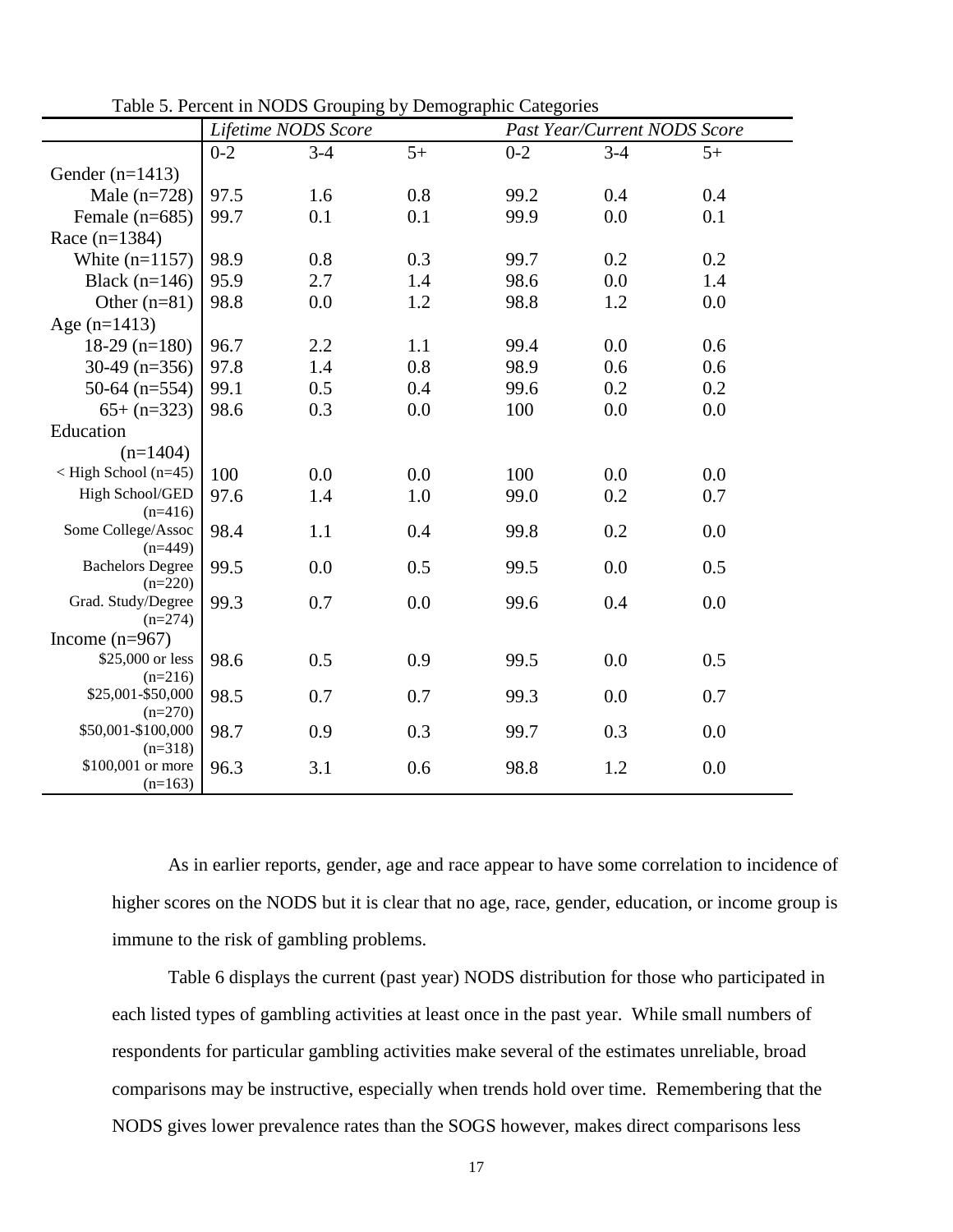clear. For example, while in past surveys, 95 percent or more of those who played the lottery scored as nonproblem gamblers on the past year's SOGS, this year the figure is more than 99% on the NODS. Small samples and different instruments mean that we simply cannot say whether that is a meaningful difference. While many subgroup samples are small in this report, that is particularly the case for this table and it is worth reminding the reader that a figure like the 33% problem score for past year internet gamblers is based on a sample of 3 persons and is not interpretable. If such results continued over subsequent years of study, and if they were consistent with other forms of data (such as the testimony of experts in the helping professions or in law enforcement) they might suggest making special study with larger samples to determine whether there is anything there.

|                                | <b>Past Year/Current NODS Score</b> |         |       |      |  |  |
|--------------------------------|-------------------------------------|---------|-------|------|--|--|
| Type of Gambling               | n                                   | $0 - 2$ | $3-4$ | $5+$ |  |  |
| Lottery                        | 657                                 | 99.2    | 0.3   | 0.5  |  |  |
| Charitable Group               | 209                                 | 99.0    | 0.0   | 1.0  |  |  |
| Events                         |                                     |         |       |      |  |  |
| <b>Sports Events</b>           | 104                                 | 98.1    | 1.0   | 1.0  |  |  |
| Horse/Dog Racing               | 28                                  | 100     | 0.0   | 0.0  |  |  |
| <b>Numbers Game</b>            | 27                                  | 100     | 0.0   | 0.0  |  |  |
| Casinos                        | 382                                 | 98.7    | 0.8   | 0.5  |  |  |
| Noncharitable Group            | 33                                  | 97.0    | 0.0   | 3.0  |  |  |
| Events                         |                                     |         |       |      |  |  |
| <b>Noncasino Events</b>        | 82                                  | 95.1    | 2.4   | 2.4  |  |  |
| Games of Skill                 | 91                                  | 96.72   | 2.2   | 1.1  |  |  |
| Office Pools $& 50/50$         | 249                                 | 99.2    | 0.4   | 0.4  |  |  |
| Raffles                        |                                     |         |       |      |  |  |
| <b>Internet Gambling Sites</b> | 3                                   | 66.7    | 33.3  | 0.0  |  |  |
| Stock/Commodities              | 147                                 | 99.3    | 0.0   | 0.7  |  |  |
| <b>Markets</b>                 |                                     |         |       |      |  |  |
| Other                          | 8                                   | 100.0   | 0.0   | 0.0  |  |  |

Table 6. Percent Distribution of Current NODS Score by Gambling Type in the Past Year

Table 7 presents indicators of the past year's gambling behavior of respondents grouped to each category of both the lifetime and current NODS. Though the rarity of problem and pathology prevents any definitive conclusions from these data, respondents who fall in the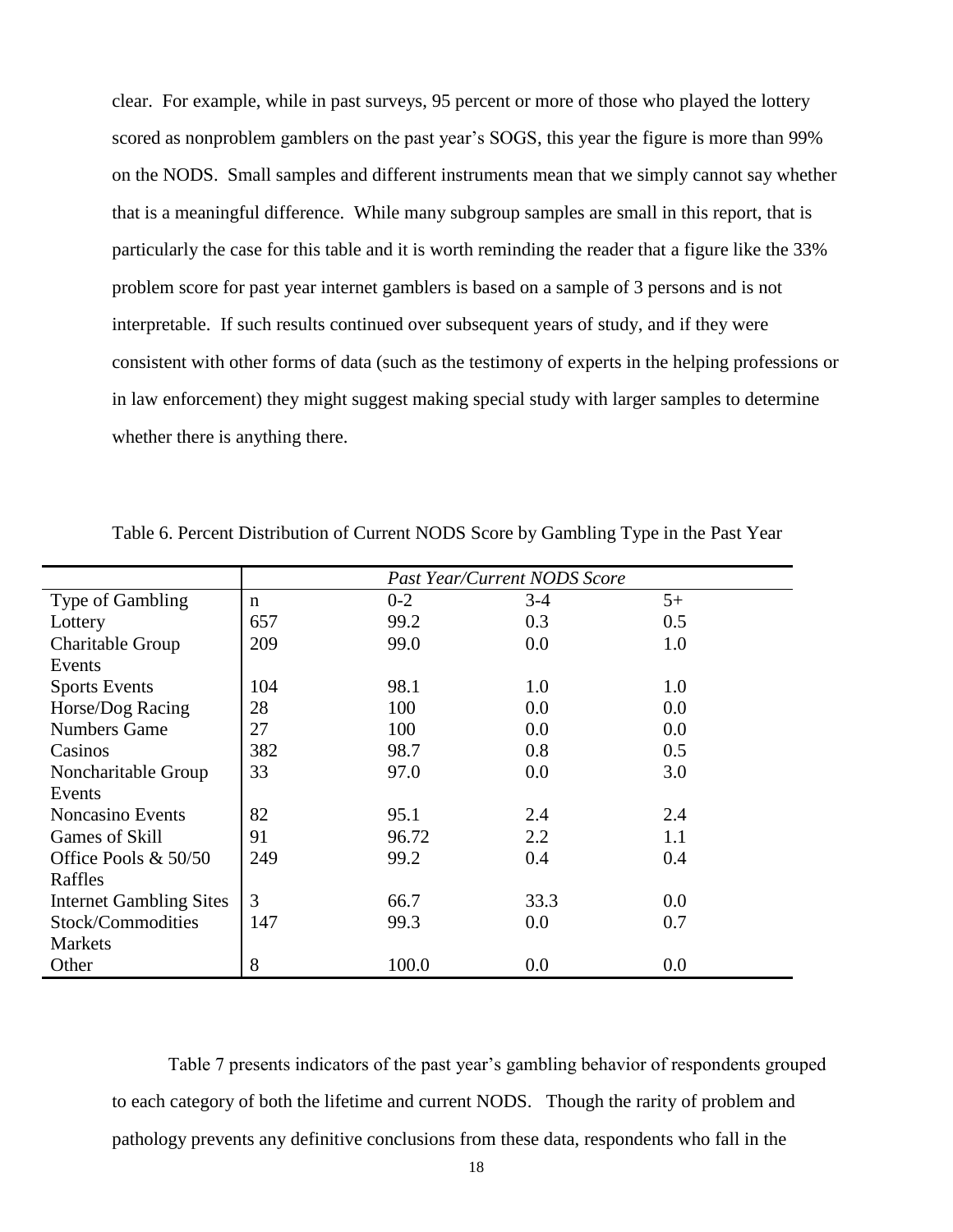problem categories of the NODS show a tendency to be more likely to gamble alone or with friends rather than with family members, to play for longer than an hour at a time, and to lose more at a sitting.

|                                                                                               | Lifetime NODS |         |                | Past Year NODS |         |                |
|-----------------------------------------------------------------------------------------------|---------------|---------|----------------|----------------|---------|----------------|
|                                                                                               | $0 - 2$       | $3 - 4$ | $5+$           | $0 - 2$        | $3 - 4$ | $5+$           |
| When you gamble, do                                                                           |               |         |                |                |         |                |
| you usually do so                                                                             |               |         |                |                |         |                |
| Alone                                                                                         | 27.5          | 30.8    | 57.1           | 27.6           | 66.7    | 25.0           |
| With spouse or partner                                                                        | 25.2          | 7.7     | 0.0            | 25.0           | 0.0     | 0.0            |
| With other family<br>members                                                                  | 13.7          | 15.4    | 14.3           | 13.8           | 0.0     | 25.0           |
| With friends                                                                                  | 24.4          | 38.5    | 28.6           | 24.5           | 33.3    | 50.0           |
| With coworkers                                                                                | 2.6           | 0.0     | 0.0            | 2.6            | 0.0     | 0.0            |
| With others                                                                                   | 6.5           | 7.7     | 0.0            | 6.5            | 0.0     | 0.0            |
| N                                                                                             | 1027          | 13      | $\overline{7}$ | 1040           | 3       | $\overline{4}$ |
| When you gamble, do<br>you usually do so for                                                  |               |         |                |                |         |                |
| $<$ 1 hour                                                                                    | 54.5          | 23.1    | 0.0            | 54.1           | 0.0     | 0.0            |
| 1-2 hours                                                                                     | 31.9          | 38.5    | 50.0           | 32.0           | 66.7    | 33.3           |
| 3-5 hours                                                                                     | 11.6          | 15.4    | 50.0           | 11.7           | 0.0     | 66.7           |
| 6-12 hours                                                                                    | 1.7           | 23.1    | 0.0            | 1.8            | 33.3    | 0.0            |
| $<$ 12 hours                                                                                  | 0.4           | 0.0     | 0.0            | 0.4            | 0.0     | 0.0            |
| $\mathbf N$                                                                                   | 1030          | 13      | 6              | 1043           | 3       | 3              |
| In the past year, what<br>is the largest amount<br>of money you have<br>ever lost gambling in |               |         |                |                |         |                |
| one day?<br>$<$ \$1                                                                           |               |         |                |                |         |                |
|                                                                                               | 22.1          | 7.7     | 0.0            | 21.9           | 0.0     | 0.0            |
| $$1-$9$                                                                                       | 21.6          | 7.7     | 0.0            | 21.5           | 0.0     | 0.0            |
| \$10-\$99                                                                                     | 39.1          | 15.4    | 0.0            | 38.8           | 0.0     | 0.0            |
| \$100-\$999                                                                                   | 15.8          | 38.5    | 85.7           | 16.2           | 33.3    | 100            |
| \$1,000-\$9,999                                                                               | 1.0           | 30.8    | 0.0            | 1.2            | 33.3    | 0.0            |
| \$10,000 or more                                                                              | 0.4           | 0.0     | 14.3           | 0.4            | 33.3    | 0.0            |
| N                                                                                             | 1044          | 13      | $\overline{7}$ | 1057           | 3       | $\overline{4}$ |

Table 7. Gamblers' Past Year's Usual Gambling Behaviors by NODS Scores, Percent Distributions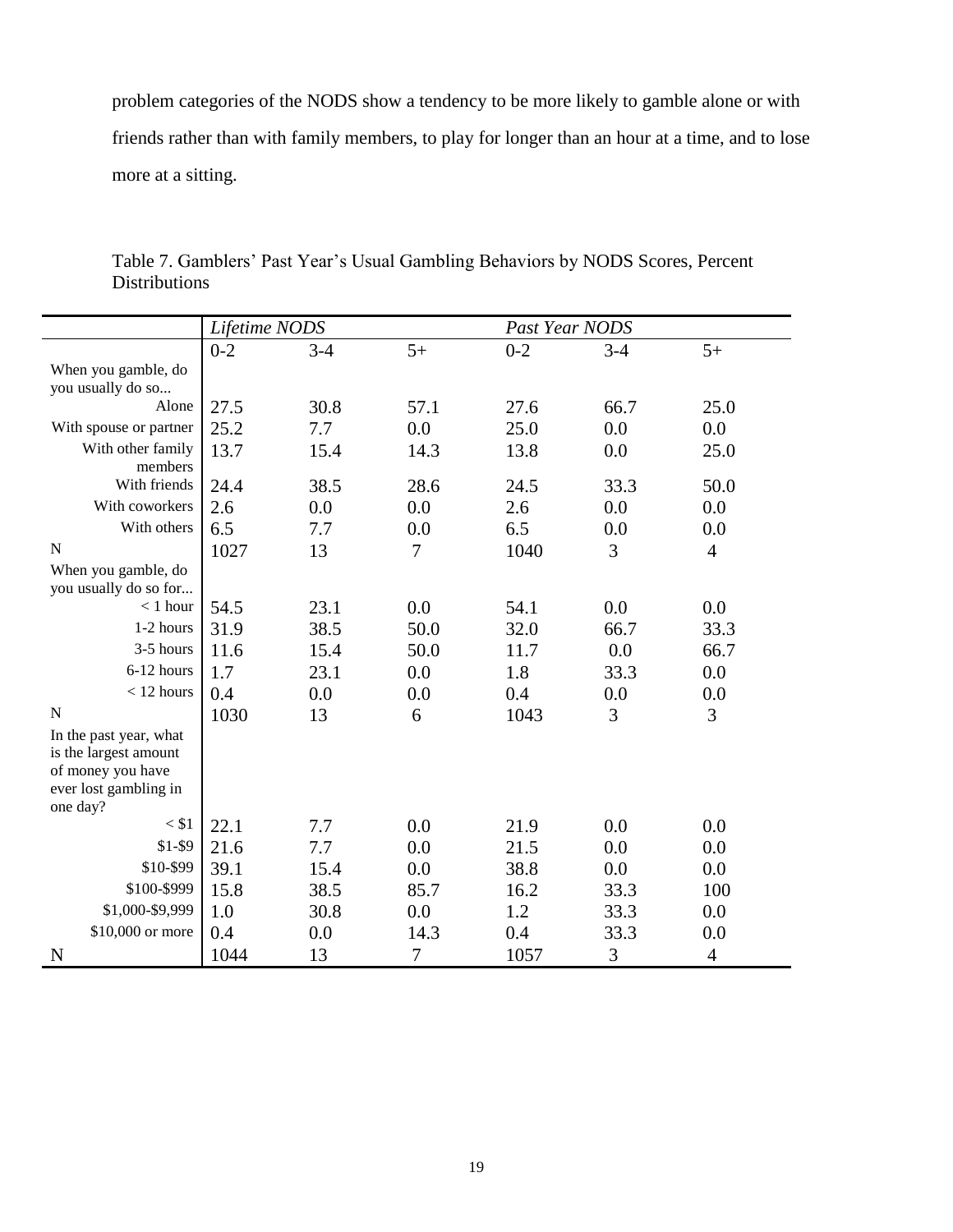#### Results for Problem Gamblers

 $\overline{a}$ 

Table 8 displays results for those respondents who scored as having a problem on the Lifetime NODS. The first panel contains the results from the statewide sample we have been using while the second panel uses the specially collected sample of 200 problem gamblers. While these estimates can be compared to the estimates reported in 1997, 1999, 2001 and 2006, it is important to remember that the standard of problem by the NODS is different than for the SOGS used in those studies. In the first study in 1999, the estimates were based on a very small sample derived strictly from the statewide sampling. The intrinsic interest of this subpopulation was such that oversampling of problem and probable pathological gamblers was used in each subsequent study.

The first panel of Table 8 displays results from this year's statewide representative sample. As seen in previous tables, this sample contains only 20 Lifetime problem and probable pathological gamblers with only seven of these so scoring for the past year. Sampling errors are extraordinarily large here (estimates are not very precise<sup>4</sup>), since such a small number of respondents fell in these categories, especially on contingency questions (questions which are answered only for those who answer an entry question in a particular way). Panel B is based on the full set of the sample of 200 respondents (the original 51 from the regional samples<sup>5</sup> plus an additional 149 specially collected) who scored in the problem or probable pathological categories on the Lifetime NODS.

Both panels of Table 8 list important descriptive information for respondents who scored as problem or probable pathological gamblers on the Lifetime NODS. No interpretation is made of the first panel since, again, the number of respondents falling in particular categories is so small. For the second panel, interesting patterns are present but the reader is cautioned that even here the results are relatively unstable, particularly for the current (last year) group and were not

<sup>&</sup>lt;sup>4</sup> I.e., Another survey sample of this same size might yield a much larger or smaller value of the estimate.

 $5$  Although there were 51 qualifying respondents in the five regional samples of size 800 each, only 20 made it into the proportional statewide sample.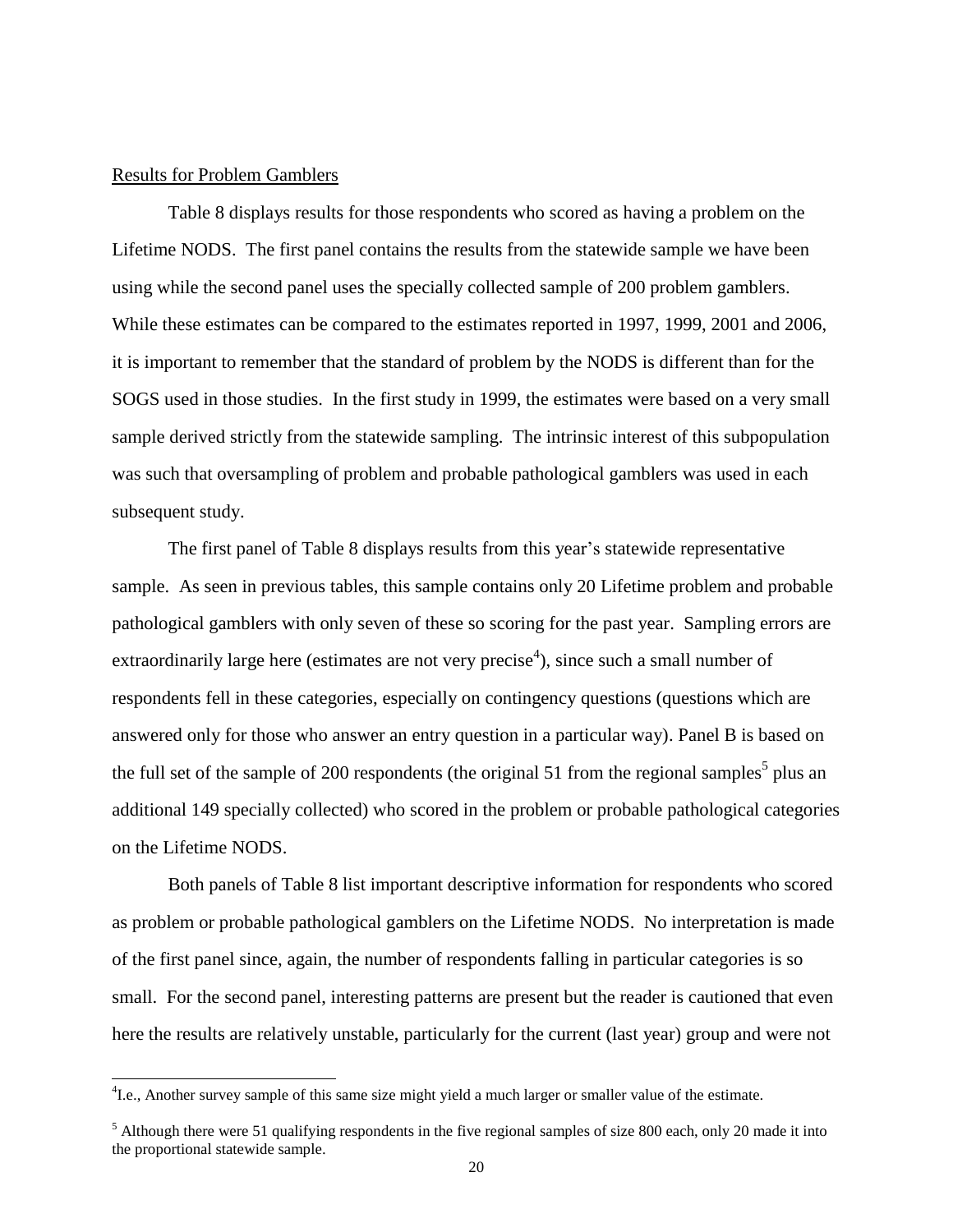corrected to be representative (by region) of the state's adult population. Nevertheless, because there are substantially more respondents, more of the available indicators are presented in the second panel than in the first.

A first point in reading the table is that two categories of respondent are presented for the Lifetime NODS, persons scoring in the 3-4 range and persons scoring 5 or more, corresponding to problem and probable pathological gambler status. Scoring in those ranges was the basis for inclusion in this sample. Some of these respondents, of course, did not score as being in a problem category (3-4 or 5+) on the Current NODS. They are nevertheless included as the first column of that indicator with their scores of 0-2. There are therefore three categories listed for the Current NODS and a total of five categories of respondents across the two indicators.

The first indicator in Panel B is which type of gambling would be the most difficult to give up. Here, only three types of gambling were chosen by at least 10% of any of the five respondent groups. Those activities were playing the lottery, casinos and non-casino play of cards, dice, video poker or other machines (hereafter referred to as "non-casino gaming"). Among these, the largest percentages were registered for casino gambling, particularly for those scoring 5+ on both the Lifetime and Current NODS.

The next indicator is age at which these gamblers first gambled. It is clear that many started quite young with 47% to 65% of four of the five categories of gamblers reporting starting by age 18 (only those with a score of 3-4 on the Current NODS were lower with 38%. Casino gambling and non-casino gaming were the most common starter activities.

Large percentages of problem and probable pathological gamblers report that their gambling has made them nervous with a low of 42% and a high of 77% for 5+ Current NODS respondents. That nervousness typically started in their twenties and while gambling in casinos. A moderate percentage of 5+ respondents, both Lifetime and Current, report desiring help to stop gambling: 30% for Lifetime 5+ respondents and 37% for Current 5+ respondents. Even more moderate percentages report actually seeking help with about 4% of Lifetime problem gamblers (3-3 NODS) and a high of 23% of Current probable pathological gamblers (5+). Low percentages of the problem gambler groups report ever calling the Michigan problem Gambling Help Line but the percentage rises to over 13% for Current 5+ gamblers.

21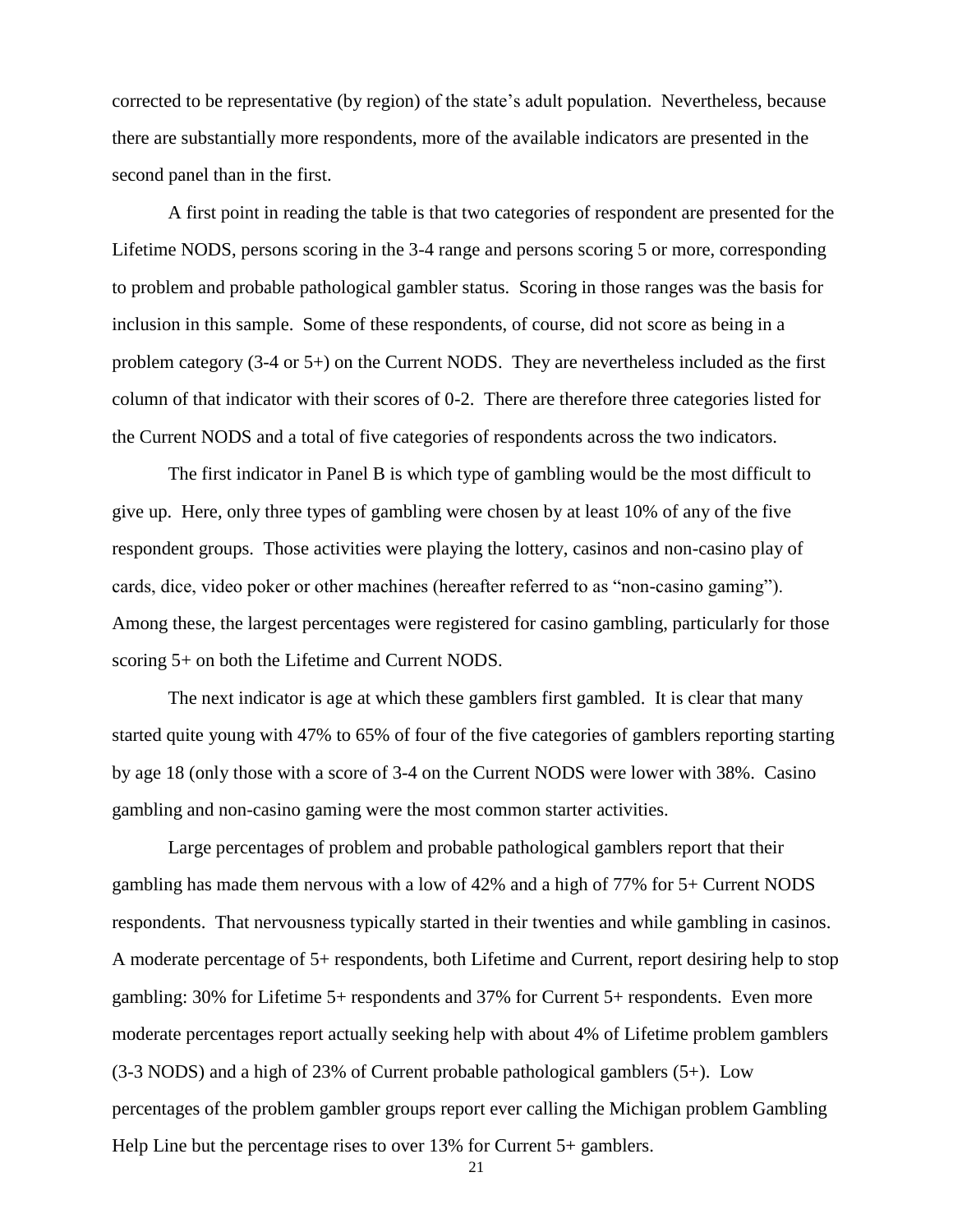Finally, the last three indicators in Panel B report co-morbid conditions with gambling. First, small but important numbers of 5+ respondents report ever having suicidal thoughts related to their gambling with 5% for the Lifetime group and almost 7% for the Current NODS group. Second, between 13% and 33% of the various groups report having ever experienced or been treated for alcohol or other drug abuse problems. Third, very similar percentages report they have ever experienced or been treated for a mental health problem.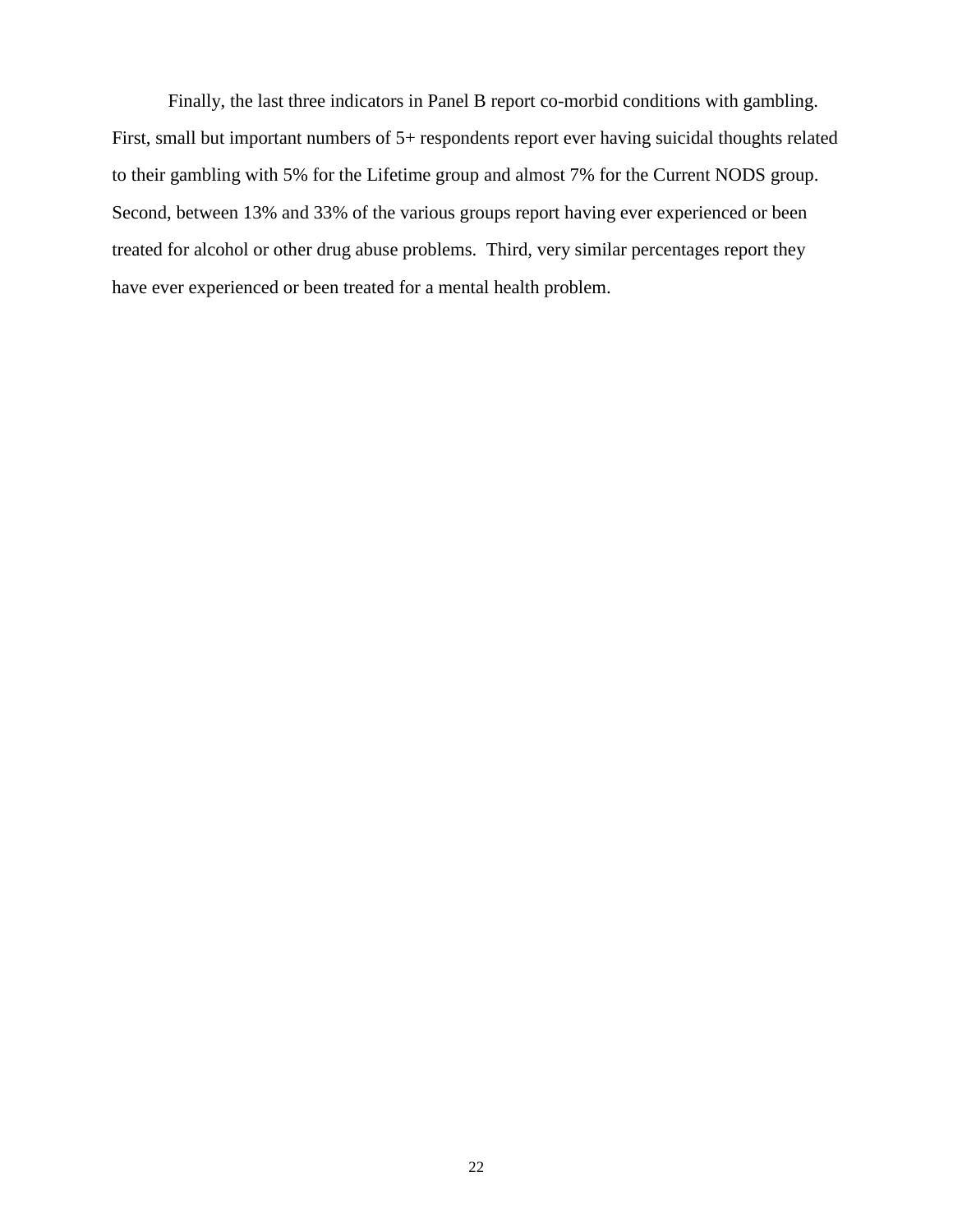Table 8. Percentages of Problem and Probable Pathological Gamblers for Selected Characteristics

## A: Representative Sample

|                                                   |                |      | Past Yr/Current |         |             |
|---------------------------------------------------|----------------|------|-----------------|---------|-------------|
|                                                   | Life Time NODS |      |                 |         | <b>NODS</b> |
|                                                   | $3 - 4$        | $5+$ |                 | $3 - 4$ | $5+$        |
| <b>Age First Gambled</b>                          |                |      |                 |         |             |
| 14 or younger                                     | 46.2           | 14.3 |                 | 66.7    | 0.0         |
| $15 - 18$                                         | 30.8           | 57.1 |                 | 0.0     | 75.0        |
| 19-29                                             | 15.4           | 14.3 |                 | 33.3    | 0.0         |
| 30 or older                                       | 7.7            | 14.3 |                 | 0.0     | 25.0        |
| $(n=20)$                                          | (13)           | (7)  | $(n=7)$         | (3)     | (4)         |
| Has Gambling                                      |                |      |                 |         |             |
| Made you Nervous                                  | 61.5           | 85.7 |                 | 100     | 75.0        |
| $(n=20)$                                          | (13)           | (7)  | $(n=7)$         | (3)     | (4)         |
| Desired to Stop                                   | 15.4           | 28.6 |                 | 0.0     | 50.0        |
| $(n=20)$                                          | (13)           | (7)  | $(n=7)$         | (3)     | (4)         |
| Sought Help                                       | 0.0            | 14.3 |                 | 0.0     | 25.0        |
| $(n=20)$                                          | (13)           | (7)  | $(n=7)$         | (3)     | (4)         |
| <b>Suicidal Thoughts</b>                          | 0.0            | 14.3 |                 | 0.0     | 25.0        |
| $(n=20)$                                          | (13)           | (7)  | $(n=7)$         | (3)     | (4)         |
| Experience or<br>Treatment: Alc.<br>or other drug |                |      |                 |         |             |
| abuse problem                                     | 0.0            | 28.6 |                 | 33.3    | 25.0        |
| $(n=20)$                                          | (13)           | (7)  | $(n=7)$         | (3)     | (4)         |
|                                                   |                |      |                 |         |             |
| <b>Mental Health</b>                              |                |      |                 |         |             |
| Problem                                           | 7.7            | 14.3 |                 | 0.0     | 25.0        |
| $(n=20)$                                          | (13)           | (7)  | $(n=7)$         | (3)     | (4)         |
|                                                   |                |      |                 |         |             |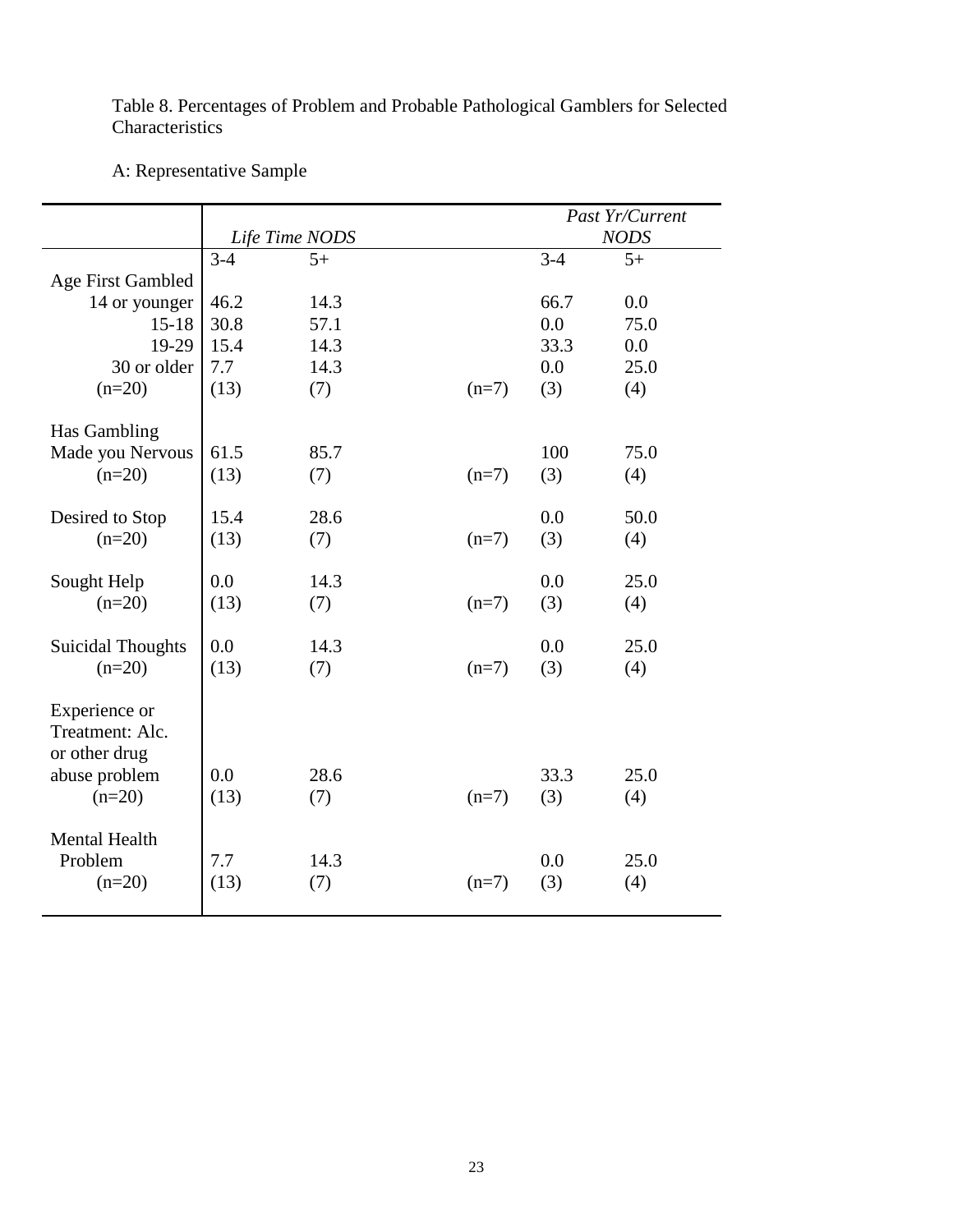## B: Sample of Problem Gamblers

|                                                                                  | Life Time NODS |      |           | Past Yr/Current NODS |      |
|----------------------------------------------------------------------------------|----------------|------|-----------|----------------------|------|
|                                                                                  | $3 - 4$        | $5+$ | $0 - 2$   | $3-4$                | $5+$ |
| Which type of<br>gambling would<br>you find most<br>difficult to give<br>$up?$ * |                |      |           |                      |      |
| Lottery                                                                          | 20.7           | 10.4 | 16.7      | 26.3                 | 3.4  |
| Casinos                                                                          | 42.2           | 64.9 | 45.2      | 52.6                 | 75.9 |
| Non-casino<br>games                                                              | 8.6            | 13.0 | 11.1      | 5.3                  | 13.8 |
| None                                                                             | 15.5           | 2.6  | 14.3      | 5.3                  | 0.0  |
| $(n=193)$                                                                        | (116)          | (77) | (126)     | (38)                 | (29) |
| <b>Age First Gambled</b>                                                         |                |      |           |                      |      |
| 14 or younger                                                                    | 17.6           | 13.6 | 16.8      | 12.8                 | 16.7 |
| $15 - 18$                                                                        | 30.3           | 33.3 | 29.8      | 25.6                 | 46.7 |
| 19-29                                                                            | 27.7           | 25.9 | 29.0      | 23.1                 | 23.3 |
| 30 or older                                                                      | 24.4           | 27.2 | 24.4      | 38.5                 | 13.3 |
| $(n=200)$                                                                        | (119)          | (81) | (131)     | (39)                 | (30) |
| What type of<br>gambling was<br>that?*                                           |                |      |           |                      |      |
| Lottery                                                                          | 12.9           | 11.1 | 11.7      | 10.3                 | 16.7 |
| Casinos                                                                          | 38.8           | 44.4 | 39.8      | 46.2                 | 40.0 |
| Non-casino<br>games                                                              | 25.9           | 25.9 | 27.3      | 17.9                 | 30.0 |
| $(n=197)$                                                                        | (116)          | (81) | (128)     | (39)                 | (30) |
| Has Gambling<br>Made you Nervous                                                 | 42.0           | 64.2 | 42.0      | 61.5                 | 76.7 |
| $(n=200)$                                                                        | (119)          | (81) | $(n=131)$ | (39)                 | (30) |
| Age Made<br><b>Nervous</b>                                                       |                |      |           |                      |      |
| 14 or younger                                                                    | 2.0            | 7.7  | 3.6       | 4.2                  | 8.7  |
| $15 - 18$                                                                        | 22.0           | 5.8  | 18.2      | 8.3                  | 8.7  |
| 19-29                                                                            | 36.0           | 36.5 | 38.2      | 25.0                 | 43.5 |
| 30 or older                                                                      | 40.0           | 50.0 | 40.0      | 62.5                 | 39.1 |
| $(n=102)$                                                                        | (50)           | (52) | (55)      | (24)                 | (23) |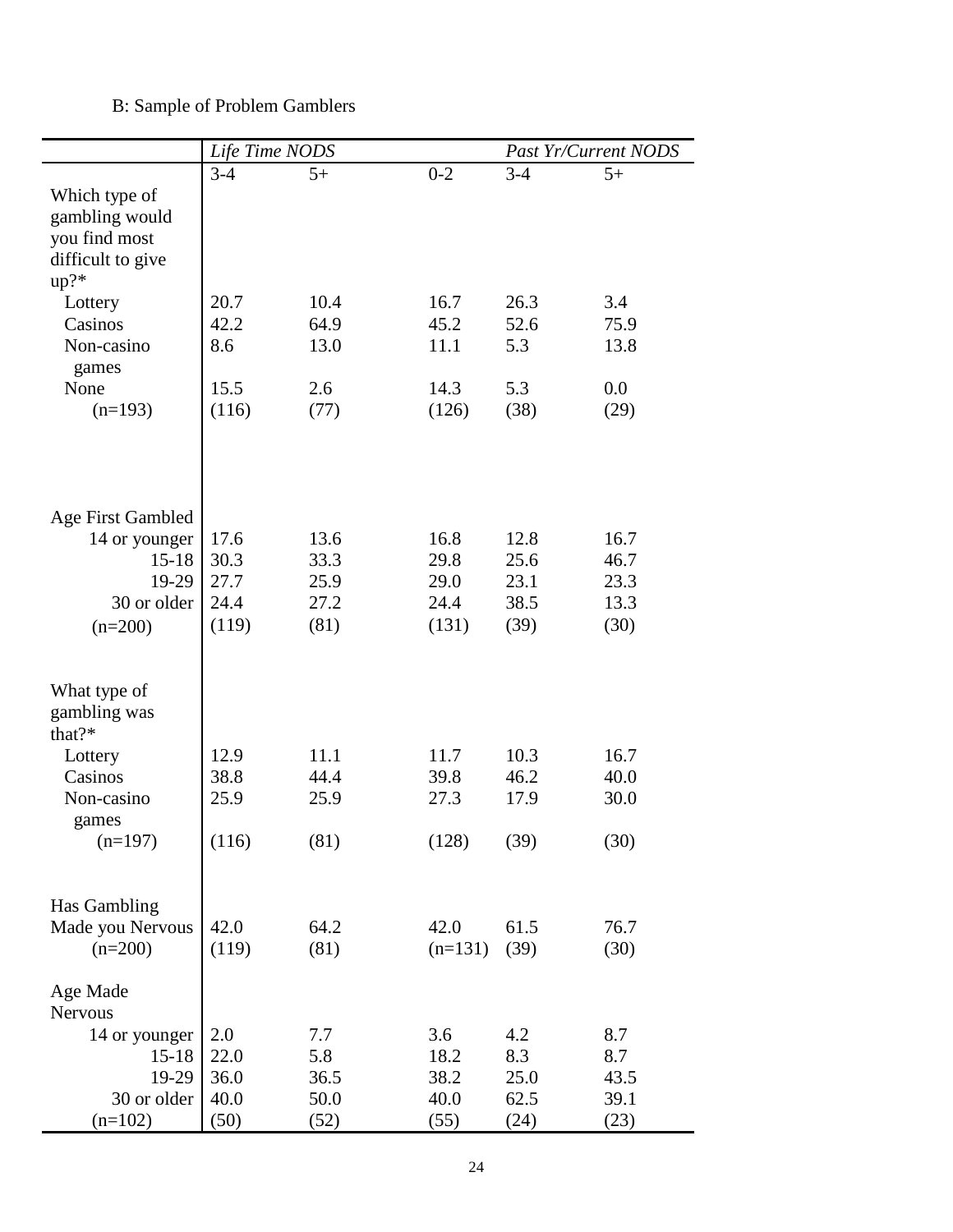| What type of<br>gambling were<br>you doing?*<br>Casinos<br>Non-casino<br>games<br>$(n=101)$ | 58.0<br>24.0<br>(50) | 58.8<br>23.5<br>(51) | 55.6<br>24.1<br>(54) | 66.7<br>16.7<br>(24) | 56.5<br>30.4<br>(23) |
|---------------------------------------------------------------------------------------------|----------------------|----------------------|----------------------|----------------------|----------------------|
| Desired help to<br>Stop<br>$(n=200)$                                                        | 10.9<br>(119)        | 29.6<br>(81)         | 14.5<br>(131)        | 17.9<br>(39)         | 36.7<br>(30)         |
| Sought Help<br>$(n=200)$                                                                    | 4.2<br>(119)         | 22.2<br>(81)         | 9.2<br>(131)         | 10.3<br>(39)         | 23.3<br>(30)         |
| Ever called MI<br>Help Line<br>$(n=200)$                                                    | 0.0<br>(119)         | 8.6<br>(81)          | 0.8<br>(131)         | 5.1<br>(39)          | 13.3<br>(30)         |
| Had suicidal<br>thoughts related<br>to your gambling<br>$(n=200)$                           | 0.0<br>(119)         | 4.9<br>(81)          | 0.8<br>(131)         | 2.6<br>(39)          | 6.7<br>(30)          |
| Experience or<br>treatment for<br>alcohol or other<br>drug abuse<br>problem                 | 12.6                 | 22.2                 | 12.2                 | 17.9                 | 33.3                 |
| $(n=200)$<br>Mental Health<br>treatment or                                                  | (119)                | (81)                 | (131)                | (39)                 | (30)                 |
| problem<br>$(n=200)$                                                                        | 15.3<br>(118)        | 23.88<br>(81)        | 15.4<br>(130)        | 18.4<br>(38)         | 33.3<br>(30)         |

\*Only those receiving at least a 10% share in at least one column are presented.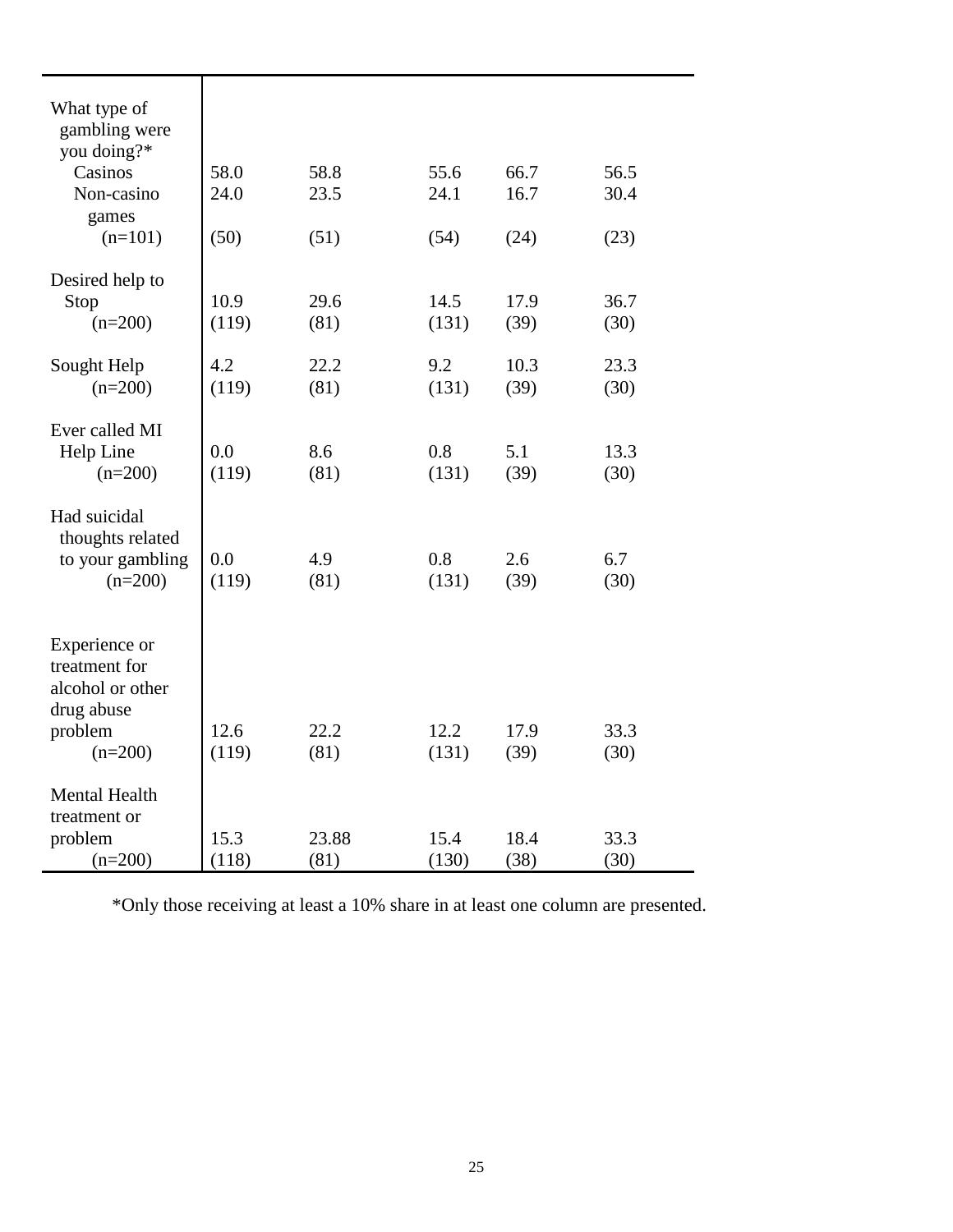#### **Summary**

In most ways, this report and its previous iterations are designed to be a template for a first examination of gambling behaviors in Michigan. The table structure and even the explanatory language are purposely kept as constant as possible so that a relatively consistent examination is available in each report. That is why it is important to also stress important changes when they occur. The most important difference in this year's report is clearly that it relies on a different measure of gambling problem. It was necessary to make this change but the strict numeric comparability of most of the important trend data is compromised. While the overall picture is consistent with that painted by the SOGS in previous years, detailed comparisons are harder to make and were in fact made less often and with more caution than before. In part because we cannot assume that readers are familiar with the earlier studies, the rest of this summary, again, mimics the messages and language of those earlier reports.

The estimates of the gambling behavior of Michigan adults 18 years and older, provided in this report are based on what the authors believe are the best survey results available. Even as survey work has become more difficult to carry out and response rates declines and reliance on cell phones has changed the landscape, robust estimates are produced. Weaknesses remain in this data set as in the results of any recent survey. Even as phone coverage has increased, poor residents are still more likely to live without regular phone service. If their gambling behavior is different from that of other residents, it is not fairly captured here. As we have said in the past, this effect is probably small however.

A more important problem is response bias among those we attempted to contact. While it is not clear that nonresponse is systematically related to the behaviors detailed in this survey, it is at least a good possibility that our estimates are conservative (underestimate the actual rates of problems). Youth and poverty are related to low response and may reasonably be expected to be related to gambling behavior. A social desirability response might also suggest under-reporting or even refusal to participate for problem gamblers. A salience difference may well bias in the opposite direction, it is simply impossible to tell with any precision. For the most part, however, nonresponse is probably for reasons unrelated to gambling behavior, reasons such as an unwillingness to give the time required to respond to the survey. Nevertheless, as almost all

26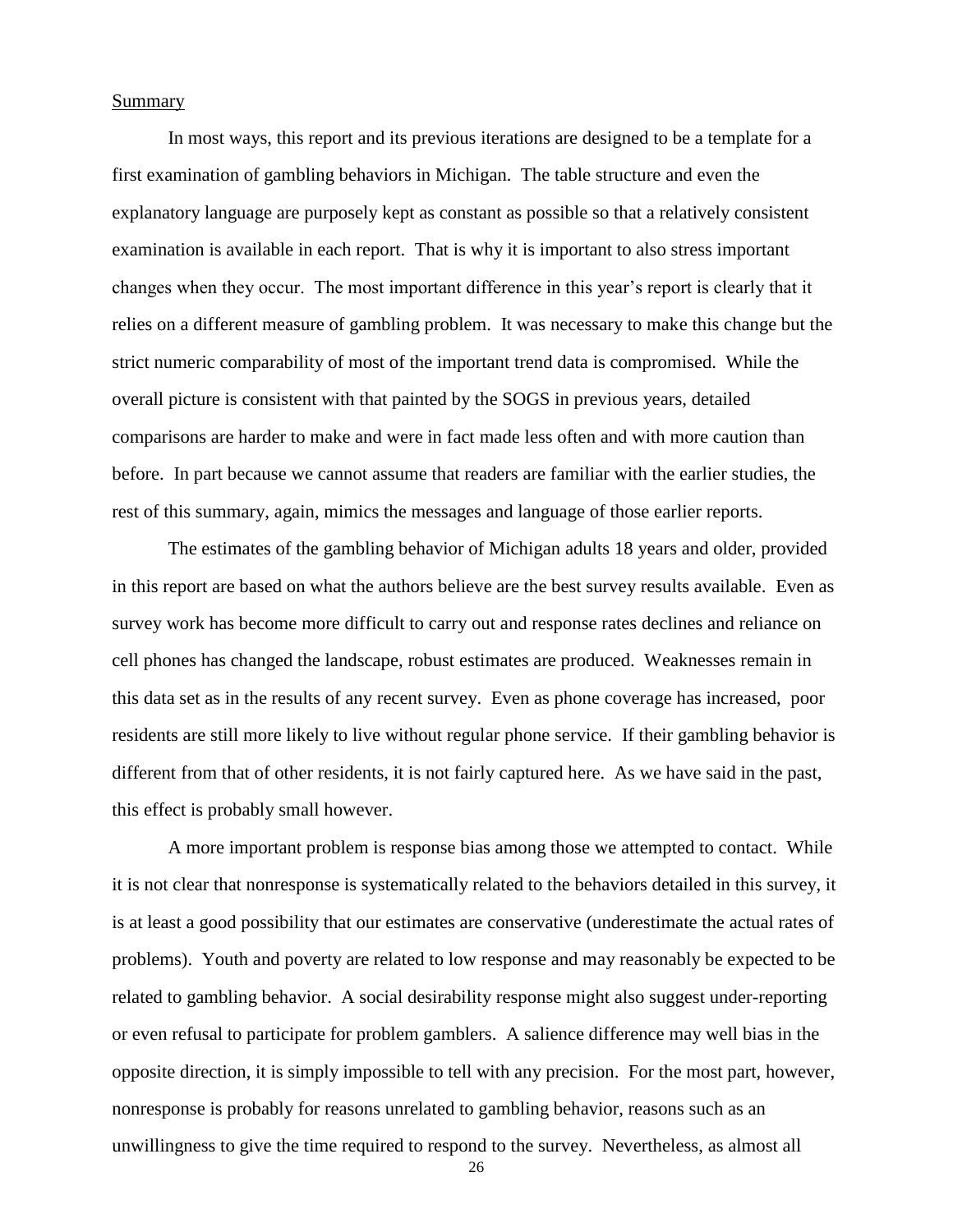survey experts now warn (c.f., Massey and Tourangeau 2013), as response rates decline in telephone surveys, concern over bias increases.

Another reason to believe our estimates may be conservative is the instrumentation used. In a cross-validation of the SOGS, it was found to provide a conservative estimate of probable pathological gamblers, probably around 6 percent (Lesieur and Blume 1987). The NODS, as discussed earlier, is consistently and substantially more conservative yet.

In addition to the major findings on problem prevalence, there is a wealth of detailed information to be found in the tables in this report. A useful strategy for understanding results, as we showed in Table 2 for example, is to convert the survey percentages to estimated population figures. The procedure for making this conversion is to take the point estimate from the table, e.g., the percentage of respondents reporting they played the lottery in the past year (Table 4, Panel B: point estimate is 46.6 percent), and multiply by the estimated adult population of Michigan (7,539,572) to get an estimate of 3,513,441 adult lottery players. This can also be done for the point estimates that make up the lower and upper bounds of the confidence intervals, which would yield an estimated range for the population figures. A similar procedure for problem gamblers would be to take the point or interval estimates for the representative sample of problem gamblers (remember, though that this sample is only of size 200 before subsetting and therefore yields imprecise estimates) and multiply by the estimated number of adult problem gamblers from Table 2. One should always remember the cautions we have made about response bias and a probable underestimation of many gambling behaviors.

As before, this report can only suggest the range of analysis and discussion that these data will support. The general lesson remains consistent across the several studies and so the conclusion is worth repeating: "Estimates continue to suggest that problem gambling is a substantial reality in Michigan and reaches across demographic and geographic boundaries. Perhaps most telling is that even among persons scoring as problem or probable pathological gamblers, rates of help seeking are very low. All of this reinforces the obligation to continue to systematically collect data on gambling so that the public discussion may be as balanced and informed as possible."

27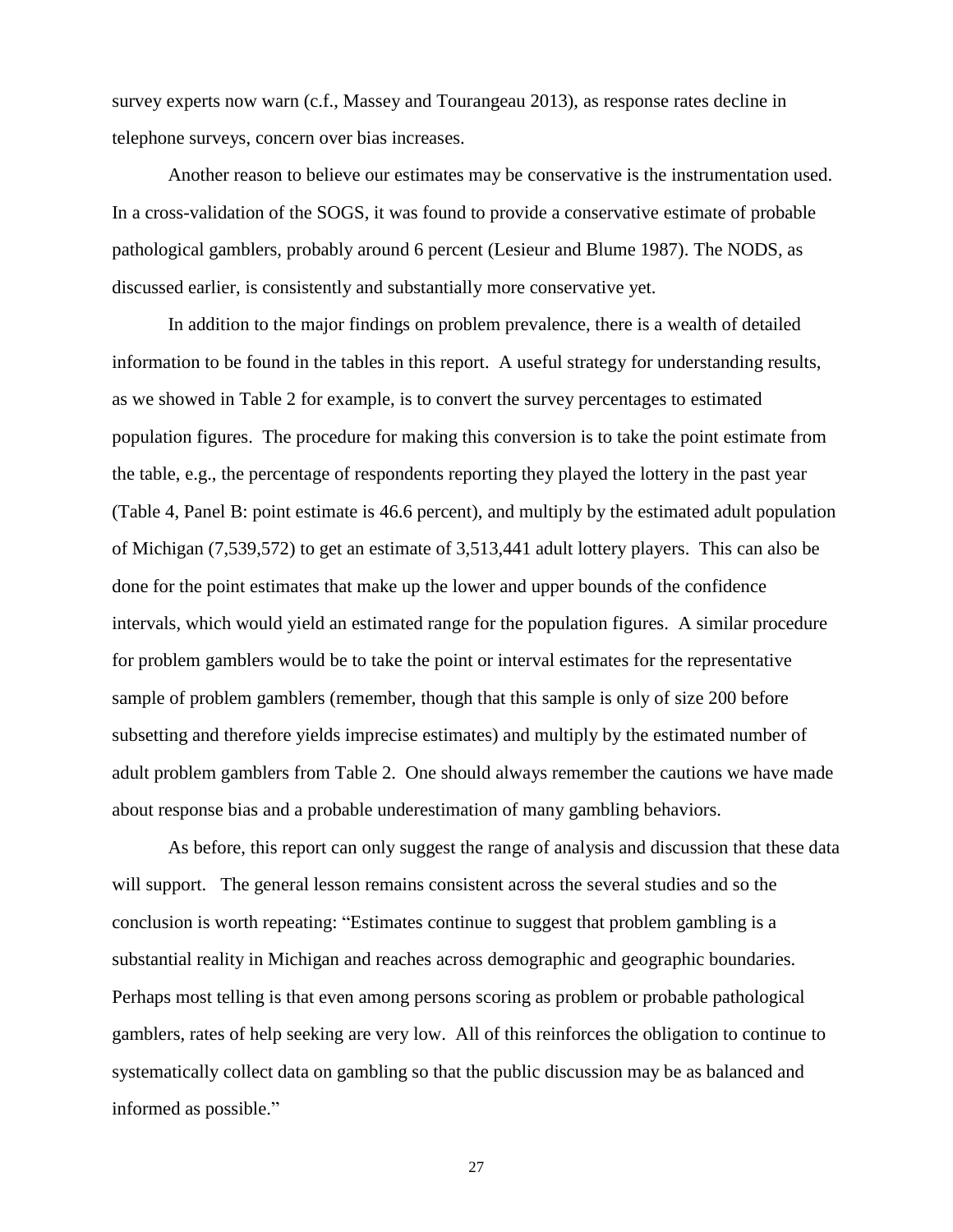Appendix A: Survey Instrument

## **EPIC ▪ MRA Western Michigan University –– Gambling Prevalence Study –– Sept 2013 FINAL**

| <b>SAMPLE: 1=Cell/2=Land REGION:</b> |  |  | <b>COUNTY:</b> |                    |  |
|--------------------------------------|--|--|----------------|--------------------|--|
| DATE:                                |  |  | <b>PHONE:</b>  |                    |  |
| <b>INTERVIEWER:</b>                  |  |  |                | <b>NORC SCORE:</b> |  |
|                                      |  |  |                |                    |  |

## **INTRO**

Hello, my name is \_\_\_\_\_\_ and I am calling from EPIC • MRA on behalf of Dr. David Hartmann of Western Michigan University and the Michigan Department of Community Health. Since it is such an important issue, the Michigan Legislature has asked us to survey Michigan citizens on gambling in the state. Could I please speak to the person in your household who is 18 or older and had the most recent birthday?

## *[Would that be you?] [Can I ask you a few questions?]*

Your answers are strictly anonymous. This survey will take about 10 to 15 minutes. By providing them, you are giving your consent to use those answers to understand gambling in Michigan. You have the right to refuse and to skip any question that you do not wish to answer. To ensure professionalism, this conversation may be monitored by my supervisor.

If you have any questions or concerns you may call *… redacted*.

## *[Can you speak freely and in private?] [May we continue?]*

People spend or bet money on a variety of things including lottery, charitable games such as raffles or church sponsored bingo, horse races, casinos, sports, cards and dice. We will ask you about whether you have ever participated in these activities and whether you have participated in the past 12 months. We will ask about the extent of your participation and how gambling affects other aspects of your life. You may prefer to keep some of your answers private from people who could overhear this interview.

## *[May we continue? We understand that not everyone gambles, but your opinions are still very important to us.]*

**CALLBACK INTRODUCTION:** Hello, my name is \_\_\_\_\_ and I am calling from Western Michigan University on behalf of Dr. David Hartmann and the Michigan Department of Community Health. We called you recently and started an interview with the adult member of this household who had the most recent birthday. That person asked us to call back to complete the survey. May I speak to that person again?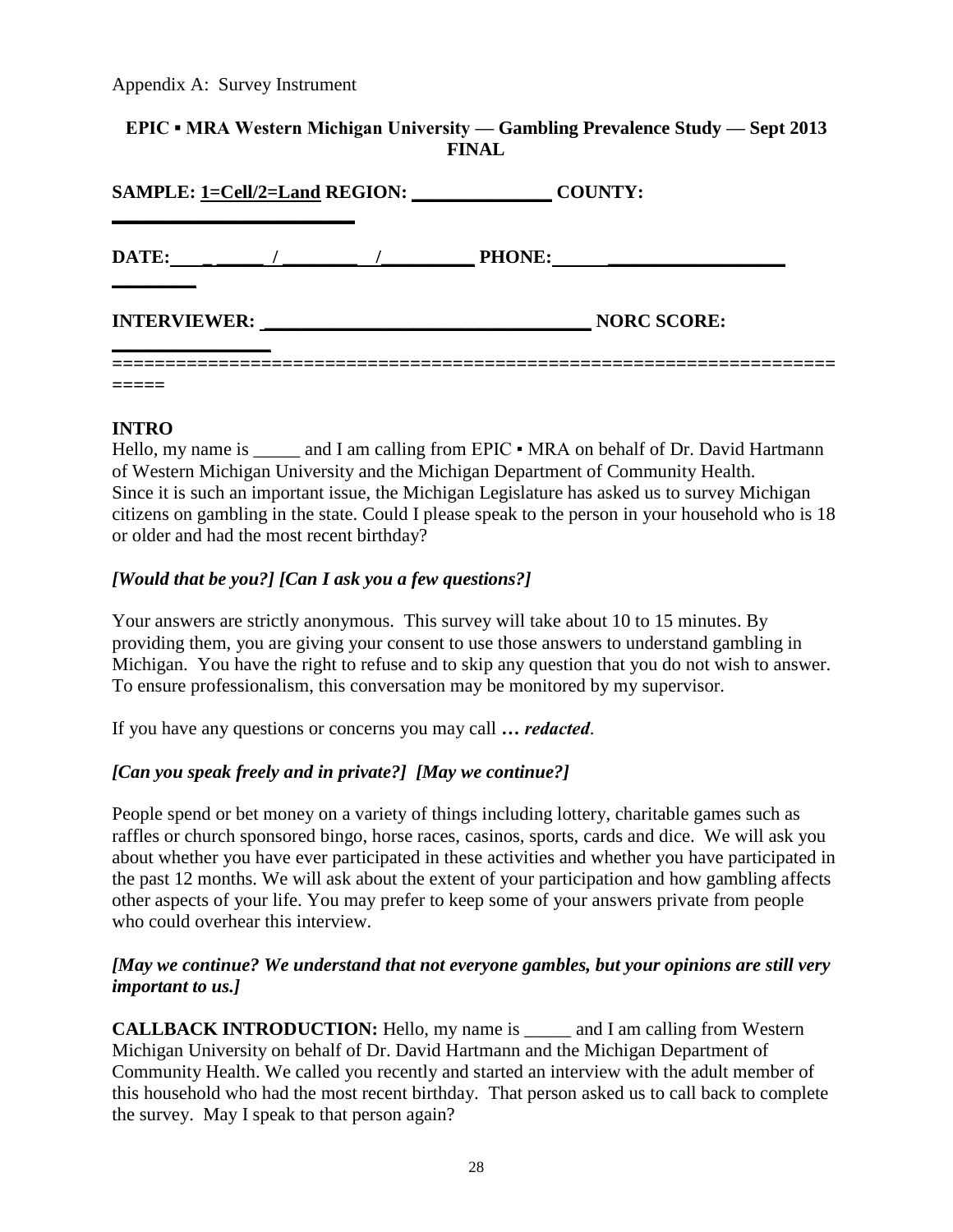## **GAMBLING ACTIVITIES:**

\_\_1. Have you ever bet or spent money on the Lottery including Mega Millions, Powerball, Fantasy 5, Daily 3 and 4, Club Keno, Keno!, Classic Lottery 47, or instant tickets?

- (1) Yes
- (2) No ------------------------------- **GO TO Q.3**
- (3) Don't know/Refused --------- **GO TO Q.3**

\_\_2. Have you done so in the past year?

- $(1)$  Yes
- (2) No
- (3) Don't know/Refused

\_\_3. Have you ever bet on charitable group events such as local bingos, pulltab tickets, Las Vegas Nights, or raffles?

- (1) Yes
- (2) No ------------------------------- **GO TO Q.5**
- (3) Don't know/Refused --------- **GO TO Q.5**

\_\_4. Have you done so in the past year?

- (1) Yes
- (2) No
- (3) Don't know/Refused

\_\_5. Have you ever bet on the outcome of sports events?

- $(1)$  Yes
- (2) No ------------------------------- **GO TO Q.7**
- (3) Don't know/Refused --------- **GO TO Q.7**

\_\_6. Have you done so in the past year?

- (1) Yes
- (2) No
- (3) Don't know/Refused

\_\_7. Have you ever bet on horse or dog racing?

- (1) Yes
- (2) No ------------------------------- **GO TO Q.9**
- (3) Don't know/Refused --------- **GO TO Q.9**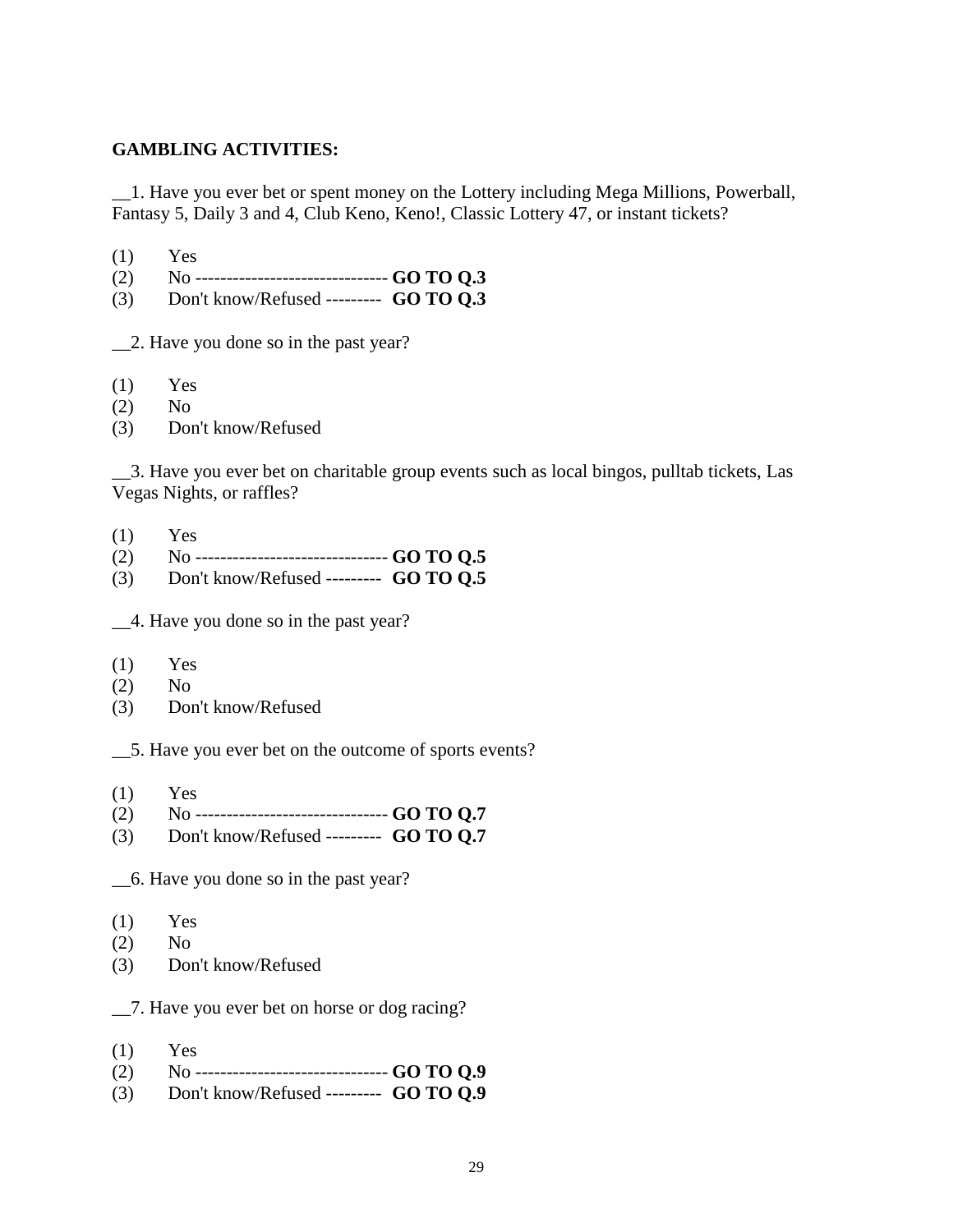\_\_8. Have you done so in the past year?

(1) Yes

- (2) No
- (3) Don't know/Refused

\_\_9. Have you ever bet or spent money on a numbers game not sponsored by the state lottery?

- (1) Yes
- (2) No ------------------------------- **GO TO Q.11**
- (3) Don't know/Refused --------- **GO TO Q.11**
- \_\_10. Have you done so in the past year?
- (1) Yes
- (2) No
- (3) Don't know/Refused

\_\_11. Have you ever bet at casinos (including slots, video machines, and table games)?

- $(1)$  Yes
- (2) No ------------------------------- **GO TO Q.13**
- (3) Don't know/Refused --------- **GO TO Q.13**
- \_\_12. Have you done so in the past year?
- $(1)$  Yes
- (2) No
- (3) Don't know/Refused

\_\_13. Have you ever played non-charitable Bingo for money?

- $(1)$  Yes
- (2) No ------------------------------- **GO TO Q.15**
- (3) Don't know/Refused --------- **GO TO Q.15**

\_\_14. Have you done so in the past year?

- $(1)$  Yes
- (2) No
- (3) Don't know/Refused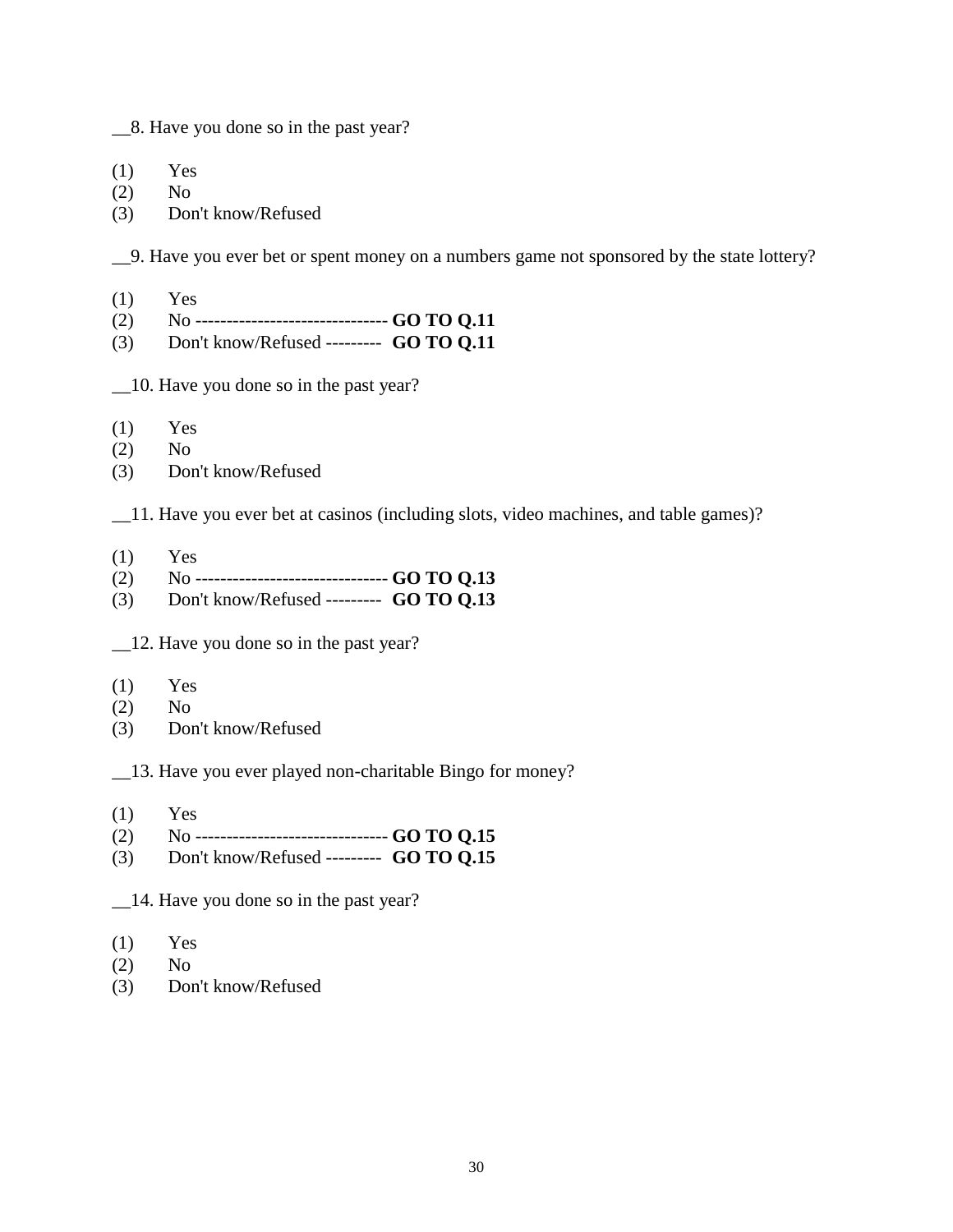\_\_15. Have you ever bet on cards or dice games or on video poker or other machines not at a casino?

- (1) Yes
- (2) No ------------------------------- **GO TO Q.17**
- (3) Don't know/Refused --------- **GO TO Q.17**

\_\_16. Have you done so in the past year?

- (1) Yes
- (2) No
- (3) Don't know/Refused

\_\_17. Have you ever bet on your performance at games of skill such as pool, golf, bowling, darts or other games?

- (1) Yes
- (2) No ------------------------------- **GO TO Q.19**
- (3) Don't know/Refused --------- **GO TO Q.19**
- \_\_18. Have you done so in the past year?
- $(1)$  Yes
- $(2)$  No
- (3) Don't know/Refused

\_\_19. Have you ever bet in office pools or 50/50 raffles?

- (1) Yes
- (2) No ------------------------------- **GO TO Q.21**
- (3) Don't know/Refused --------- **GO TO Q.21**
- \_\_20. Have you done so in the past year?
- (1) Yes
- (2) No
- (3) Don't know/Refused
- \_\_21. Have you ever bet money at internet gambling sites?
- (1) Yes
- (2) No ------------------------------- **GO TO Q.23**
- (3) Don't know/Refused --------- **GO TO Q.23**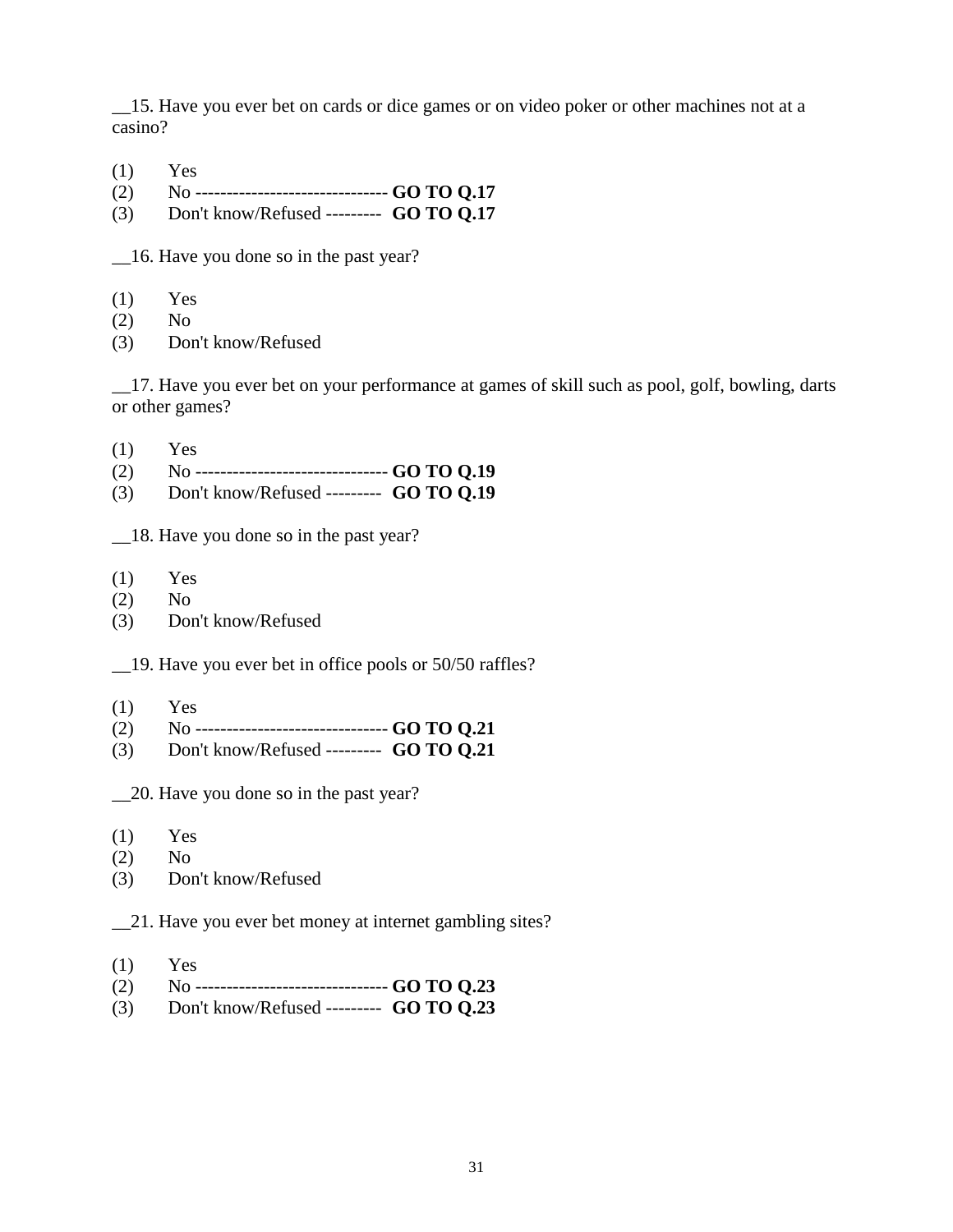\_\_22. Have you done so in the past year?

- $(1)$  Yes
- (2) No
- (3) Don't know/Refused

\_\_23. Have you ever bet or spent money on the stock or commodities markets?

- $(1)$  Yes
- (2) No ------------------------------- **GO TO Q.25**
- (3) Don't know/Refused --------- **GO TO Q.25**
- \_\_24. Have you done so in the past year?
- $(1)$  Yes
- (2) No
- (3) Don't know/Refused
- \_\_25. Have you bet or spent money on any other type of gambling?
- $(1)$  Yes
- (2) No ------------------------------- **GO TO Q.27**
- (3) Don't know/Refused --------- **GO TO Q.27**

\_\_26. Have you done so in the past year?

- (1) Yes
- (2) No
- (3) Don't know/Refused

## **POLLERS NOTE: IF "NO" OR "DON'T KNOW/REFUSED" TO ALL GAMBLING ACTIVITIES - SKIP TO DEMOGRAPHICS Q.104**

\_\_27. When you gamble, do you *usually* do so ... **[READ 1 TO 6]**

- (1) Alone
- (2) With your spouse or partner
- (3) With other family members
- (4) With friends
- (5) With co-workers
- (6) With some other individual or group
- (7) Don't Know/Refused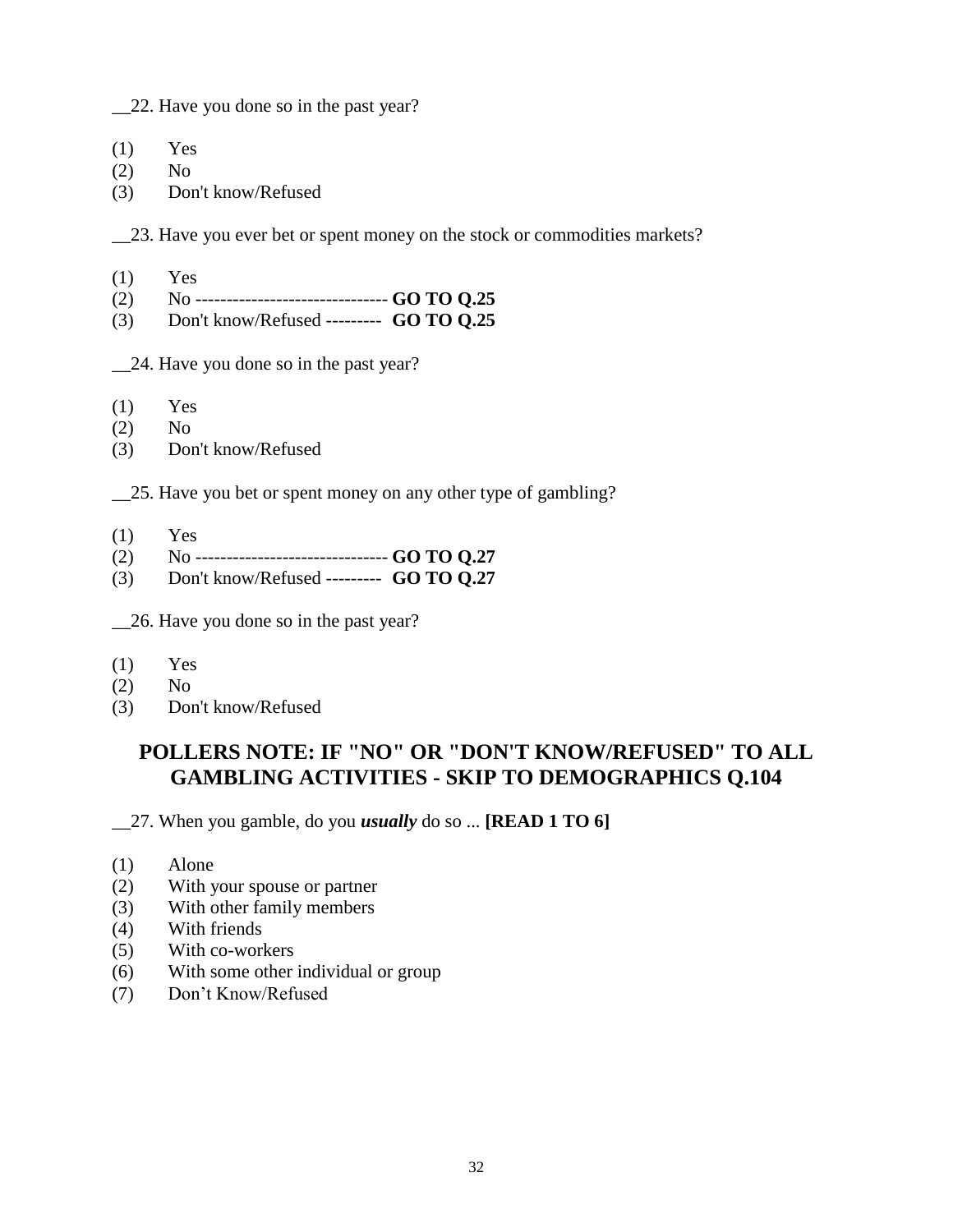\_\_28. When you gamble, do you usually do so for ... **[READ 1 TO 5]**

- (1) Less than 1 hour
- (2) 1-2 hours
- (3) 3-5 hours
- (4) 6-12 hours
- (5) More than 12 hours
- (6) Don't Know/Refused

\_\_29. In the past year, what is the largest amount of money you have ever lost gambling in one day?

## **[READ 1 TO 6]**

- (1) Less than \$1
- $(2)$  \$1 \$9
- $(3)$  \$10 \$99
- $(4)$  \$100 \$999
- $(5)$  \$1,000 \$9,999
- (6) \$10,000 or more
- (7) Don't Know/Refused

\_\_30. Now I'd like you to think about how many days you have ever gambled. Was it more than 5 days in your life?

- (1) Yes
- (2) No ------------------------------- **GO TO DEMOGRAPHICS Q.104**
- (3) Don't know/Refused --------- **GO TO DEMOGRAPHICS Q.104**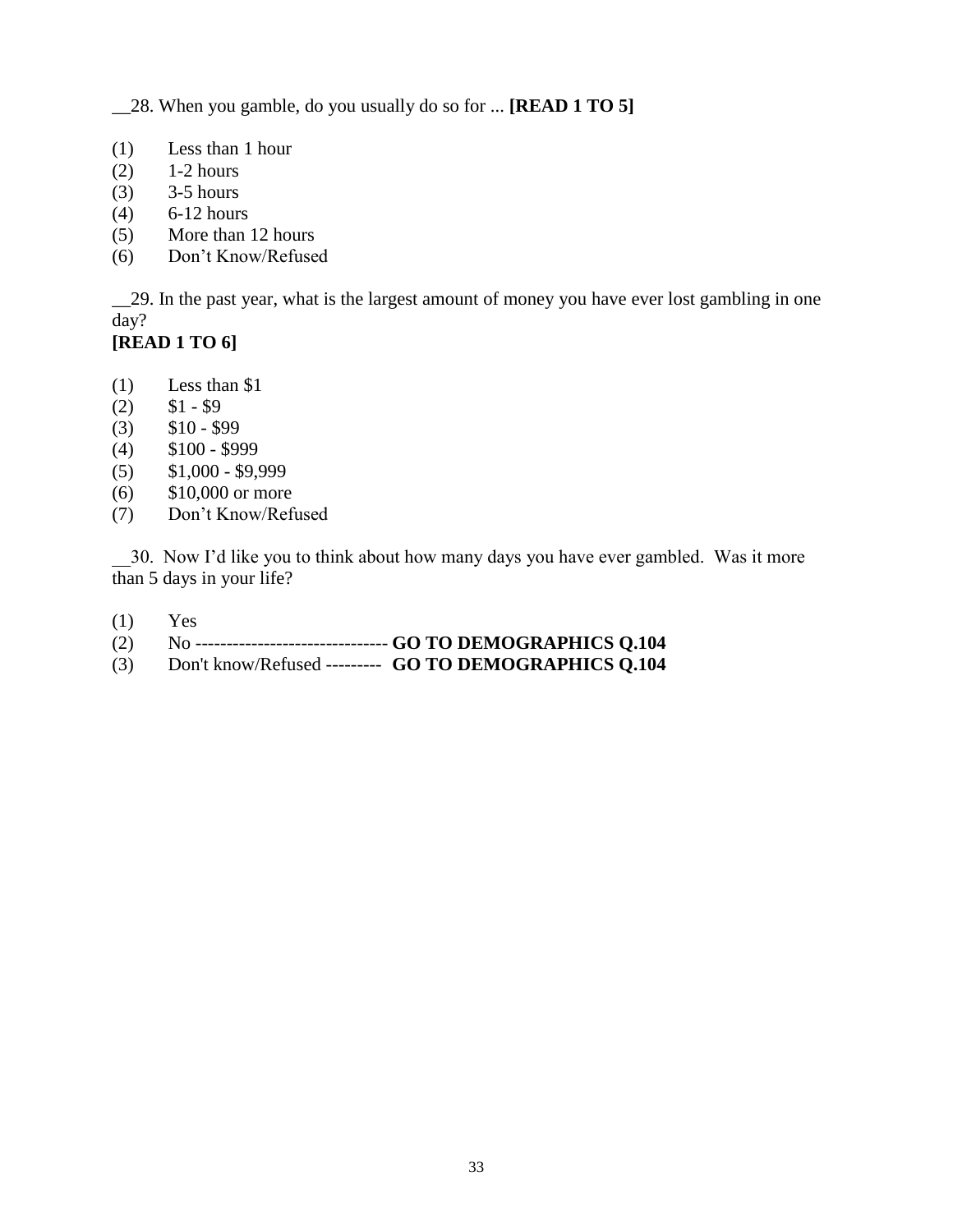## **INTRO:**

The next set of questions is part of a standard measurement scale which has been used throughout the United States in surveys similar to this one. There are no right or wrong answers to the questions that follow. We want to know what your experiences have been. Please try to be as accurate as possible in your answers and remember that all this information is confidential.

# **[INTERVIEWER: IF YOU ENCOUNTER DIFFICULTIES WITH RESPONDENT IN**

**COMPLETING THIS SECTION, SAY:** "We realize these questions may not apply to everyone, but we would like answers to any of the questions you may choose to answer."]

## **The NORC Diagnostic Screen for Gambling Problems**

## **Lifetime ("Ever") Questions**

\_\_31. Have there ever been periods lasting 2 weeks or longer when you spent a lot of time thinking about your gambling experiences, or planning out future gambling ventures or bets?

- (1) Yes *(NORC=1)*
- (2) No ------------------------------- **GO TO Q.33**
- (3) Don't know/Refused --------- **GO TO Q.33**

\_\_32. Have there ever been periods lasting 2 weeks or longer when you spent a lot of time thinking about ways of getting money to gamble with?

- (1) Yes *(NORC=1)*
- (2) No
- (3) Don't know/Refused

\_\_33. Have there ever been periods when you needed to gamble with increasing amounts of money or with larger bets than before in order to get the same feeling of excitement?

- (1) Yes *(NORC=1)*
- $(2)$  No
- (3) Don't know/Refused

\_\_34. Have you ever tried to stop, cut down, or control your gambling?

- $(1)$  Yes
- (2) No ------------------------------- **GO TO Q.36**
- (3) Don't know/Refused --------- **GO TO Q.36**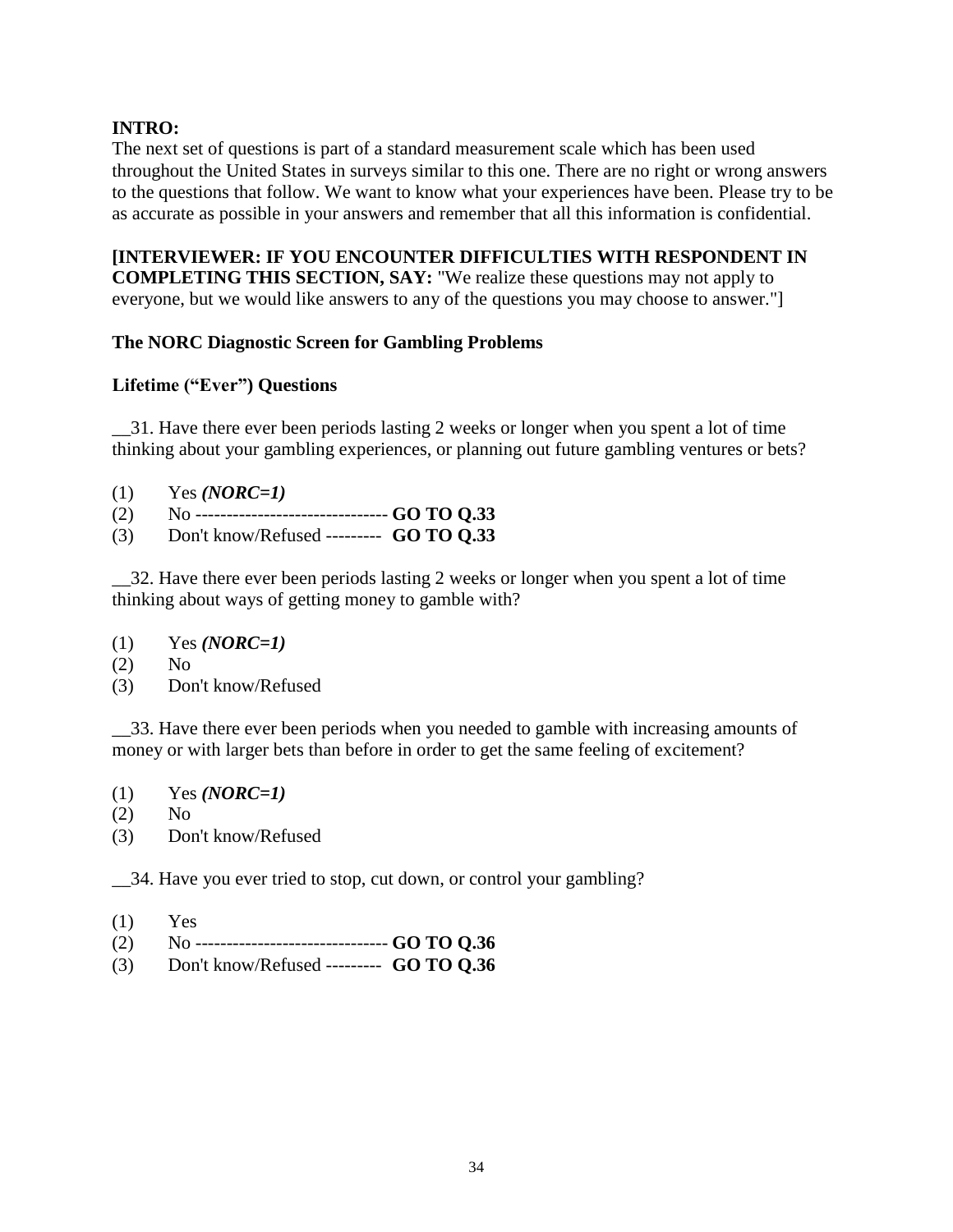\_\_35. On one or more of the times when you tried to stop, cut down, or control your gambling, were you restless or irritable?

(1) Yes *(NORC=1)*

(2) No

(3) Don't know/Refused

\_\_36. Have you ever tried but not succeeded in stopping, cutting down, or controlling your gambling?

- $(1)$  Yes
- (2) No ------------------------------- **GO TO Q.38**
- (3) Don't know/Refused --------- **GO TO Q.38**

\_\_37. Has this happened three or more times?

- (1) Yes *(NORC=1)*
- (2) No
- (3) Don't know/Refused

\_\_38. Have you ever gambled to relieve uncomfortable feelings such as guilt, anxiety, helplessness, or depression?

- (1) Yes *(NORC=1)*
- (2) No ------------------------------- **GO TO Q.40**
- (3) Don't know/Refused --------- **GO TO Q.40**

\_\_39. Have you ever gambled as a way to escape from personal problems?

- (1) Yes *(NORC=1)*
- $(2)$  No
- (3) Don't know/Refused

\_\_40. Has there ever been a period when, if you lost money gambling one day, you would often return another day to get even?

- (1) Yes *(NORC=1)*
- (2) No
- (3) Don't know/Refused

\_\_41. Have you ever lied to family members, friends, or others about how much you gamble or how much money you lost on gambling?

- $(1)$  Yes
- (2) No ------------------------------- **GO TO Q.43**
- (3) Don't know/Refused --------- **GO TO Q.43**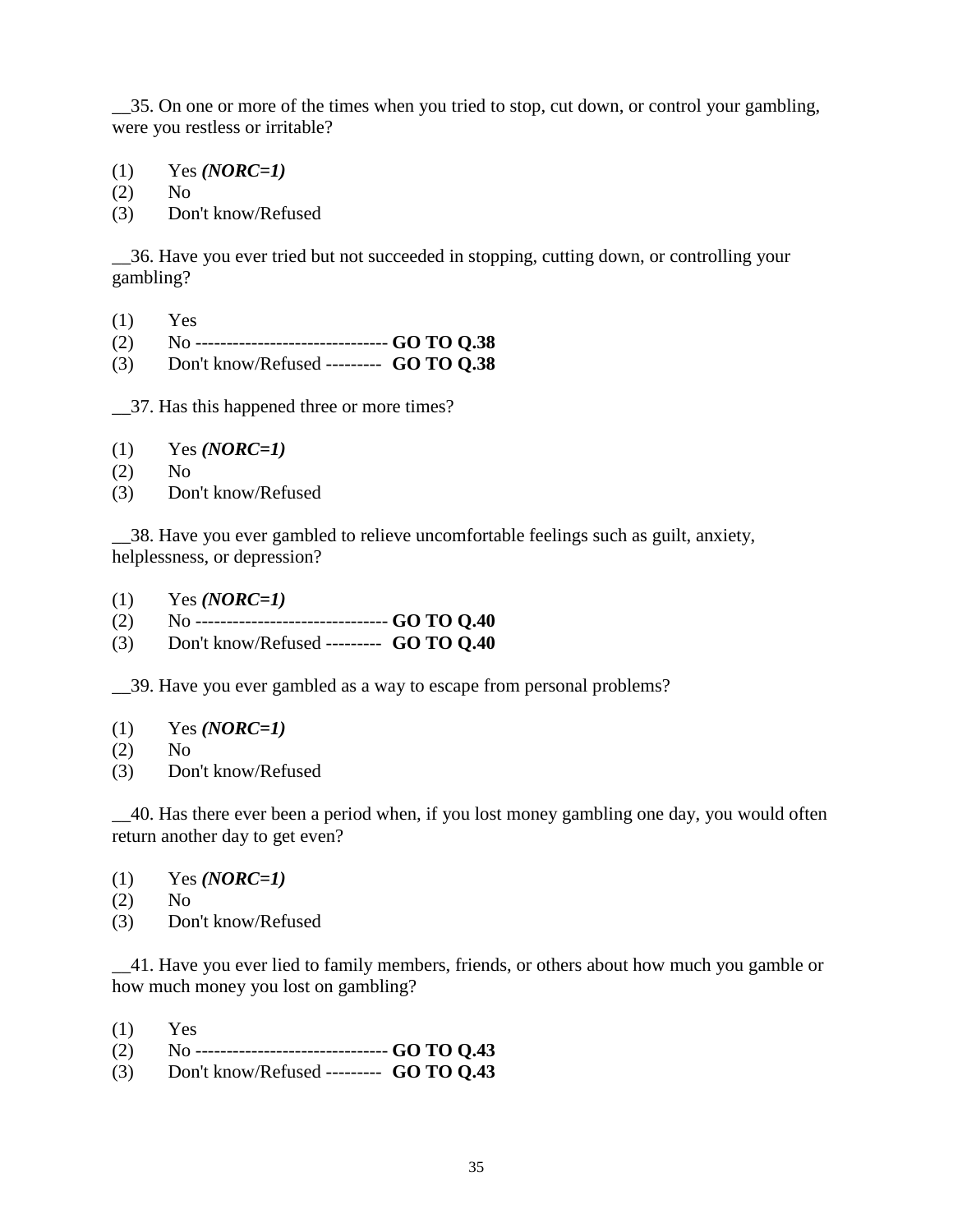\_\_42. Has this happened three or more times?

- (1) Yes *(NORC=1)*
- (2) No
- (3) Don't know/Refused

\_\_43. Have you ever written a bad check or taken money that didn't belong to you from family members or anyone else in order to pay for your gambling?

- (1) Yes *(NORC=1)*
- (2) No
- (3) Don't know/Refused

\_\_44. Has your gambling ever caused serious or repeated problems in your relationships with any of your family members or friends?

- (1) Yes *(NORC=1)*
- (2) No
- (3) Don't know/Refused

\_\_45. Has your gambling ever caused you any problems in school, such as missing classes or days of school or your grades dropping?

- (1) Yes *(NORC=1)*
- (2) No
- (3) Don't know/Refused

\_\_46. Has your gambling ever caused you to lose a job, have trouble with your job, or miss out on an important job or career opportunity?

- (1) Yes *(NORC=1)*
- (2) No
- (3) Don't know/Refused

\_\_47. Have you ever needed to ask family members or anyone else to loan you money or otherwise bail you out of a desperate money situation that was largely caused by your gambling?

- (1) Yes *(NORC=1)*
- (2) No
- (3) Don't know/Refused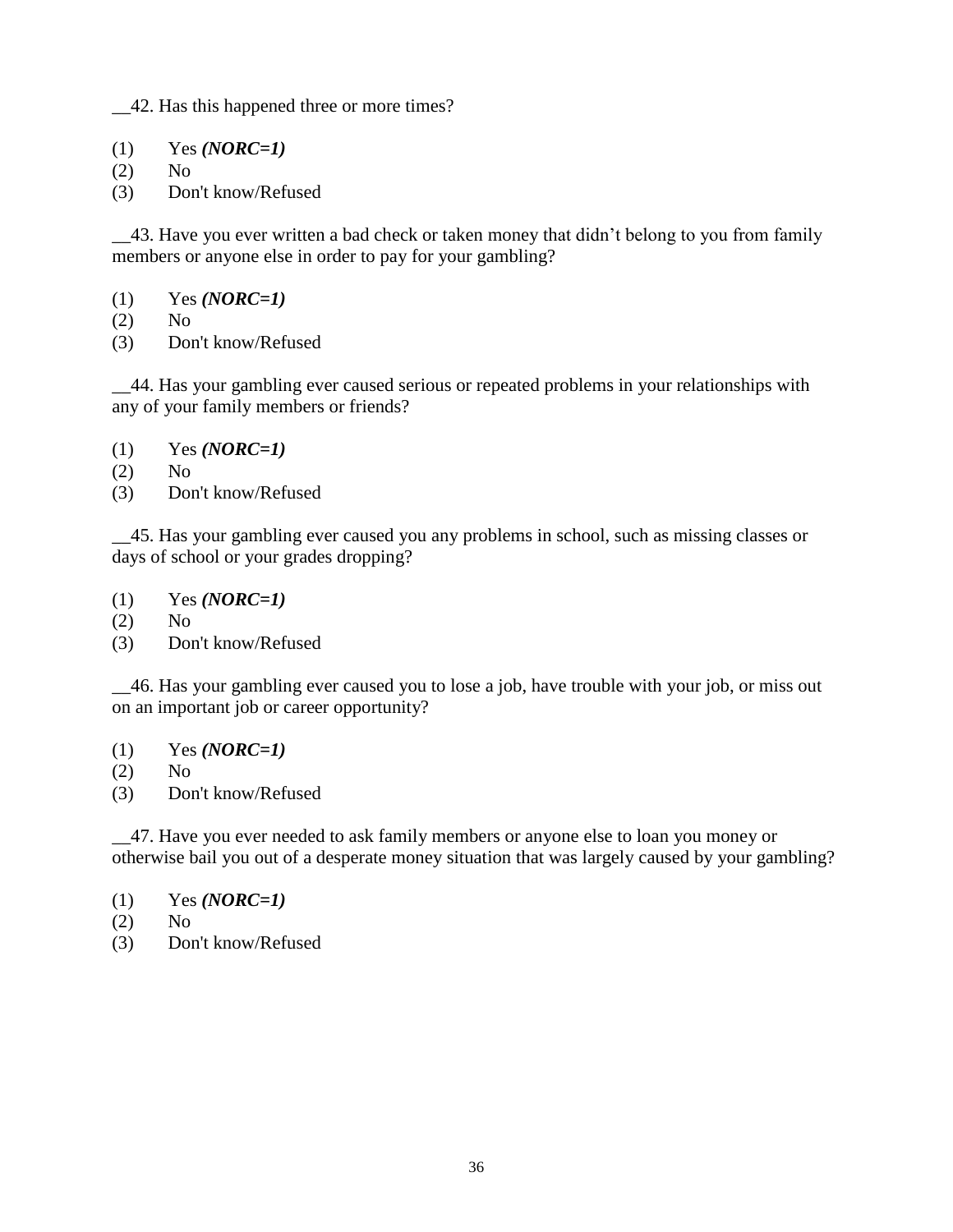## **Past Year Questions (only ask those items for which the corresponding "Lifetime" answer was YES)**

\_\_48. Since [*Current Month*] 2012, have there been any periods lasting 2 weeks or longer when you spent a lot of time thinking about your gambling experiences, or planning out future gambling ventures or bets?

- (1) Yes *(NORC=1)*
- (1) Yes (*NUKC=1)*<br>(2) No --------------------------------- **GO TO Q.50**
- (3) Don't know/Refused --------- **GO TO Q.50**

\_\_49. Since [*Current Month*] 2012, have there been any periods lasting 2 weeks or longer when you spent a lot of time thinking about ways of getting money to gamble with?

- (1) Yes *(NORC=1)*
- (2) No
- (3) Don't know/Refused

\_\_50. Since [*Current Month*] 2012, have there been periods when you needed to gamble with increasing amounts of money or with larger bets than before in order to get the same feeling of excitement?

- (1) Yes *(NORC=1)*
- (2) No
- (3) Don't know/Refused

51. Since *[Current Month*] 2012, have you tried to stop, cut down, or control your gambling?

- $(1)$  Yes
- (2) No ------------------------------- **GO TO Q.53**
- (3) Don't know/Refused --------- **GO TO Q.53**

\_\_52. Since [*Current Month*] 2012, on one or more of the times when you tried to stop, cut down, or control your gambling, were you restless or irritable?

- (1) Yes *(NORC=1)*
- (2) No
- (3) Don't know/Refused

\_\_53. Since [*Current Month*] 2012, have you tried but not succeeded in stopping, cutting down, or controlling your gambling?

- $(1)$  Yes
- (2) No ------------------------------- **GO TO Q.55**
- (3) Don't know/Refused --------- **GO TO Q.55**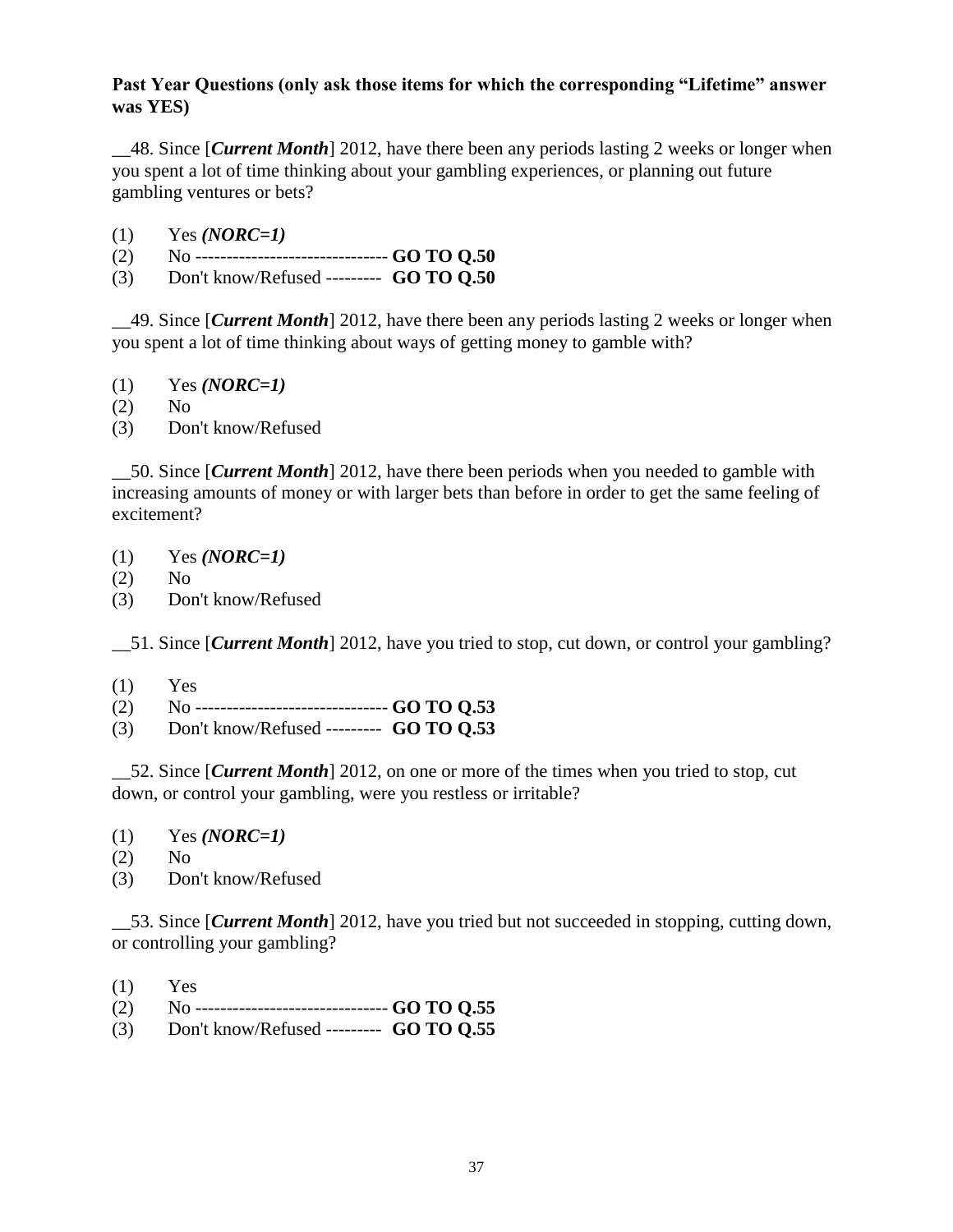\_\_54. Since [*Current Month*] 2012, has this happened three or more times?

- (1) Yes *(NORC=1)*
- (2) No
- (3) Don't know/Refused

\_\_55. Since [*Current Month*] 2012, have you gambled to relieve uncomfortable feelings such as guilt, anxiety, helplessness, or depression?

- (1) Yes *(NORC=1)*
- (2) No ------------------------------- **GO TO Q.57**
- (3) Don't know/Refused --------- **GO TO Q.57**

\_\_56. Since [*Current Month*] 2012, have you gambled as a way to escape from personal problems?

- (1) Yes *(NORC=1)*
- (2) No
- (3) Don't know/Refused

\_\_57. Since [*Current Month*] 2012, has there been a period when, if you lost money gambling one day, you would often return another day to get even?

- (1) Yes *(NORC=1)*
- (2) No
- (3) Don't know/Refused

\_\_58. Since [*Current Month*] 2012, have you lied to family members, friends, or others about how much you gamble or how much money you lost on gambling?

- $(1)$  Yes
- (2) No ------------------------------- **GO TO Q.60**
- (3) Don't know/Refused --------- **GO TO Q.60**

\_\_59. Has this happened three or more times?

- (1) Yes *(NORC=1)*
- (2) No
- (3) Don't know/Refused

\_\_60. Since [*Current Month*] 2012, have you written a bad check or taken money that didn't belong to you from family members or anyone else in order to pay for your gambling?

- (1) Yes *(NORC=1)*
- $(2)$  No
- (3) Don't know/Refused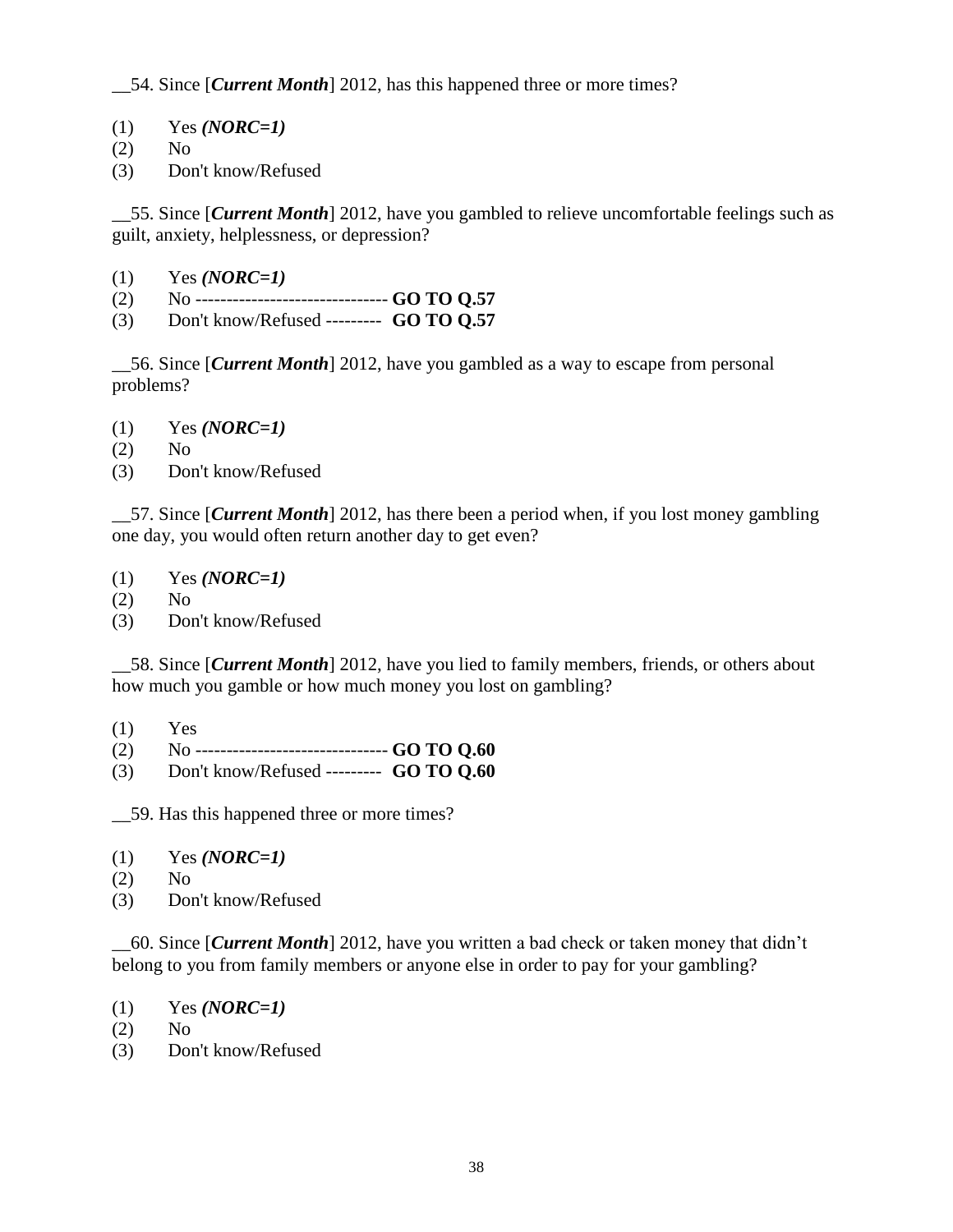\_\_61. Since [*Current Month*] 2012, has your gambling caused serious or repeated problems in your relationships with any of your family members or friends?

- (1) Yes *(NORC=1)*
- (2) No
- (3) Don't know/Refused

\_\_62. Since [*Current Month*] 2012, has your gambling caused you any problems in school, such as missing classes or days of school or your grades dropping?

- (1) Yes *(NORC=1)*
- (2) No
- (3) Don't know/Refused

\_\_63. Since [*Current Month*] 2012, has your gambling caused you to lose a job, have trouble with your job, or miss out on an important job or career opportunity?

- (1) Yes *(NORC=1)*
- (2) No
- (3) Don't know/Refused

\_\_64. Since [*Current Month*] 2012, have you needed to ask family members or anyone else to loan you money or otherwise bail you out of a desperate money situation that was largely caused by your gambling?

- (1) Yes *(NORC=1)*
- (2) No
- (3) Don't know/Refused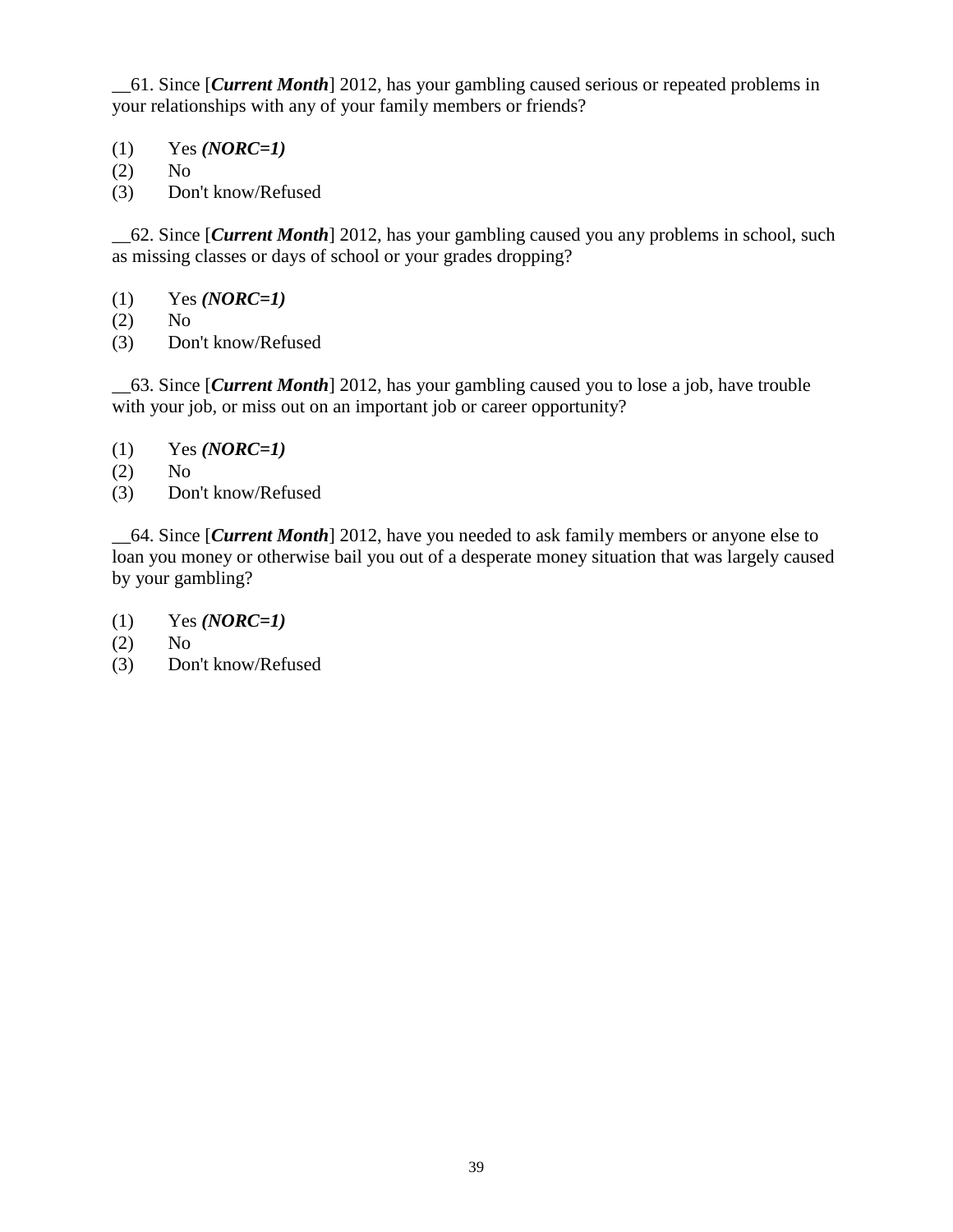## **SECTION 3: IN-DEPTH ANALYSIS OF PROBLEM GAMBLERS**

**Ask Section 3 only of those who score as Problem Gamblers on the NODS (generated by the computer). The skip pattern is based on the responses to questions 1 through 12 of Section 1.**

## **INTRO**

For each of the gambling activities in which you participated in the past year, we would like your estimate of the amount of time and money you spent.

**[INTERVIEWER**: If needed, say ... "I am only looking for an approximate amount, rounded to the nearest 5 dollars or so."]

\_\_65. For the Lottery (LOTTO, Big Game, Daily 3 and 4, Cash 5, Keno, or instant tickets, can you give me an estimate of the amount you spend in a typical month? [**IF "UNDECIDED/REFUSED" CODE "99999"]**

## **RECORD DOLLAR AMOUNT: \_\_\_\_\_\_\_\_\_\_\_\_\_\_\_ UP TO 5 DIGITS.**

\_\_66. Did you play the lottery at least once a week?

- $(1)$  Yes
- $(2)$  No
- (3) Don't know/Refused

\_\_67. For charitable group events, such as bingo or Las Vegas nights, can you give me an estimate of the amount you spend in a typical month? [**IF "UNDECIDED/REFUSED" CODE "99999"]**

## RECORD DOLLAR AMOUNT: UP TO 5 DIGITS.

\_\_68. Did you play charitable group events at least once a week?

- $(1)$  Yes
- (2) No
- (3) Don't know/Refused

\_\_69. For sports betting, can you give me an estimate of the amount you spend in a typical month?

### [**IF "UNDECIDED/REFUSED" CODE "99999"]**

## RECORD DOLLAR AMOUNT: UP TO 5 DIGITS.

\_\_70. Did you bet on sports at least once a week?

- $(1)$  Yes
- (2) No
- (3) Don't know/Refused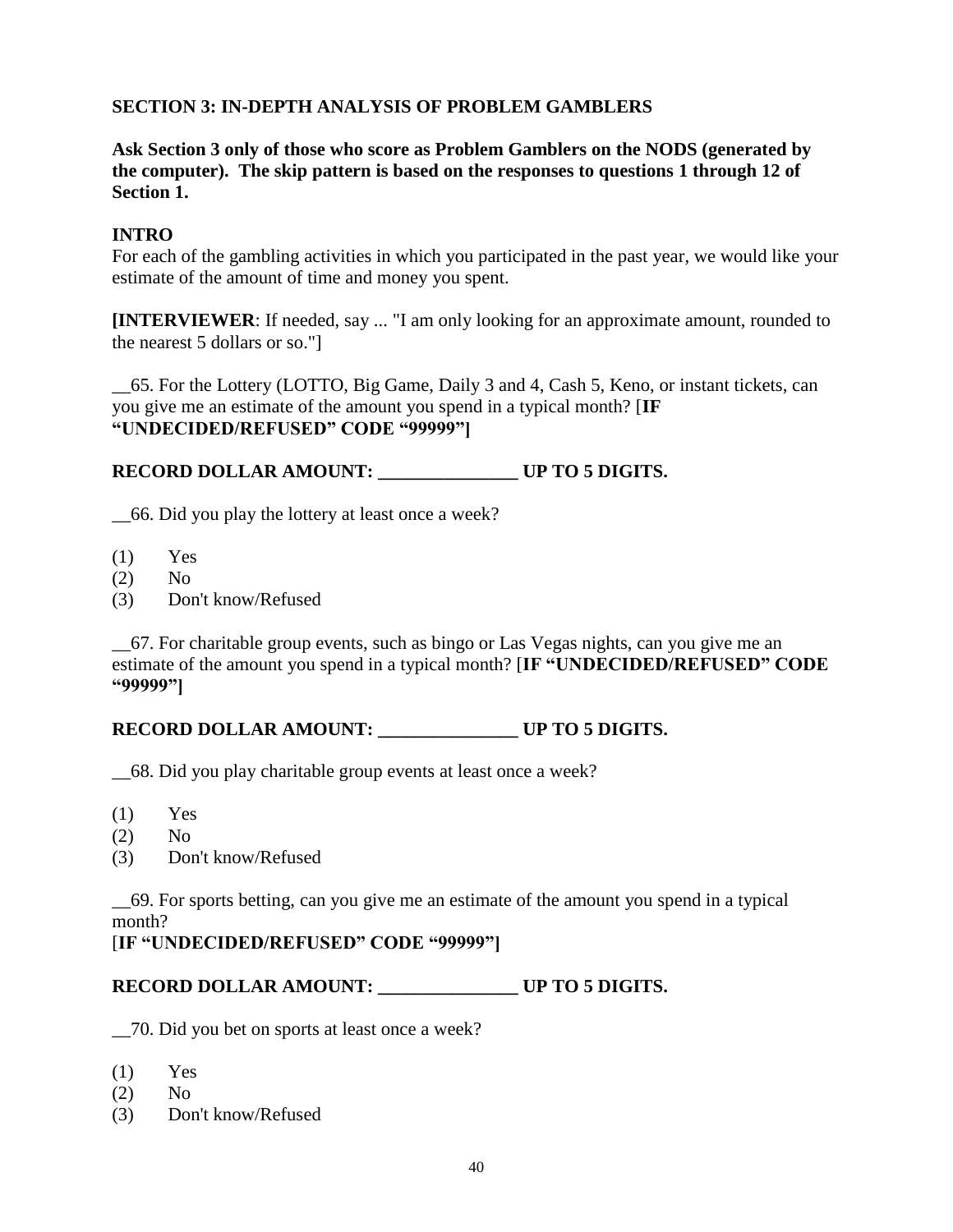\_\_71. For betting on horse or dog racing, can you give me an estimate of the amount you spend in a typical month? [**IF "UNDECIDED/REFUSED" CODE "99999"]**

## **RECORD DOLLAR AMOUNT: \_\_\_\_\_\_\_\_\_\_\_\_\_\_\_ UP TO 5 DIGITS.**

\_\_72. Did you bet on horse or dog racing at least once a week?

- $(1)$  Yes
- (2) No
- (3) Don't know/Refused

\_\_73. For non-Lottery numbers games, can you give me an estimate of the amount you spend in a typical month? [**IF "UNDECIDED/REFUSED" CODE "99999"]**

## **RECORD DOLLAR AMOUNT: \_\_\_\_\_\_\_\_\_\_\_\_\_\_\_ UP TO 5 DIGITS.**

\_\_74. Did you play non-Lottery numbers at least once a week?

- $(1)$  Yes
- (2) No
- (3) Don't know/Refused

\_\_75. For betting at casinos, can you give me an estimate of the amount you spend in a typical month?

#### [**IF "UNDECIDED/REFUSED" CODE "99999"]**

## **RECORD DOLLAR AMOUNT: \_\_\_\_\_\_\_\_\_\_\_\_\_\_\_ UP TO 5 DIGITS.**

\_\_76. Did you bet at casinos at least once a week?

- $(1)$  Yes
- $(2)$  No
- (3) Don't know/Refused

\_\_77. For playing non-charitable Bingo for money, can you give me an estimate of the amount you spend in a typical month? [**IF "UNDECIDED/REFUSED" CODE "99999"]**

## **RECORD DOLLAR AMOUNT: \_\_\_\_\_\_\_\_\_\_\_\_\_\_\_ UP TO 5 DIGITS.**

\_\_78. Did you play non-charitable Bingo for money at least once a week?

- $(1)$  Yes
- (2) No
- (3) Don't know/Refused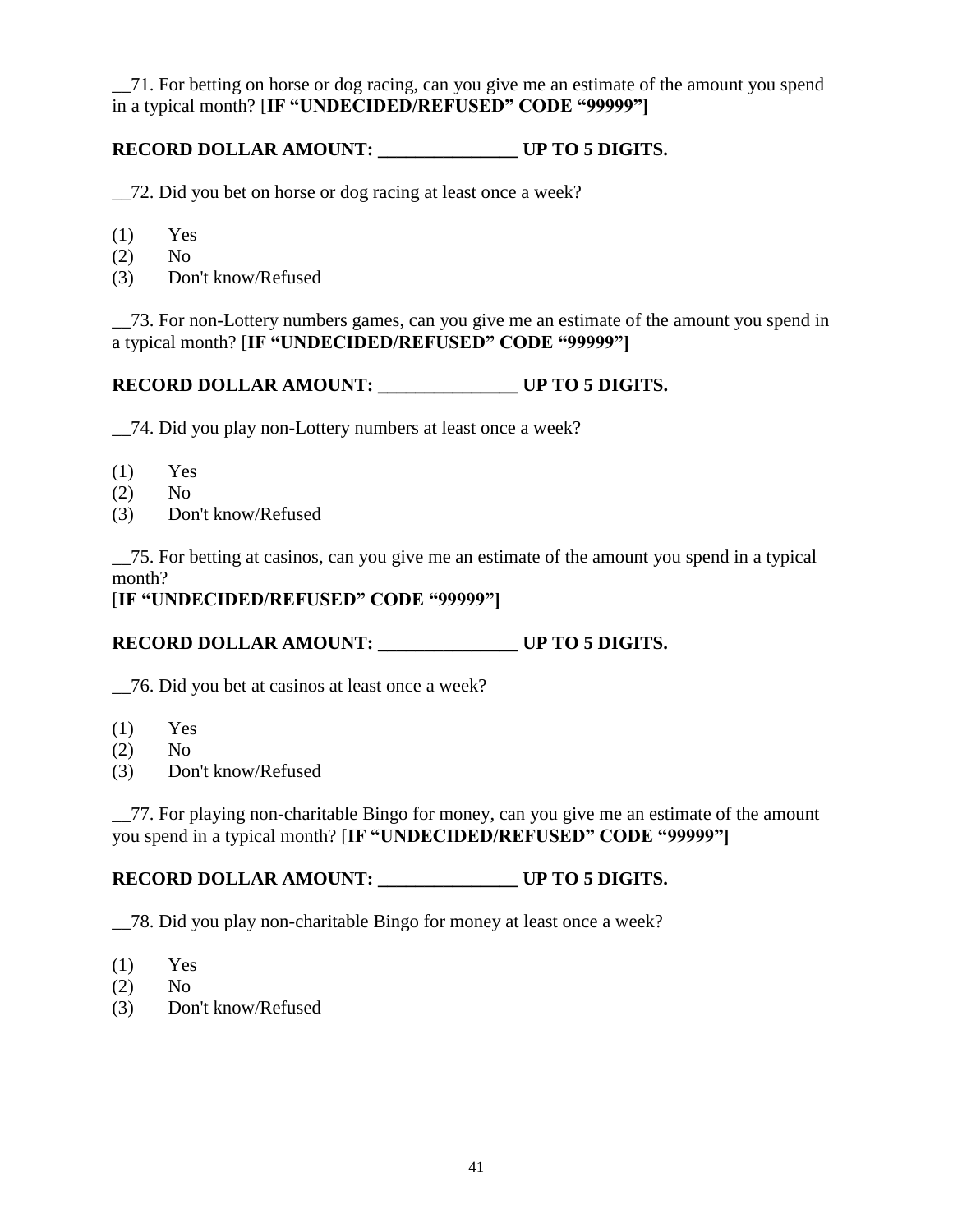\_\_79. For cards, dice, video poker or other machine games not in a casino, can you give me an estimate of the amount you spend in a typical month? [**IF "UNDECIDED/REFUSED" CODE "99999"]**

### **RECORD DOLLAR AMOUNT: \_\_\_\_\_\_\_\_\_\_\_\_\_\_\_ UP TO 5 DIGITS.**

\_\_80. Did you bet on cards, dice, video poker or other machine games not in a casino at least once a week?

- $(1)$  Yes
- (2) No
- (3) Don't know/Refused

\_\_81. For betting on your performance at games of skill like pool, golf, bowling, or darts, can you give me an estimate of the amount you spend in a typical month? [**IF "UNDECIDED/REFUSED" CODE "99999"]**

### **RECORD DOLLAR AMOUNT: \_\_\_\_\_\_\_\_\_\_\_\_\_\_\_ UP TO 5 DIGITS.**

\_\_82. Did you bet on your performance at games of skill at least once a week?

- $(1)$  Yes
- $(2)$  No
- (3) Don't know/Refused

\_\_83. For office pools or 50/50 raffles, can you give me an estimate of the amount you spend in a typical month? [**IF "UNDECIDED/REFUSED" CODE "99999"]**

### RECORD DOLLAR AMOUNT: UP TO 5 DIGITS.

\_\_84. Did you bet on office pools or 50/50 raffles at least once a week?

- $(1)$  Yes
- (2) No
- (3) Don't know/Refused

\_\_85. For Internet gambling, can you give me an estimate of the amount you spend in a typical month? [**IF "UNDECIDED/REFUSED" CODE "99999"]**

### **RECORD DOLLAR AMOUNT: \_\_\_\_\_\_\_\_\_\_\_\_\_\_\_ UP TO 5 DIGITS.**

\_\_86. Did you bet at Internet gambling sites at least once a week?

- (1) Yes
- (2) No
- (3) Don't know/Refused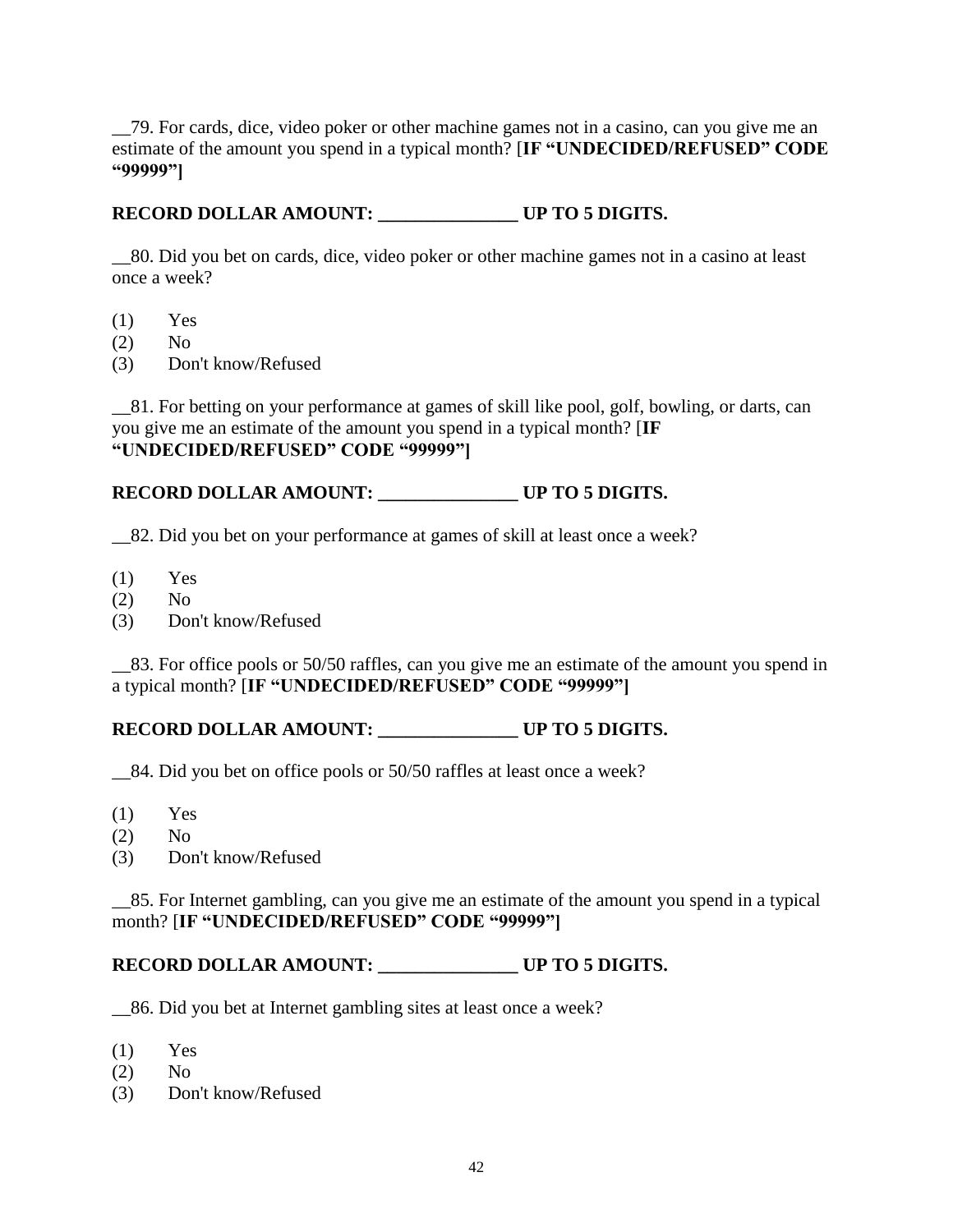\_\_87. For the stock or commodities markets, can you give me an estimate of the amount you spend in a typical month? [**IF "UNDECIDED/REFUSED" CODE "99999"]**

## **RECORD DOLLAR AMOUNT: \_\_\_\_\_\_\_\_\_\_\_\_\_\_\_ UP TO 5 DIGITS.**

\_\_88. Did you play the stock or commodities markets at least once a week?

- $(1)$  Yes
- (2) No
- (3) Don't know/Refused

\_\_89. For other types of gambling, can you give me an estimate of the amount you spend in a typical month? [**IF "UNDECIDED/REFUSED" CODE "99999"]**

## **RECORD DOLLAR AMOUNT: \_\_\_\_\_\_\_\_\_\_\_\_\_\_\_ UP TO 5 DIGITS.**

\_\_90. Did you bet on other forms of gambling at least once a week?

- $(1)$  Yes
- (2) No
- (3) Don't know/Refused

## \_\_91. Which type of gambling would you find *most* difficult to give up? **[TAKE FIRST RESPONSE ONLY – IF RESPONDENT HESITATES, READ 1 TO 13]**

- (01) The Lottery (LOTTO, Big Game, Daily 3 and 4, Cash 5, Keno, etc.)
- (02) Charitable group events (bingo, pull-tab tickets, Las Vegas Nights, raffles)
- (03) The outcome of sports events
- (04) Horse or dog racing
- (05) A numbers game not sponsored by the state lottery
- (06) Casinos (including slots, video machines, and table games)
- (07) Playing non-charitable Bingo for money
- (08) Cards or dice games or video poker or other machines not at a casino
- (09) Your performance at games of skill (pool, golf, bowling, darts, etc.)
- (10) Office pools or 50/50 raffles
- (11) Internet gambling sites
- (12) Playing the stock or commodities markets
- (13) Other (*Please specify*):
- \_\_\_\_\_\_\_\_\_\_\_\_\_\_\_\_\_\_\_\_\_\_\_\_\_\_\_\_\_\_\_\_\_\_\_\_\_\_\_\_\_\_\_\_\_\_\_\_\_\_\_\_\_\_\_\_\_\_\_ (14) None (*volunteered*)
- (99) Don't Know/Refused

\_\_92. How old were you when you first gambled? [**IF "UNDECIDED/REFUSED" CODE "99"]**

# **RECORD AGE: \_\_\_\_\_\_\_\_\_\_\_\_\_\_\_ IN 2 DIGITS.**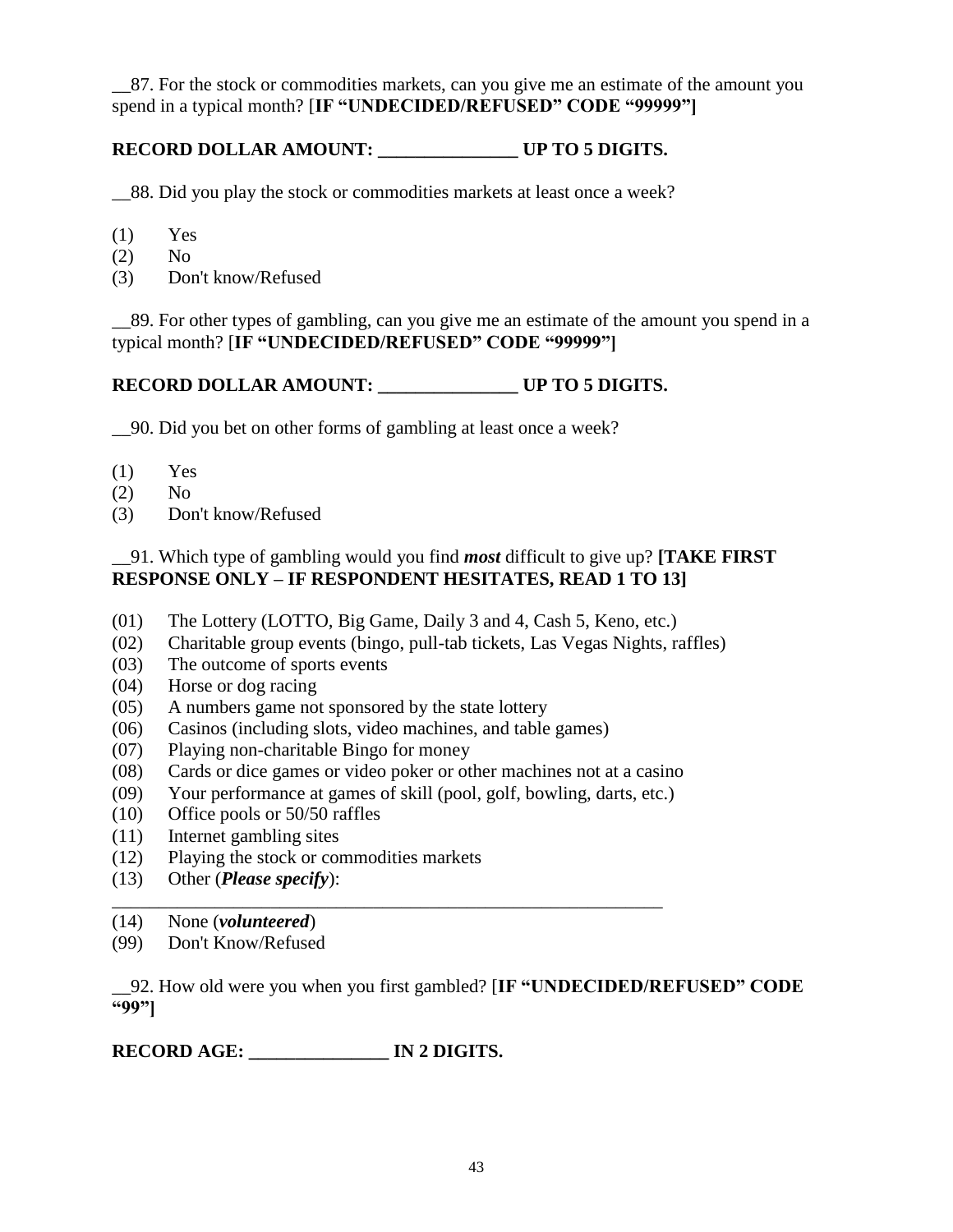## \_\_93. What type of gambling was that? **[TAKE FIRST RESPONSE ONLY – IF RESPONDENT HESITATES, READ 1 TO 13]**

- (01) The Lottery (LOTTO, Big Game, Daily 3 and 4, Cash 5, Keno, etc.)
- (02) Charitable group events (bingo, pull-tab tickets, Las Vegas Nights, raffles)
- (03) The outcome of sports events
- (04) Horse or dog racing
- (05) A numbers game not sponsored by the state lottery
- (06) Casinos (including slots, video machines, and table games)
- (07) Playing non-charitable Bingo for money
- (08) Cards or dice games or video poker or other machines not at a casino
- (09) Your performance at games of skill (pool, golf, bowling, darts, etc.)

\_\_\_\_\_\_\_\_\_\_\_\_\_\_\_\_\_\_\_\_\_\_\_\_\_\_\_\_\_\_\_\_\_\_\_\_\_\_\_\_\_\_\_\_\_\_\_\_\_\_\_\_\_\_\_\_\_\_\_

- (10) Office pools or 50/50 raffles
- (11) Internet gambling sites
- (12) Playing the stock or commodities markets
- (13) Other (*Please specify*):
- (14) None (*volunteered*)
- (99) Don't Know/Refused

\_\_94. Was there any time when the amount you were gambling made you nervous?

- $(1)$  Yes
- (2) No ------------------------------- **GO TO Q.97**
- (3) Don't know/Refused --------- **GO TO Q.97**

\_\_95. How old were you when that happened? [**IF "UNDECIDED/REFUSED" CODE "99"]**

**RECORD AGE: \_\_\_\_\_\_\_\_\_\_\_\_\_\_\_ IN 2 DIGITS.**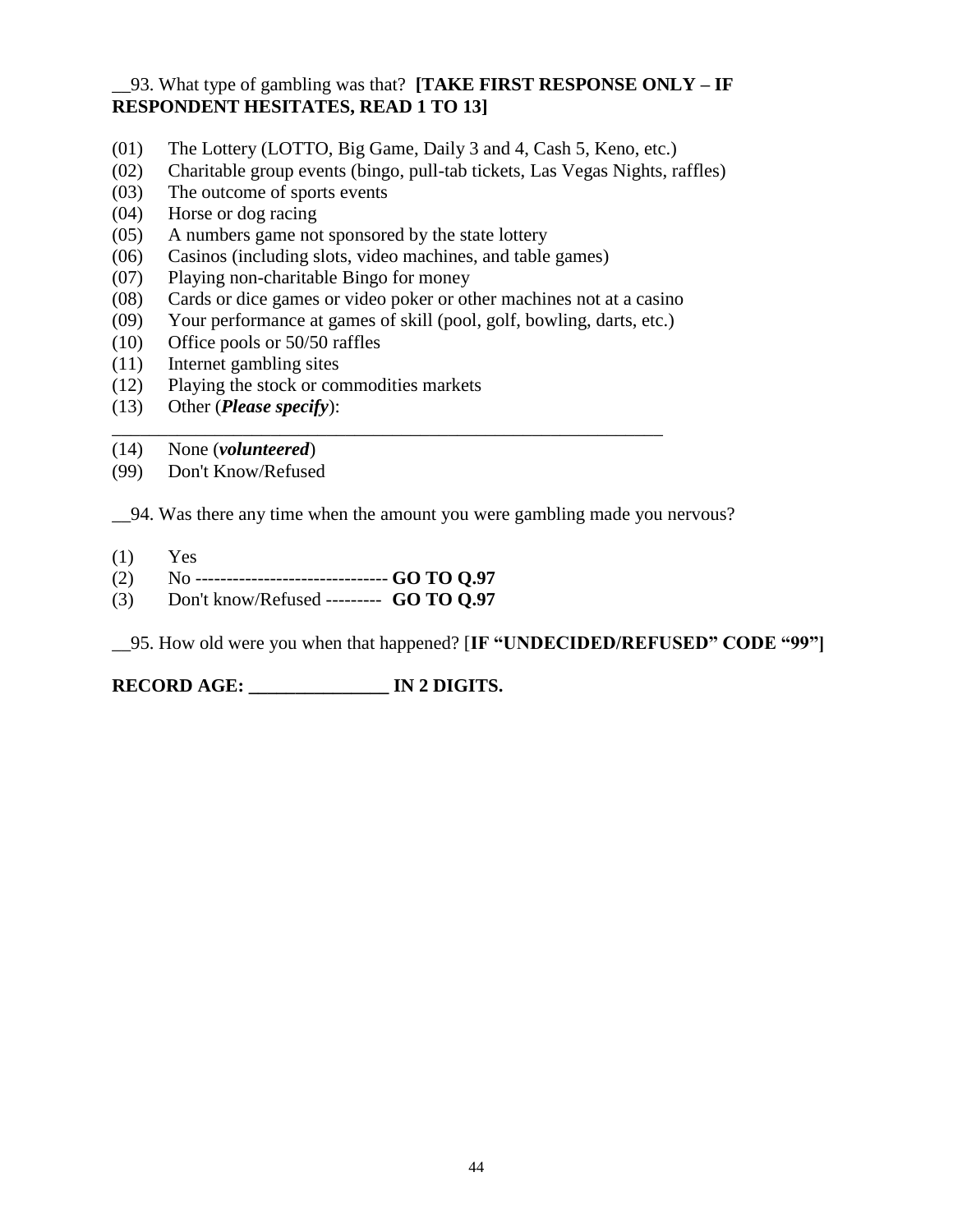### \_\_96. What type of gambling were you doing when that happened? **[TAKE FIRST RESPONSE ONLY – IF RESPONDENT HESITATES, READ 1 TO 13]**

- (01) The Lottery (LOTTO, Big Game, Daily 3 and 4, Cash 5, Keno, etc.)
- (02) Charitable group events (bingo, pull-tab tickets, Las Vegas Nights, raffles)
- (03) The outcome of sports events
- (04) Horse or dog racing
- (05) A numbers game not sponsored by the state lottery
- (06) Casinos (including slots, video machines, and table games)
- (07) Playing non-charitable Bingo for money
- (08) Cards or dice games or video poker or other machines not at a casino
- (09) Your performance at games of skill (pool, golf, bowling, darts, etc.)

\_\_\_\_\_\_\_\_\_\_\_\_\_\_\_\_\_\_\_\_\_\_\_\_\_\_\_\_\_\_\_\_\_\_\_\_\_\_\_\_\_\_\_\_\_\_\_\_\_\_\_\_\_\_\_\_\_\_\_

- (10) Office pools or 50/50 raffles
- (11) Internet gambling sites
- (12) Playing the stock or commodities markets
- (13) Other (*Please specify*):
- (14) None (*volunteered*)
- (99) Don't Know/Refused

\_\_97. Have you ever desired help to stop gambling?

- (1) Yes
- (2) No
- (3) Don't know/Refused

\_\_98. Have you ever sought help to stop gambling?

- (1) Yes
- (2) No
- (3) Don't know/Refused

## \_\_99A-E. What type of help was that? **[READ 1 TO 10 – CODE ALL RESPONSES MENTIONED]**

- (01) Family member
- (02) Friend
- (03) Family doctor
- (04) Gamblers Anonymous/Gamanon
- (05) Problem gambling treatment program in Michigan
- (06) Employee assistance program (EAP)
- (07) Professional Counseling (Psychologist/Psychiatrist/Other counselor)

\_\_\_\_\_\_\_\_\_\_\_\_\_\_\_\_\_\_\_\_\_\_\_\_\_\_\_\_\_\_\_\_\_\_\_\_\_\_\_\_\_\_\_\_\_\_\_\_\_\_\_\_\_\_\_\_\_\_\_

- (08) Minister/Priest/Rabbi/Imam (Muslim prayer leader)
- (09) Alcohol or drug abuse treatment program
- (10) Other (*please specify*):

(99) Undecided/Refused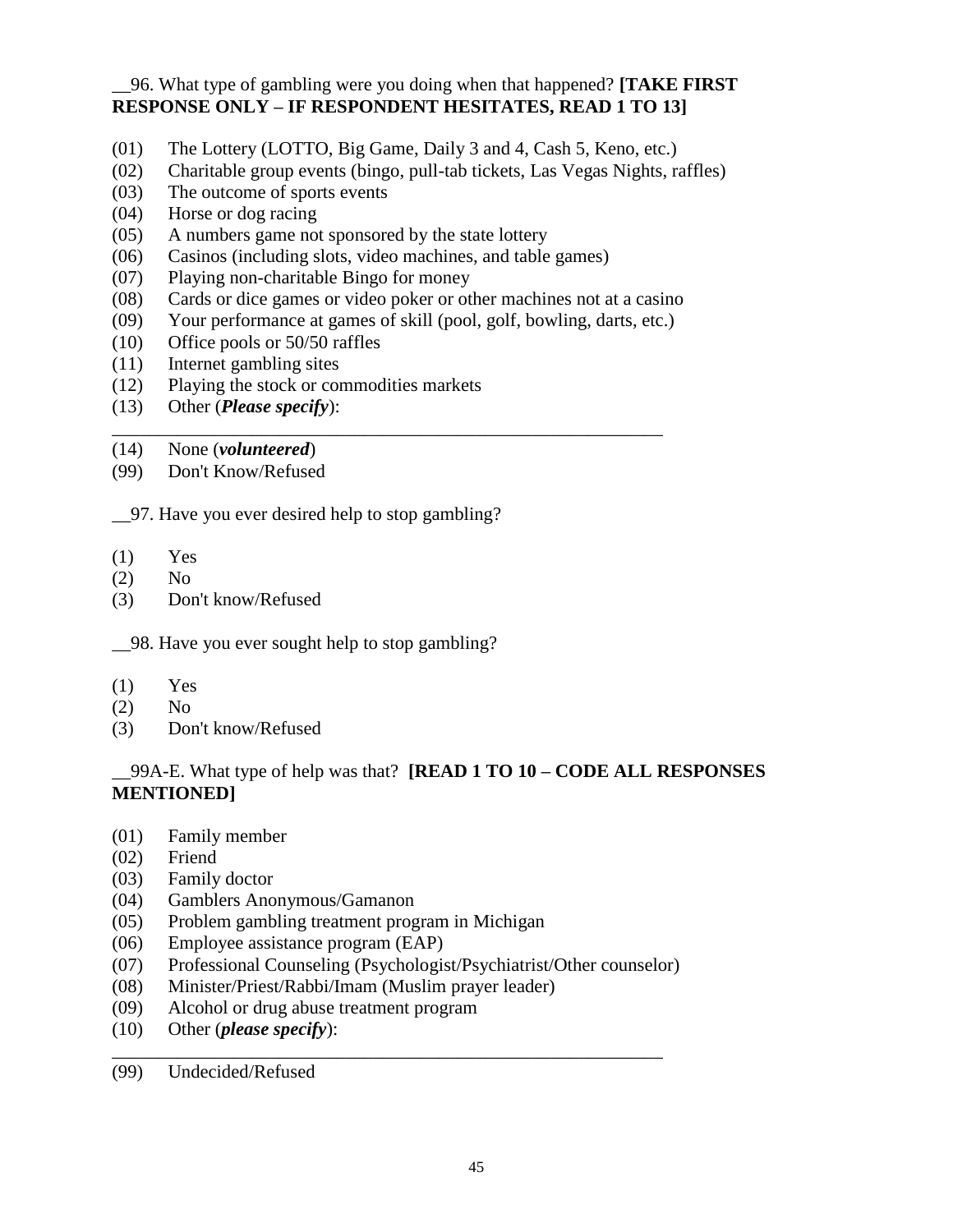\_\_100. Have you ever called the Michigan Problem Gambling Help Line (1-800-270-7117)?

- (1) Yes
- (2) No
- (3) Don't know/Refused

\_\_101. Have you ever experienced thoughts of suicide related to your gambling?

- (1) Yes
- $(2)$  No
- (3) Don't know/Refused

\_\_102. Have you ever experienced or been treated for an alcohol or other drug abuse problem?

- $(1)$  Yes
- (2) No
- (3) Don't know/Refused

\_\_103. Have you ever experienced or been treated for a mental health problem?

- $(1)$  Yes
- (2) No
- (3) Don't know/Refused

## **SECTION 4: DEMOGRAPHICS**

## **INTRO**

As you probably know, different types of people have different opinions and experiences. The following questions are for statistical purposes only and the answers to these questions, like all of the others, will be confidential.

\_\_104. Are you currently married, widowed, divorced, separated, or have you never been married?

- (1) Married, common-law, co-habitation
- (2) Widowed
- (3) Divorced
- (4) Separated
- (5) Never married
- (6) Don't Know/Refused

\_\_105. Including yourself, how many people age 18 and over live in your household? [**IF "UNDECIDED/REFUSED" CODE "99"]**

**RECORD: \_\_\_\_\_\_\_\_\_\_\_\_\_\_\_ IN 2 DIGITS.**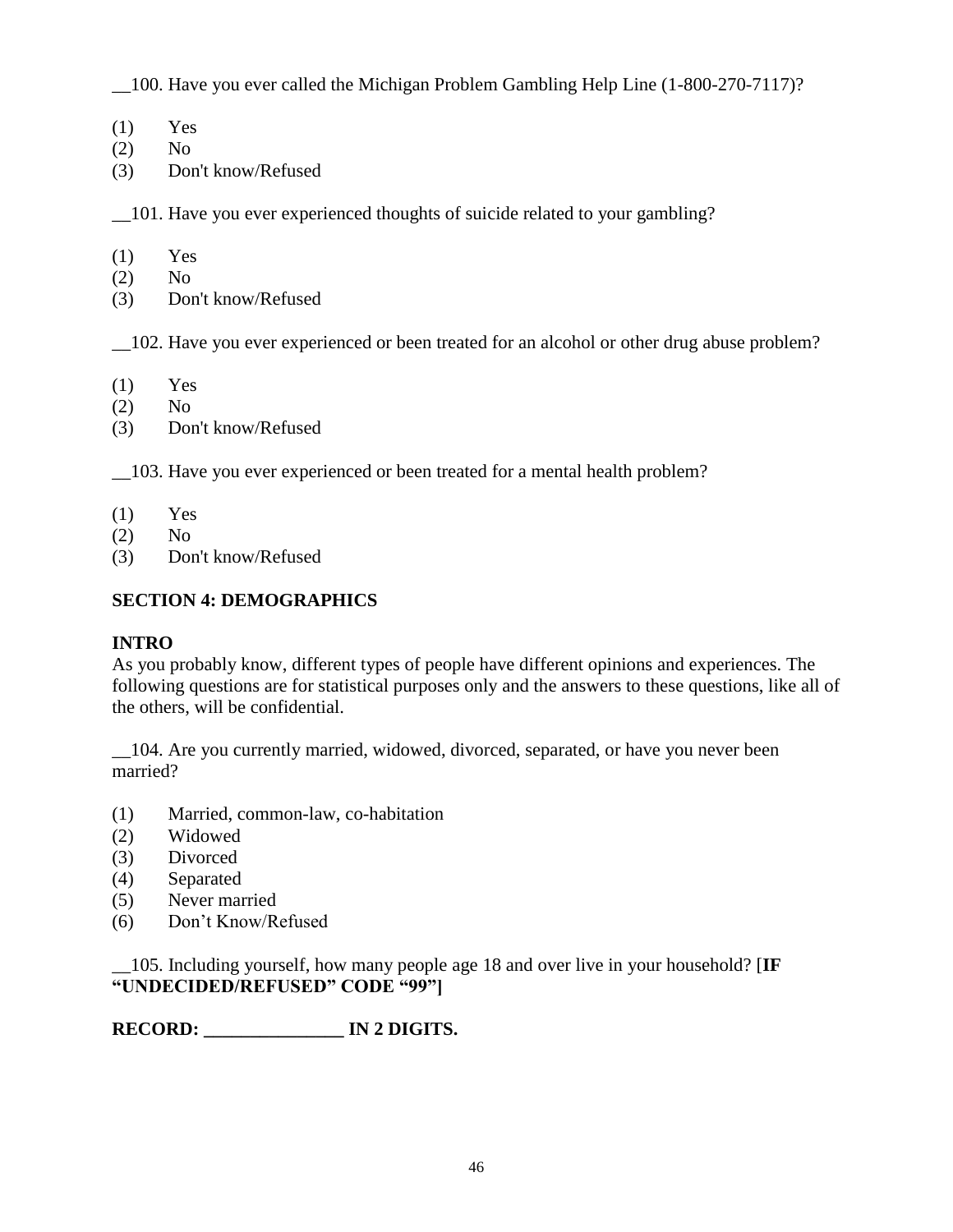\_\_106. What is the last grade of school you completed?

- (1) Elementary or some high school
- (2) High school graduate or G.E.D.
- (3) Some college or Associates degree (vocational, technical or trade school)
- (4) Undergraduate degree
- (5) Graduate study or degree
- (6) Don't Know/Refused

\_\_107A-D. Last week, were you working full-time, part-time, going to school, keeping house, disabled, retired, unemployed, or something else? **[CODE ALL RESPONSES MENTIONED]**

- (1) Working full-time
- (2) Working part-time
- (3) Going to school
- (4) Keeping house
- (5) Disabled
- (6) Retired
- (7) Unemployed
- (8) Something else
- (9) Don't Know/Refused

\_\_108. What is your age? **[IF UNDECIDED/REFUSED, CODE "99"]**

## **RECORD TWO DIGIT AGE: \_\_\_\_\_\_\_\_\_\_\_\_\_\_\_\_\_\_\_\_\_\_\_\_\_\_\_**

\_\_109. Do you consider yourself Hispanic?

- $(1)$  Yes
- (2) No
- (3) Don't know/Refused

\_\_110. Which of the following best describes your racial or ethnic group? **[READ 1 TO 6]**

- (1) White/Caucasian
- (2) Black/African American
- (3) Native American
- (4) Asian
- (5) Mixed Race
- (6) Other
- (7) Don't know/Refused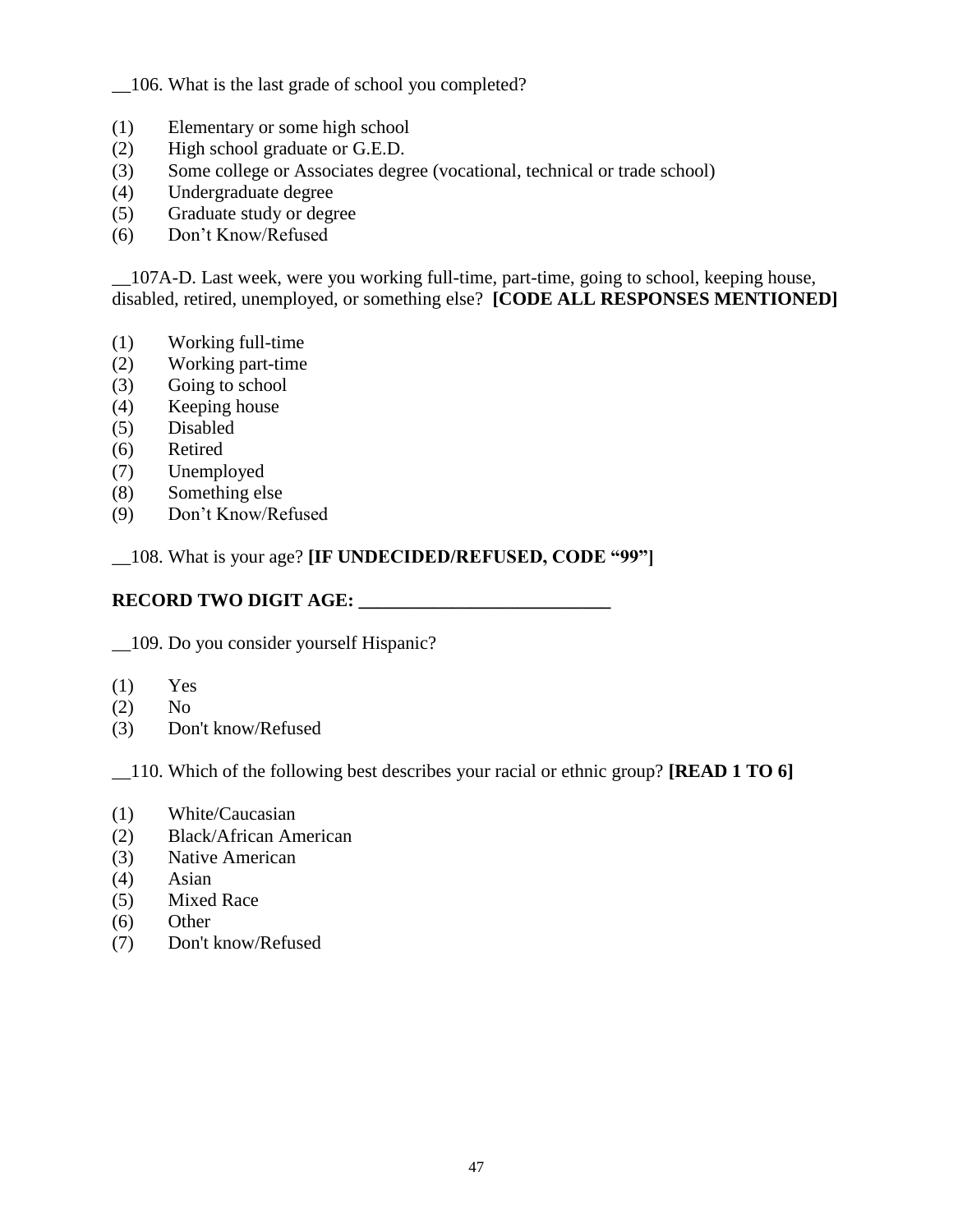\_\_111. What was your total household income last year? **[READ 1 TO 8]**

- (1) Under \$15,000
- (2) \$15,001 to \$25,000
- (3) \$25,001 to \$35,000
- (4) \$35,001 to \$50,000
- (5) \$50,001 to \$75,000
- (6) \$75,001 to \$100,000
- (7) \$100,001 to \$125,000
- (8) Over \$125,000
- (9) Don't Know/Refused

In what county do you live? (*remove – this will be pre-coded from sample*)

\_\_112. Could I have the name of the city you live in or nearest to? **[WRITE RESPONSE AS STATED]**

That was the last question. As part of our closing script, I am to share with you the information that there are two resources available to assist you if you want to talk more about gambling and related problems. The state problem gambling hotline can be reached at 1-800-270-7177 and the National Suicide Prevention Lifeline at 1-800-273-TALK. Thank you very much for your time and cooperation.

\_\_\_\_\_\_\_\_\_\_\_\_\_\_\_\_\_\_\_\_\_\_\_\_\_\_\_\_\_\_\_\_\_\_\_\_\_\_\_\_\_\_\_\_\_\_\_\_\_\_\_\_\_\_\_\_\_\_\_\_\_\_\_\_\_\_\_\_\_\_\_\_\_\_\_\_\_\_

- 113. Sex of respondent **(BY OBSERVATION ONLY)**
- (1) Male

\_\_\_\_\_\_

(2) Female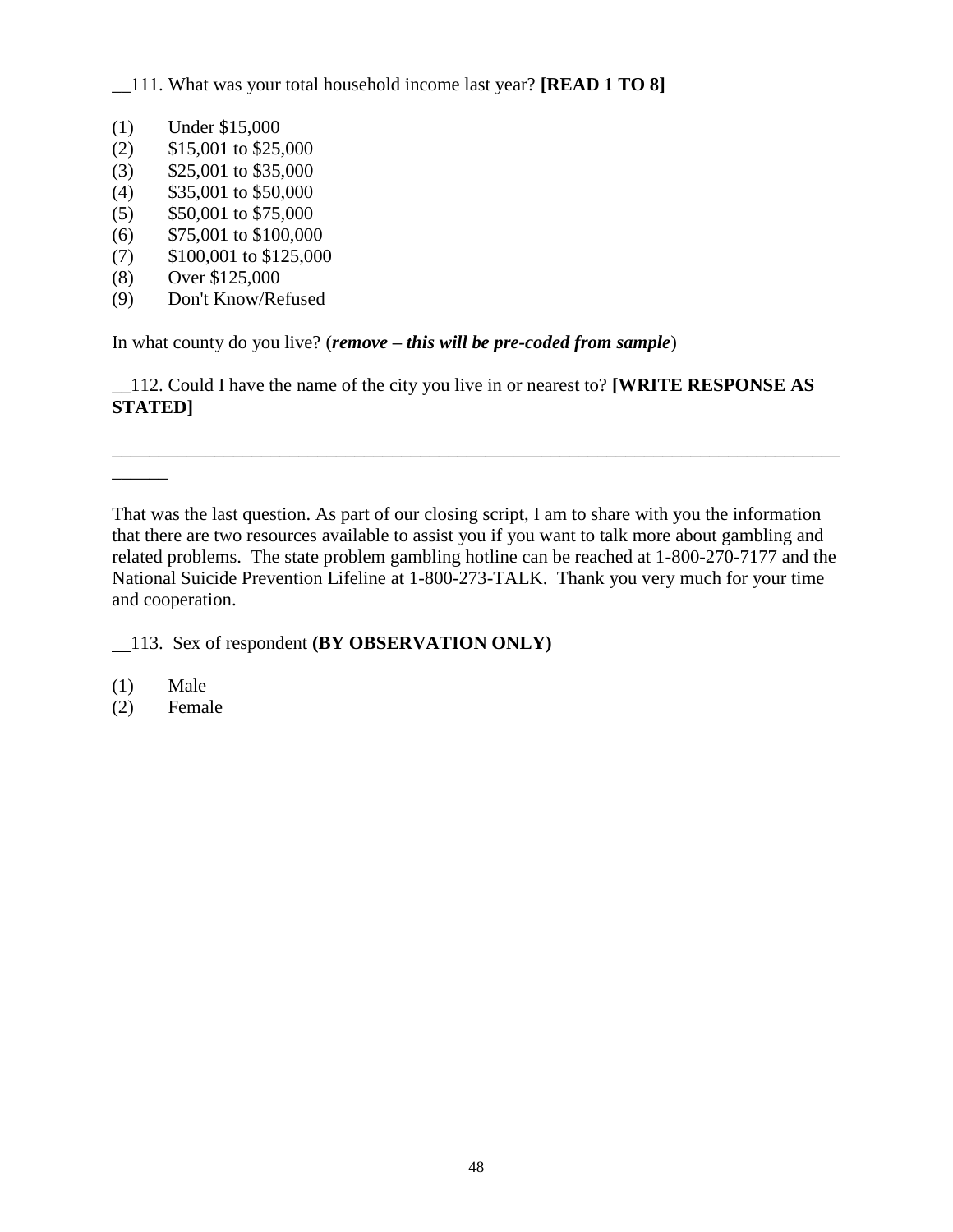## Appendix B:

## COUNTIES IN GEOGRAPHIC REGIONS

| $1 = City of Detroit$ |  |  |
|-----------------------|--|--|
|-----------------------|--|--|

## 2= Detroit Metro Area (excluding Detroit)

Wayne County (excluding Detroit) St. Clair Lapeer Macomb Oakland Livingston Washtenaw Monroe

## 3= East Region of the State

| Cheboygan                      | Bay                   | Presque Isle   |
|--------------------------------|-----------------------|----------------|
| Huron                          | Otsego                | Sanilac        |
| Montmorency                    | Tuscola               | Alpena         |
| Saginaw                        | Crawford              | Gratiot        |
| Oscoda                         | Clinton               | Alcona         |
| Shiawassee                     | Roscommon             | Genesee        |
| Ogemaw                         | Eaton                 | Iosco          |
| Ingham                         | Clare                 | <b>Jackson</b> |
| Gladwin                        | Hillsdale             | Arenac         |
| Lenawee                        | Isabella              | Midland        |
| $4$ = West Region of the State |                       |                |
| Emmet                          | St. Joseph            | Charlevoix     |
| Cass                           | Antrim                | Berrien        |
| Leelanau                       | Van Buren             | Benzie         |
| Kalamazoo                      | <b>Grand Traverse</b> | Kalkaska       |
| Manistee                       | Wexford               | Missaukee      |
| Mason                          | Lake                  | Osceola        |
| Oceana                         | Newaygo               | Mecosta        |
| Montcalm                       | Ionia                 | Kent           |
| Ottawa                         | Muskegon              | Allegan        |
| Barry                          | Calhoun               | <b>Branch</b>  |
| 5 = Upper Peninsula            |                       |                |
| Delta                          | Schoolcraft           | Mackinac       |
| Chippewa                       | Luce                  | Alger          |
| Menominee                      | Dickinson             | Marquette      |
| Iron                           | Baraga                | Houghton       |
| Keweenaw                       | Ontonagon             | Gogebic        |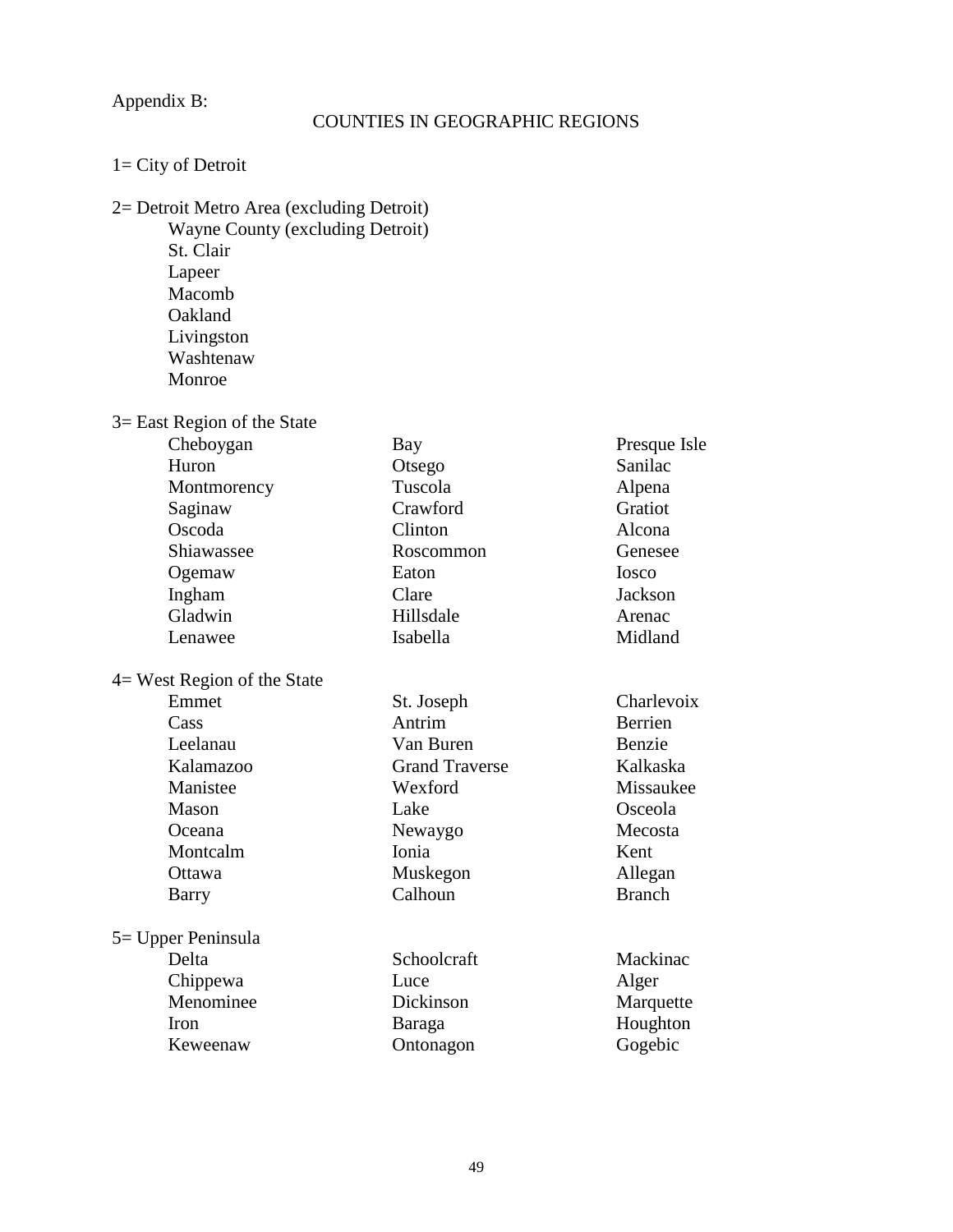#### References

American Psychiatric Association. (1987). *Diagnostic and statistical manual of mental disorders (3rd ed.-rev).* Washington, DC: Author.

Blalock, H.M. (1979). *Social Statistics, Revised 2nd edition.* New York: McGraw-Hill.

British Columbia Problem Gambling Prevalence Study. (2003). Ministry of Public Safety and Solicitor General.

Groves, R., Fowler, F.J., Couper, M.P., Lepkowski, J.M., Singer, E., and Tourangeau, R. (2004). *Survey Methodology*. Hoboken: Wiley.

Gullickson, A. and Hartmann, D.J. (1997). *Compulsive Gambling in Michigan: Final Report.* A report to the Bureau of State Lottery. Kalamazoo: The Evaluation Center in collaboration with the Leonard C. Kercher Center for Social Research.

Hartmann, D.J., Gullickson, A., and Wiersma, W. (1999). *A Survey of Gambling Behaviors in Michigan, 1999.* A report to the Michigan Department of Community Health. Kalamazoo: Evaluation Center and Kercher Center for Social Research.

Hartmann, D.J., and Gullickson, A. (2001). *A Survey of Gambling Behaviors in Michigan, 2001.* A report to the Michigan Department of Community Health. Kalamazoo: The Evaluation Center in conjunction with the Kercher Center for Social Research.

Lesieur, H. R., and Blume, S. (1987). The South Oaks gambling screen (SOGS): A new instrument for the identification of pathological gamblers. *American Journal of Psychiatry, 144*(9), 1184-1.

Massey, D.M., and Tourangeau, R. (2013). *The Nonresponse Challenge to Survey and Statistics, The Annals of the American Academy of Political and Social Science*. Los Angeles, CA: SAGE

United States Census (1998). Population Estimates for the U.S., Regions, and States by Selected Age Groups and Sex: Annual Time Series, July 1, 1990 to July 1, 1998. *(www.census.gov/population/estimates/state/sage9890.txt)*.

Volberg, R. A. (1995a). *Gambling and problem gambling in Georgia*. (Report to the Georgia Department of Human Resources). Roaring Spring, PA: Gemini Research.

Volberg, R. A. (1995b). *Gambling and problem gambling in Iowa: A replication survey*. (Report to the Iowa Department of Human Services, Division of Mental Health and Developmental Disabilities, Gambling Treatment Program). Des Moines: Iowa Department of Human Services.

Volberg, R. A. (1996a). Prevalence studies of problem gambling in the United States. *Journal of Gambling Studies, 12* (12), 111-128.